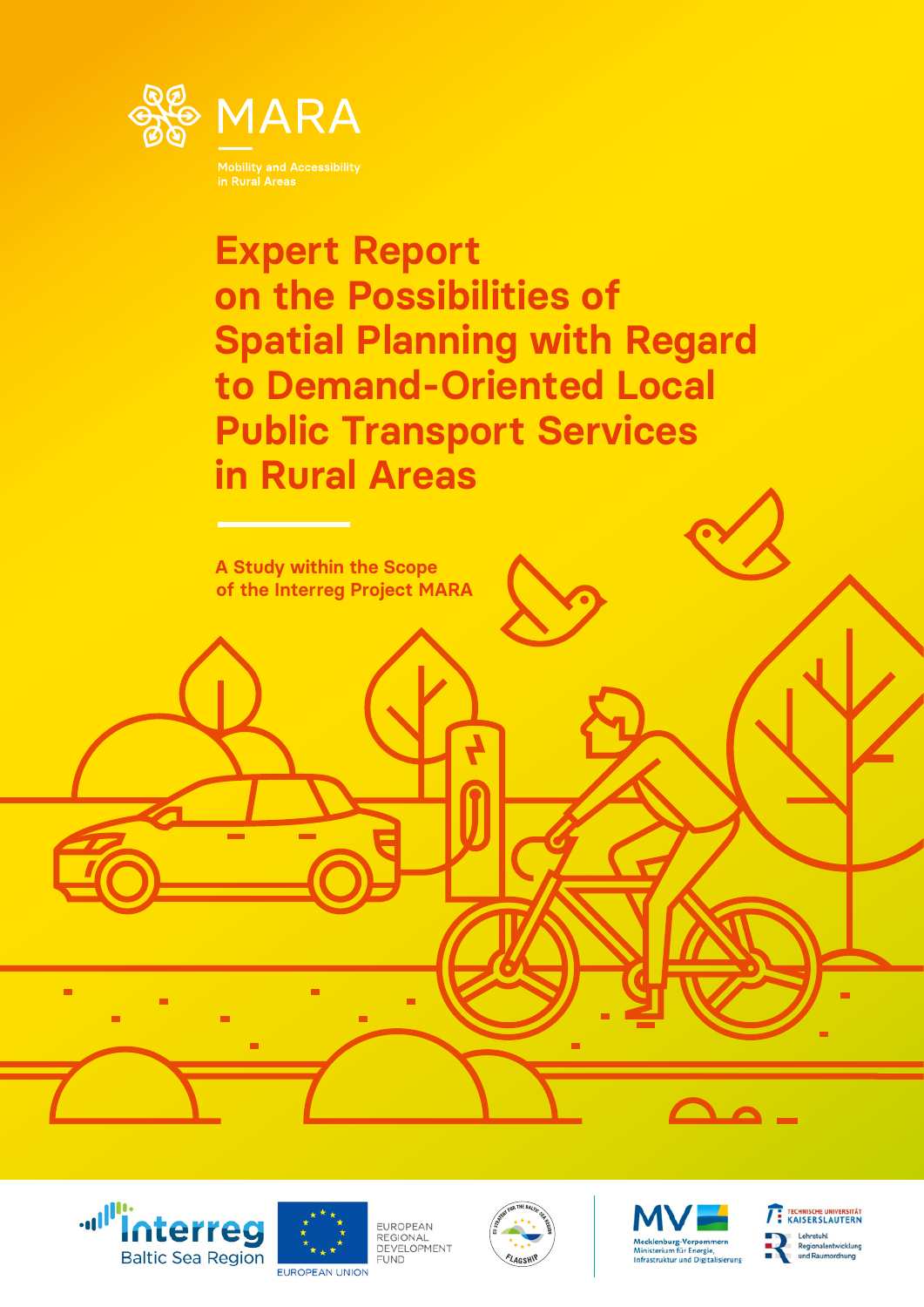#### **Authors:**

Dr.-Ing. Swantje Grotheer Dr.-Ing. Kirsten Mangels

with the collaboration of: B. Sc. Malica Rmichi

Kaiserslautern Technical University Chair of Regional Development and Spatial Planning Pfaffenbergstraße 95 D-67663 Kaiserslautern, Germany https://regionalentwicklung-raumordnung.de/

Dr.-Ing. Swantje Grotheer 0049 631 205 3113 swantje.grotheer@ru.uni-kl.de Dr.-Ing. Kirsten Mangels 0049 631 205 3145 kirsten.mangels@ru.uni-kl.de

Kaiserslautern, May 25, 2021

#### **DISCLAIMER**

MARA is an EU project co-funded by the Interreg Baltic Sea Region Programme 2014–2020 – and runs from January 2019 to September 2021. The sole responsibility for the content of this publication lies with the authors. It does not necessarily reflect the opinion neither of the European Union nor the Ministry of Energy, Infrastructure and Digitalisation of Mecklenburg-Western Pomerania nor of any other MARA project partner.

#### **COPYRIGHT NOTICE**

This report is subject to the provisions of German copyright law. Unless otherwise agreed in writing, publication or transmission, even of extracts, is not permitted.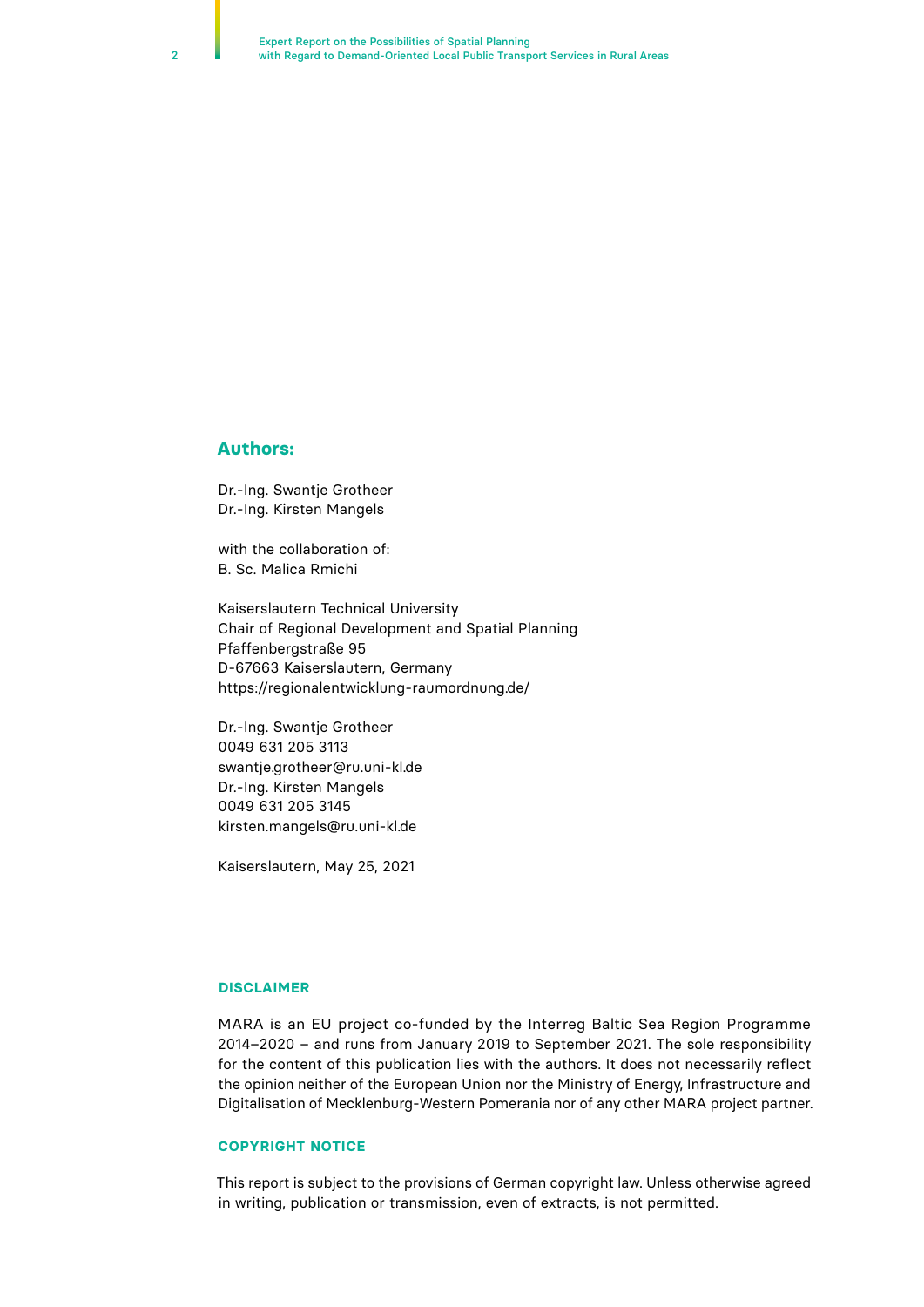# **Contents**

| PAGE NO.    |    |                                                                                                                                                         |
|-------------|----|---------------------------------------------------------------------------------------------------------------------------------------------------------|
| 4           | 1. | Preface                                                                                                                                                 |
| 4<br>6<br>6 |    | <b>Introduction and Technical Framework</b><br>1.1<br>1.2 Objectives<br><b>Methodical Approach</b><br>1.3                                               |
| 8           | 2. | Initial situation                                                                                                                                       |
| 8           |    | Initial Situation of Demand-Oriented Local Public<br>2.1<br><b>Transport Services in Mecklenburg-Western</b><br>Pomerania                               |
| 10<br>10    |    | 2.2 General Need for Steering<br>2.3 Analytical Grid for the Evaluation of Spatial<br><b>Development Plans</b>                                          |
| 14          | 3. | Analysis of the spatial development programmes of<br>Mecklenburg-Western Pomerania                                                                      |
| 14          |    | State Level: Mecklenburg-Western Pomerania 2016<br>3.1<br><b>State Spatial Development Programme</b>                                                    |
| 18<br>39    |    | <b>3.2</b> Regional Spatial Development Programmes<br>3.3 Local Transport Plans                                                                         |
| 40<br>41    |    | <b>3.4</b> Summary Findings (Needs for Steering)<br>Digression: Evaluation of Regional Plans after 2015<br>3.5                                          |
| 43          | 4. | Steering options and recommendations for specifications<br>in spatial development programmes                                                            |
| 43<br>45    |    | 4.1 Fundamental Considerations on Steering Options<br>4.2 Definition of Criteria of Accessibility of the Central<br>Locations by Local Public Transport |
| 47          |    | 4.3 Smooth Public Transport Accessibility of the<br>Sub-Areas between Each Other                                                                        |
| 48          |    | 4.4 Dovetailing of Specifications for the Central-Location<br>Concept and the Accessibility of Basic Services<br>and Facilities                         |
| 49          |    | 4.5 General Notes                                                                                                                                       |
| 50          |    | List of sources                                                                                                                                         |
|             |    |                                                                                                                                                         |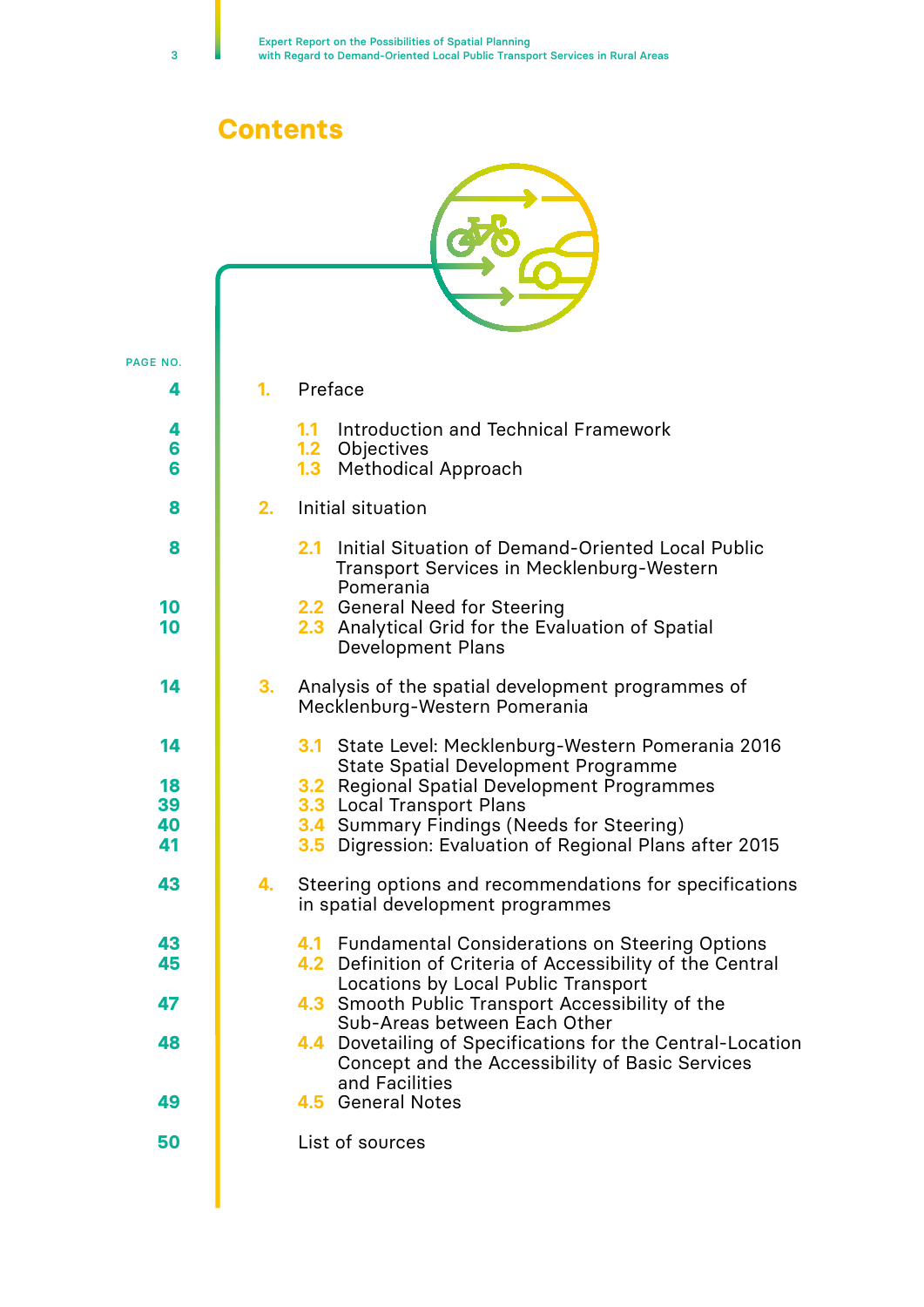## <span id="page-3-0"></span>**1. Preface**

## **1.1 Introduction and Technical Framework**

Ensuring sustainable mobility that is of equal value to all population groups and the accessibility of services and facilities of general interest is one of the central elements of ensuring equal living conditions as a guiding principle of spatial planning.

This is a particular challenge in rural areas, as fewer users and often dispersed settlement structures make financially viable services difficult. At the same time, the population groups dependent on public mobility services are increasingly present in rural areas (among other things due to demographic ageing processes). In terms of ecological mobility and the corresponding demand for ecologically oriented, gentle and/or sustainable tourism, it is still important to provide attractive public transport services for rural areas characterised by tourism.

Within the framework of the Interreg project "Mobility and Accessibility in Rural Areas" (MARA), existing mobility and accessibility approaches in rural regions of Mecklenburg-Western Pomerania as well as in the participating partner countries of the Baltic Sea Region are being investigated on a case study basis. The handling of seasonally different user groups of public transport, e.g. in tourist regions, has been and will be considered. An important goal of the MARA project is to derive approaches for improving mobility and accessibility and to ensure that these are also taken into account at the political level in order to enable sustainable improvements. In this context, also the present expert report on possibilities of spatial planning with regard to demandoriented local public transport services in rural areas has been commissioned by the lead partner of the MARA project, the Ministry of Energy, Infrastructure and Digitalisation of Mecklenburg-Western Pomerania.

Demand-oriented local public transport services (e.g. on-call bus systems, on-call shared taxis, etc.) make it possible to increase the quality of service, especially in rural areas, even with lower demand, and supplement the existing network.

The essential features of demand-oriented, alternative forms of service are:

- flexibility as to schedules (demand-driven deployment generally after registration of a request for a ride);
- **→** spatial flexibility (possibility to implement different concepts with regard to the use of fixed routes or flexible journeys);
- **→** a vehicle size adapted to demand (e.g. minibuses, large-capacity taxis) as well as
- **→** the possibility of economic optimisation (reduction of journeys, reduction of journey length, adaptation of vehicle capacity to the number of passengers),

The 2018 Integrated State Transport Plan for Mecklenburg-Western Pomerania distinguishes between a total of five different service levels for the realisation of an integrated local public transport service, of which levels 4 and 5 belong to the flexible and demand-oriented offers**<sup>1</sup>** :

#### Level 1 **Efficient fast connections** by train or bus (main network) especially between the upper and middle centres

**<sup>1</sup>** cf. Ministry of Energy, Infrastructure and Digitalisation of Mecklenburg-Western Pomerania (2018), Integrated State Transport Plan for Mecklenburg-Western Pomerania, pp. 74–75.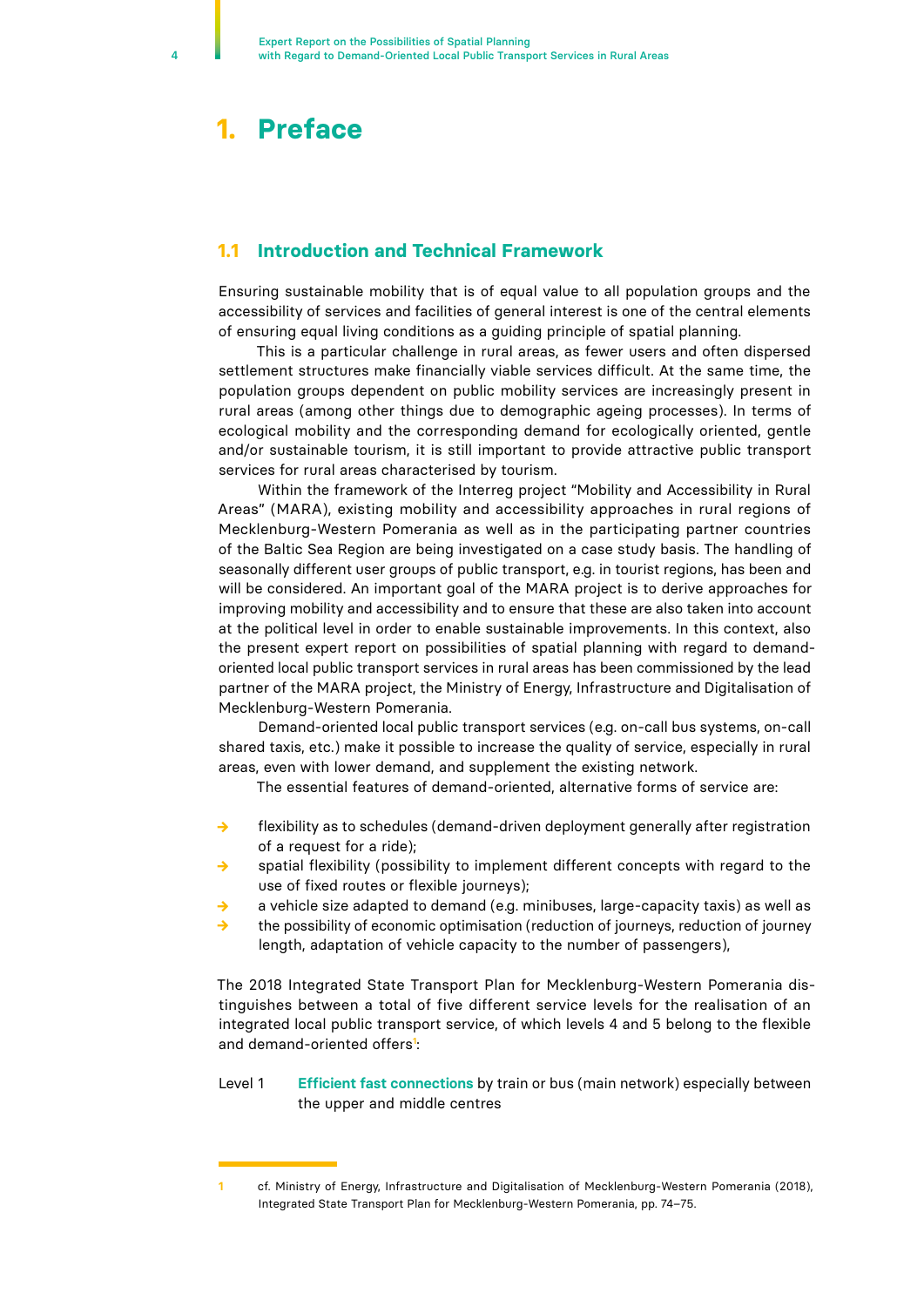- Level 2 **Synchronised bus connections** on the remaining routes with stronger demand
- Level 3 **Demand-oriented regular services**, especially for schoolchildren (supplemented by further regular services if necessary)
- Level 4 Complementary **flexible forms of servic**e such as on-call buses, on-call shared taxis, etc., which serve less popular transport times and routes and provide an adequate range of mobility services in sparsely populated rural areas.
- Level 5 **Other shared transport services** in particularly sparsely populated rural areas, where even flexible forms of service are no longer economically viable. At cost recovery ratios between 6 and 41 %, flexible forms of service require a minimum passenger potential of about 3,000 to 5,000 inhabitants in the service area. Below this threshold, especially services organised by citizens (e.g. citizens' buses), the combined transport of passengers and (small) goods (combined bus), private transport and the integration of transport for the sick will come into consideration

Under Section 13 (5) of the Spatial Planning Act, spatial development plans are to define

- **→** the settlement structure to be aimed for,
- **→** the open space structure to be aimed for, as well as
- **→** the infrastructure locations and routes to be secured.

A study conducted by the Chair of Regional Development and Spatial Planning at the Technical University of Kaiserslautern on transport specifications in regional plans back in 2007 – in which demand-oriented public transport offers did not yet play a role in the specifications of the regional plans examined nationwide – formulates the following indications with regard to the **steering effectiveness** of transport-related specifications:

- **→** "Definitions with a specific space or area reference have a high potential for steering effectiveness. [...]
- **→** The possibilities for regional planning to influence sectoral planning bodies are not particularly high. Therefore, personal contacts are essential for successful cooperation.
- Definitions of general traffic development can largely be dispensed with, since such definitions have no steering effect.
- **→** […]
- **→** Definitions that extend to the competences of other (sectoral) planning bodies and in particular private actors are ineffective. In order to increase the effectiveness of the entire regional plan such definitions should be avoided at all costs."**<sup>2</sup>**

From the indications presented here, it is already clear that the steering of spatial planning, especially at the level of regional planning with regard to transport in general and local public transport in particular, has limited room for manoeuvre and that at the time of the study, it was particularly advised against making specifications that originally affect the competences of other (sectoral) planning bodies. Nevertheless, it is possible to formulate specifications and to achieve the greatest possible steering effect by making them as spatially specific as possible (e.g. axis-related, based on functional networks, based on central locations) as well as by defining them objectively.

**<sup>2</sup>** Federal Ministry of Transport, Building and Urban Development (BMVBS), Federal Office for Building and Regional Planning (BBR) (ed.) (2007), Transport Specifications in Regional Plans, Werkstatt: Praxis issue 48, p. 21.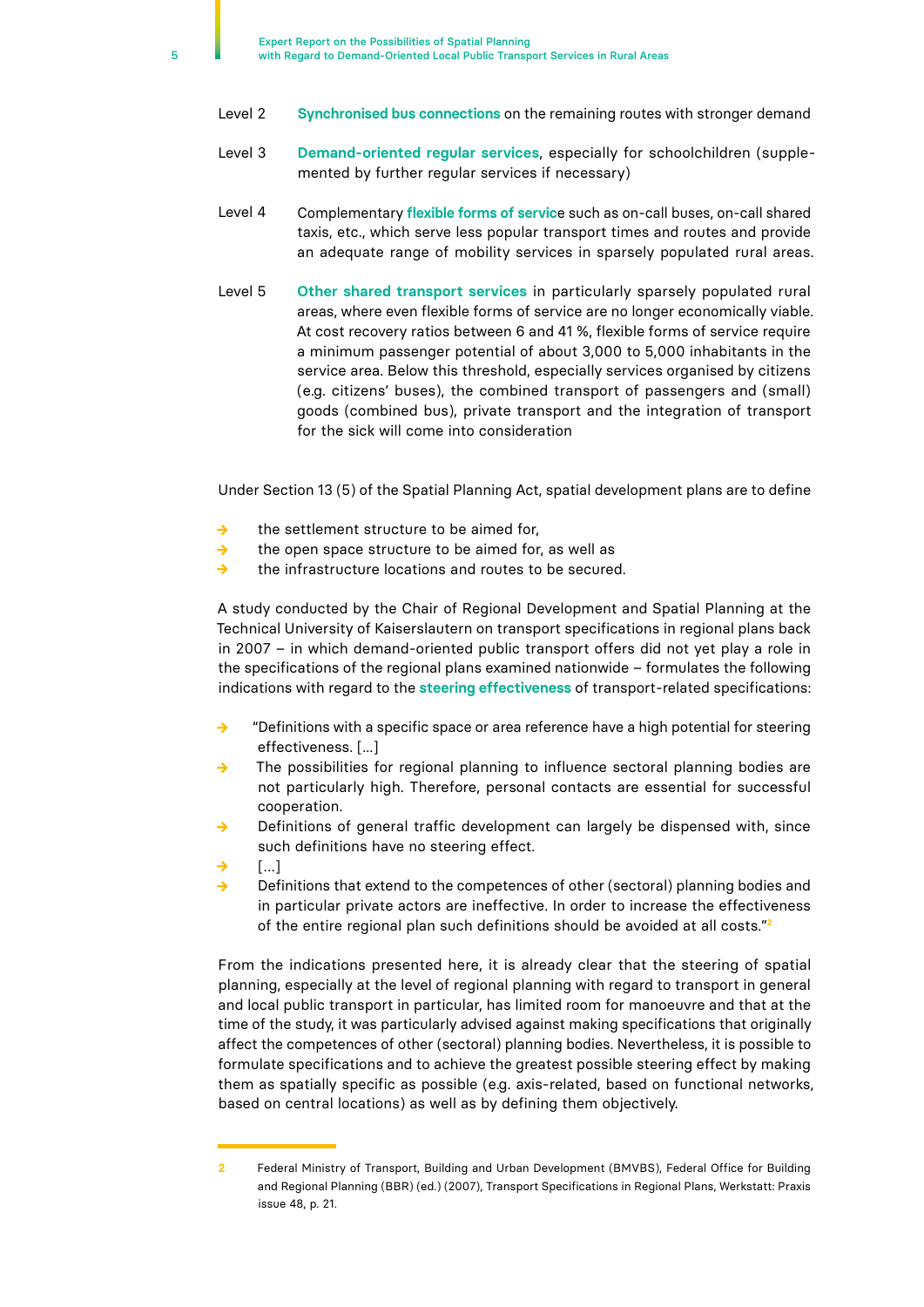## <span id="page-5-0"></span>**1.2 Objectives**

The objectives of the study are:

- **1.** a systematic content analysis of the Mecklenburg-Western Pomerania 2016 Regional Spatial Development Programme, the four Regional Spatial Development Programmes (West Mecklenburg, Rostock Region, Mecklenburg Lake District, Western Pomerania – chapter Infrastructure Development, Transport) as well as the local transport plans with regard to thematic specifications,
- **2.** the processing of the findings from the content analysis supplemented by the answering of the question as to where the possibilities of spatial planning in the form of specifications for the introduction and/or further development of demand-oriented public transport services in rural areas exist,
- **3.** the formulation of recommendations for the further development of existing and/or the inclusion of additional specifications in the spatial development plans (differentiated by state level and regional level, with a focus on regional planning).

## **1.3 Methodical Approach**

The objective is developed in five work steps as follows:

**→** Work step 1: Brief documentation of the initial situation of demand-oriented local public transport services in Mecklenburg-Western Pomerania and identification of general steering needs

The technical and content-related basis for this work step is provided by the already prepared expert report on the further development of local public transport mobility offers in rural areas of the state of Mecklenburg-Western Pomerania ("MARA Mobility Report").**<sup>3</sup>** This report will be evaluated with regard to the aspects relevant to the issues at hand and serves to provide an overview of the current initial situation of the demand-oriented local public transport services in Mecklenburg-Western Pomerania on the one hand, and to derive steering requirements for regional planning from the recommendations for the further development of the services on the other hand.

**→** Work step 2: Creation of an analytical grid for the evaluation of the regional spatial development programmes

Based on step 1 and the authors' expertise in systematic plan analysis, an analytical grid is developed for evaluating the content of the current regional spatial development programmes of the four planning regions (West Mecklenburg, Rostock Region, Mecklenburg Lake District, and Western Pomerania) as well as the State Regional Development Programme. The derivation of the criteria for the analytical grid is presented in detail in **CHAPTER 2.3**.

The textual content in the thematic area of transport infrastructure is analysed in particular with regard to its quality of specification, addressees and its steering effect. Graphic specifications are hardly relevant in the thematic area under investigation**4**, so that drawings are not of great importance.

**<sup>3</sup>** Ministry of Energy, Infrastructure and Digitalisation of Mecklenburg-Western Pomerania (ed.) (2020): MARA Mobility Report, expert report prepared as part of the MARA Interreg Project on the further development of local public transport mobility services in rural areas of the State of Mecklenburg-Western Pomerania, Schwerin.

**<sup>4</sup>** The graphic designation of local areas of the basic centres is one of the exceptions.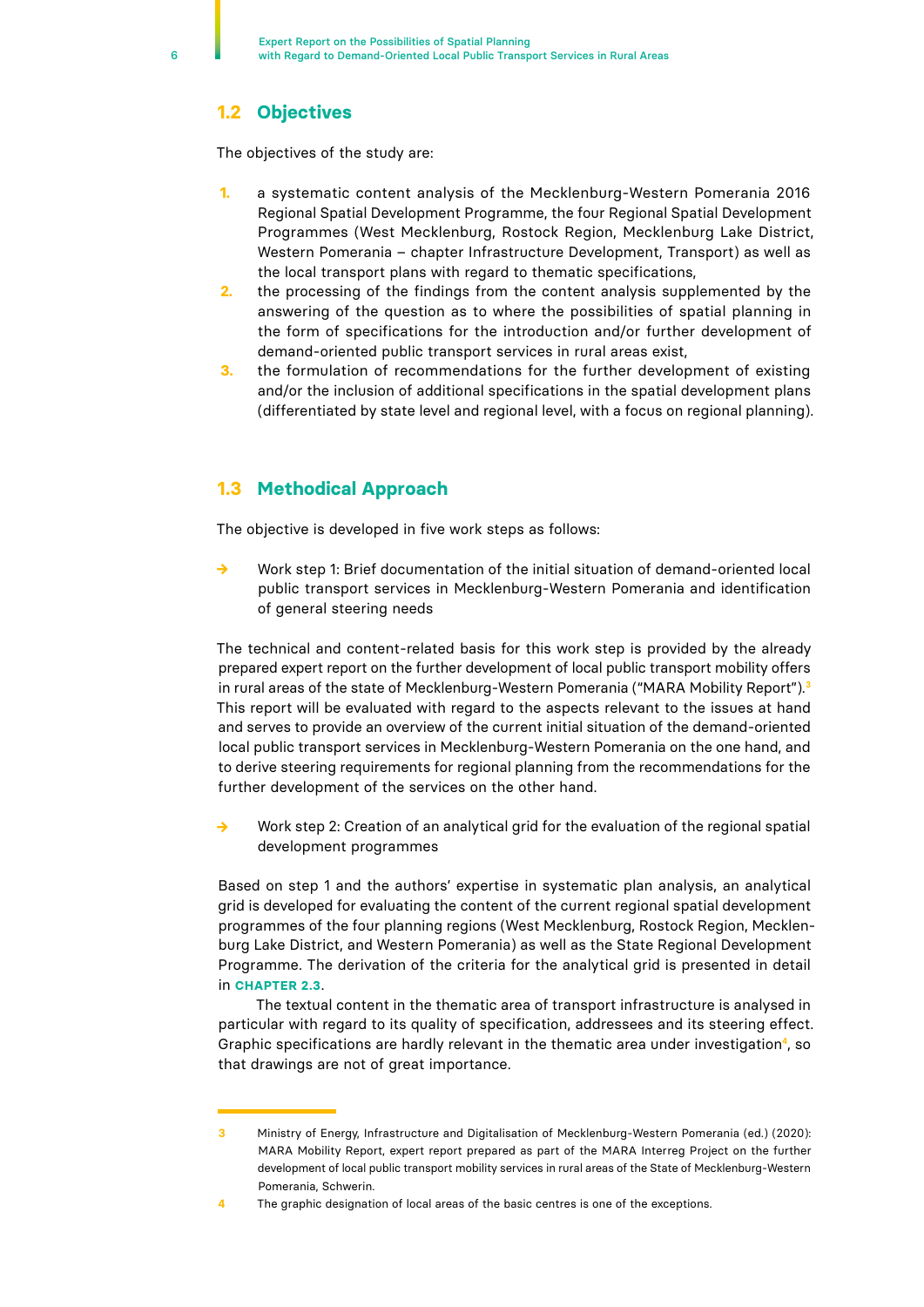The analysis of the local transport plans was already comprehensively carried out in the MARA Mobility Report, so that on the one hand this analysis can be used here and on the other hand a headword-based content analysis is carried out with regard to the theme-relevant statements with direct references to the definitions of the spatial development plans contained in the plans.

Work step 3: Content analysis of the spatial development plans and the local transport plans

In the systematic evaluation of the Regional Spatial Development Programmes and of the State Spatial Development Programme, the specifications are compiled in a tabular overview and thus recorded in a directly comparative manner. The analysis is qualitative (**CHAPTER 3**).

Work step 4: Current steering options with regard to demand-oriented local public transport services in spatial development plans (especially regional plans) versus need for steering

Against the background of the findings of the previous work steps, **CHAPTER 4** will give a summary of which steering options exist against the background of the applicable regional planning legislation and which steering requirements exist based on the principles of regional planning on the one hand and the introduction and/or further development of demand-oriented local public transport services in addition to the fixed route network on the other hand (in particular taking into account the requirements resulting from the concept for the district of Ludwigslust-Parchim and the objectives of the MARA project).

In order to discuss the need for steering from the point of view of the district of Ludwigslust-Parchim and to what extent and in what form it is possible to respond to temporary differences in demand for public transport services, a moderated video conference was held on April 29, 2021 with the Managing Director of the local transport company Verkehrsgesellschaft Ludwigslust-Parchim mbH, Mr Stefan Lösel, and the responsible for the transport development / local transport planning of the district of Ludwigslust-Parchim district, Mr Gundolf Landsberg, and evaluated.

In addition, there is a targeted evaluation of regional plans that became binding after 2015 with regard to the specifications on the topic of transport / needs-oriented public transport services, which are documented and assessed.

**→** Work step 5: Formulation of recommendations for possibilities and identification of limits for specifications in spatial development plans for demand-oriented local public transport services.

Based on the findings of the previous steps, recommendations are formulated in **CHAP-TERS 4.2 TO 4.4** on how specifications in the spatial development plans may be honed as far as demand-oriented local public transport services are concerned.

In addition, the limits of the steering possibilities of regional planning are highlighted and recommendations for the further development of the relationship between local transport planning and regional spatial planning are formulated. Proposals for the content of regional planning specifications are developed. The recommendations for specifications are mainly formulated for the level of regional planning, with supplementary information also being provided for the state planning level.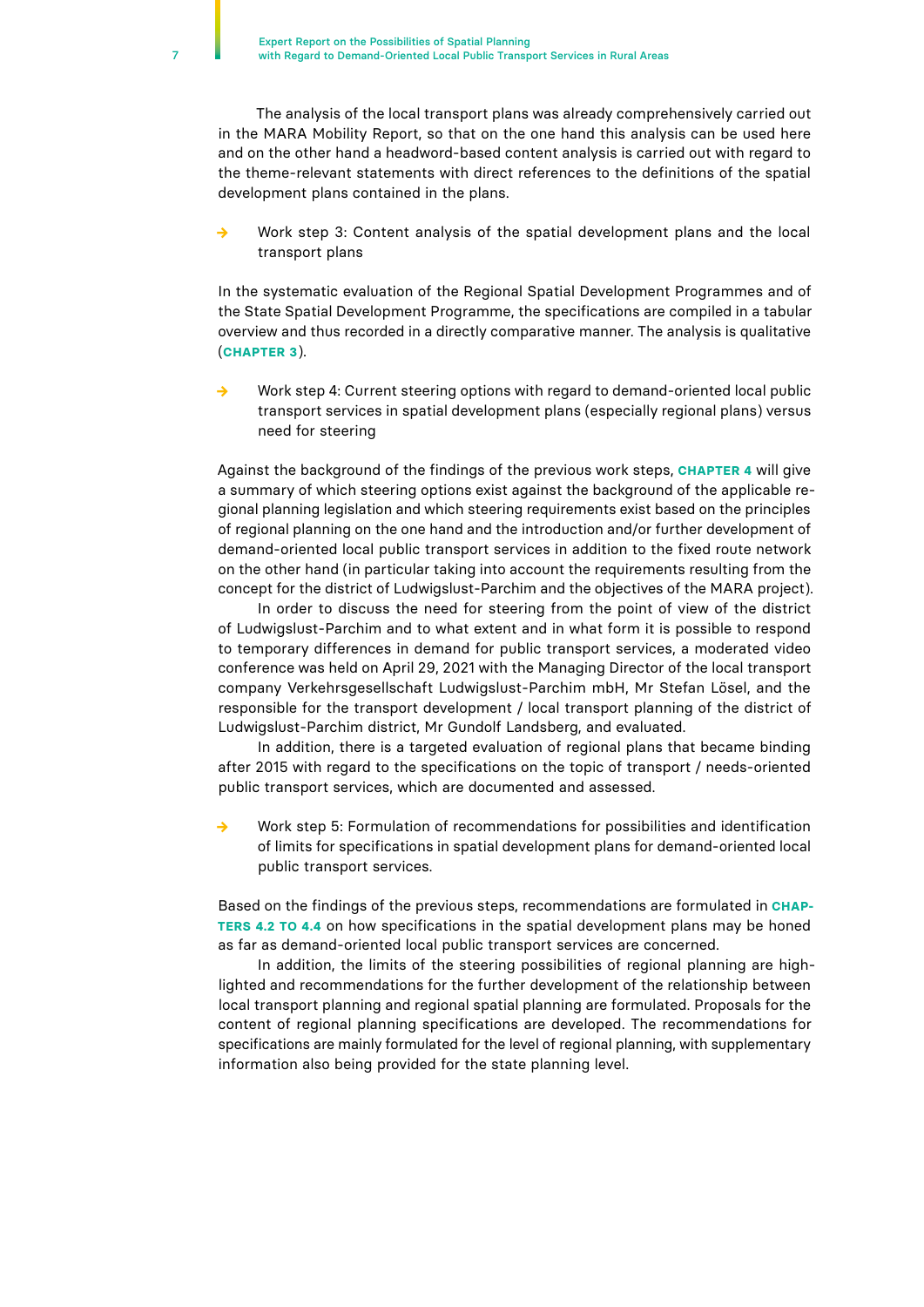# <span id="page-7-0"></span>**2. Initial Situation**

The Federal State of Mecklenburg-Western Pomerania is – with the exception of five urban-suburban areas – characterised by rural areas throughout its territory. Against this background, ensuring adequate public mobility in the sense of guaranteeing equal living conditions is a major challenge. Demand-oriented local public transport services can make a contribution to this.

In the following, the initial situation of demand-oriented public transport services in Mecklenburg-Western Pomerania will be briefly described – based on the findings of the mobility report prepared in 2020 as part of the MARA (Mobility and Accessibility in Rural Areas) Interreg Project**5** – and it will be examined to what extent a general need for steering of demand-oriented public transport services in rural areas may be derived from it as a basis for the evaluation of the spatial development programmes.

## **2.1 Initial Situation of Demand-Oriented Local Public Transport Services in Mecklenburg-Western Pomerania**

In Mecklenburg-Western Pomerania, there are already a number of flexible and demandoriented local public transport services, which, however, do not cover the whole area. The services surveyed and analysed in the MARA Mobility Report (both in operation and in the planning stage) include, without being limited to,

- **→** Timetable-free call buses (e.g. ILSE bus, call bus system in the district of North West Mecklenburg);
- **→** Scheduled call buses (Ludwigslust-Parchim district);
- **→** Community buses (e.g. Poppendorf Community Bus;
- **→** Community transport services (e.g. Community Active Bus of the municipality of Banzkow);
- **→** Ride-sharing benches.

It becomes clear that the range of offers varies greatly in terms of complexity, area size and requirements. The map below from the report shows very clearly how differently sized the range of services is on the one hand and how different the distribution of the services is in the area on the other hand.

**<sup>5</sup>** Ministry of Energy, Infrastructure and Digitalisation of Mecklenburg-Western Pomerania (ed.) (2020): MARA Mobility Report, expert report prepared as part of the MARA Interreg Project on the further development of local public transport mobility services in rural areas of the State of Mecklenburg-Western Pomerania, Schwerin.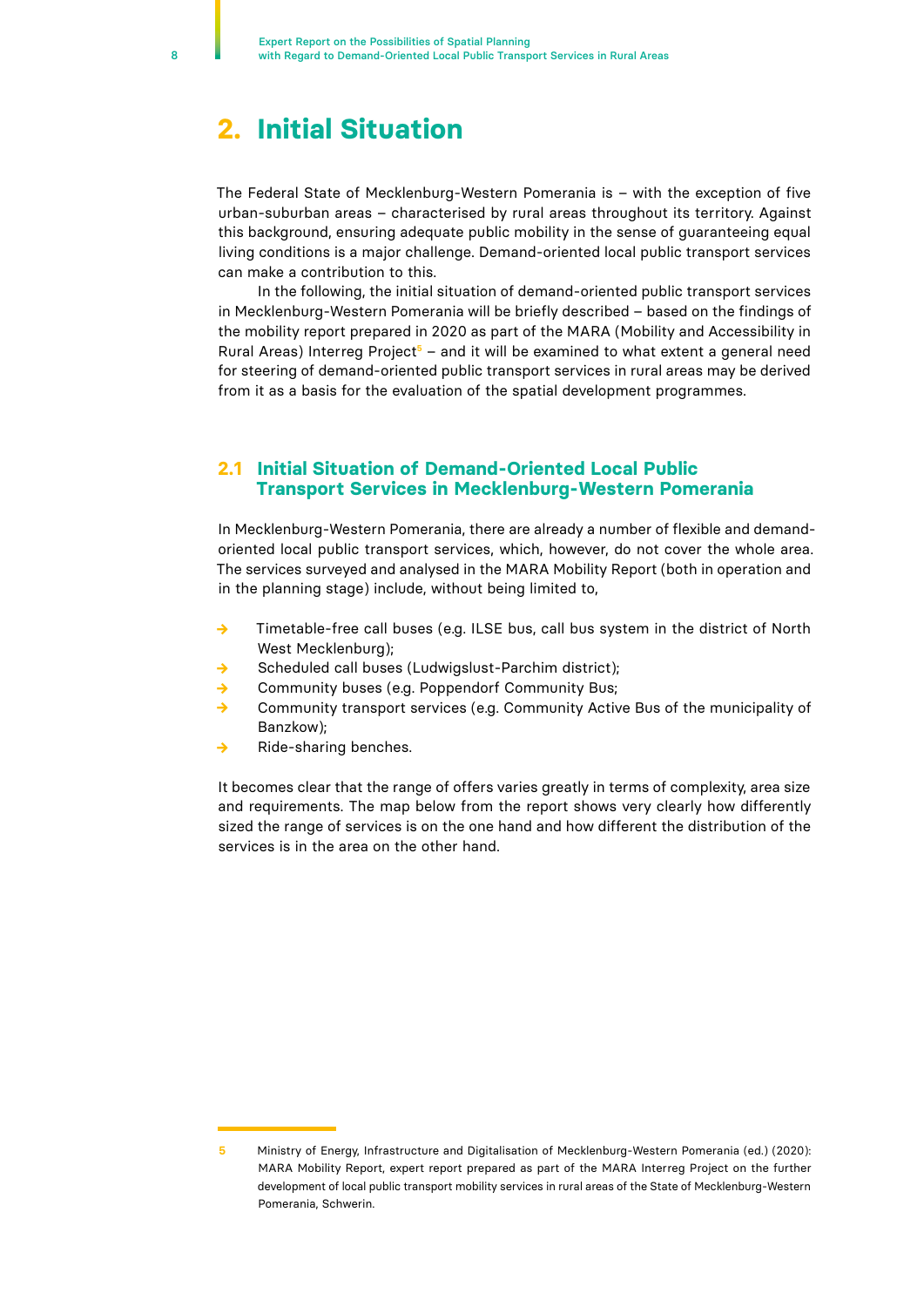**FIGURE 1.** Service areas of call bus systems, citizens' buses and citizens' travel services in Mecklenburg-Western Pomerania

Source: Ministry of Energy, Infrastructure and Digitalisation of Mecklenburg-Western Pomerania (ed.) (2020): MARA Mobility Report, expert report prepared as part of the MARA Interreg Project on the further development of local public transport mobility services in rural areas of the State of Mecklenburg-Western Pomerania, Schwerin, p. 60



In its recommendations, the MARA Mobility Report concludes that "There [...] [is] no universal mobility offer, but a wide range of options with different orientations".**<sup>6</sup>** Thus, there is no prioritisation of the mobility offers scaled nationwide in the MARA Mobility Report and calculated in terms of their subsidy requirements, such as timetable-based call buses, timetable-free call buses or community buses. However, it becomes very clear that timetable-based on-call buses are suitable for area-based use with high population coverage.**<sup>7</sup>** The expert interviews conducted in the context of the study with contact persons of various mobility service providers, revealed predominantly very specific requests to the relevant departments and/or local public transport financing models, which were formulated with a view to local projects. In addition, it is recommended that the further implementation of service levels 4 and 5 of the Integrated State Transport Plan (call bus, on-call shared taxi, community bus, combined transport, ridesharing, etc.) be specified with a 2030 target horizon.

The recommendations for action formulated in addition by the expert report are primarily addressed to local transport planning. No recommendations are formulated in the report with regard to state and regional planning.

9

**<sup>6</sup>** Ministry of Energy, Infrastructure and Digitalisation of Mecklenburg-Western Pomerania (ed.) (2020): MARA Mobility Report, expert report prepared as part of the MARA Interreg Project on the further development of local public transport mobility services in rural areas of the State of Mecklenburg-Western Pomerania, Schwerin, p. 40.

**<sup>7</sup>** Cf. Ministry of Energy, Infrastructure and Digitalisation of Mecklenburg-Western Pomerania (ed.) (2020): MARA Mobility Report, expert report prepared as part of the MARA Interreg Project on the further development of local public transport mobility services in rural areas of the State of Mecklenburg-Western Pomerania, Schwerin, pp. 37–39.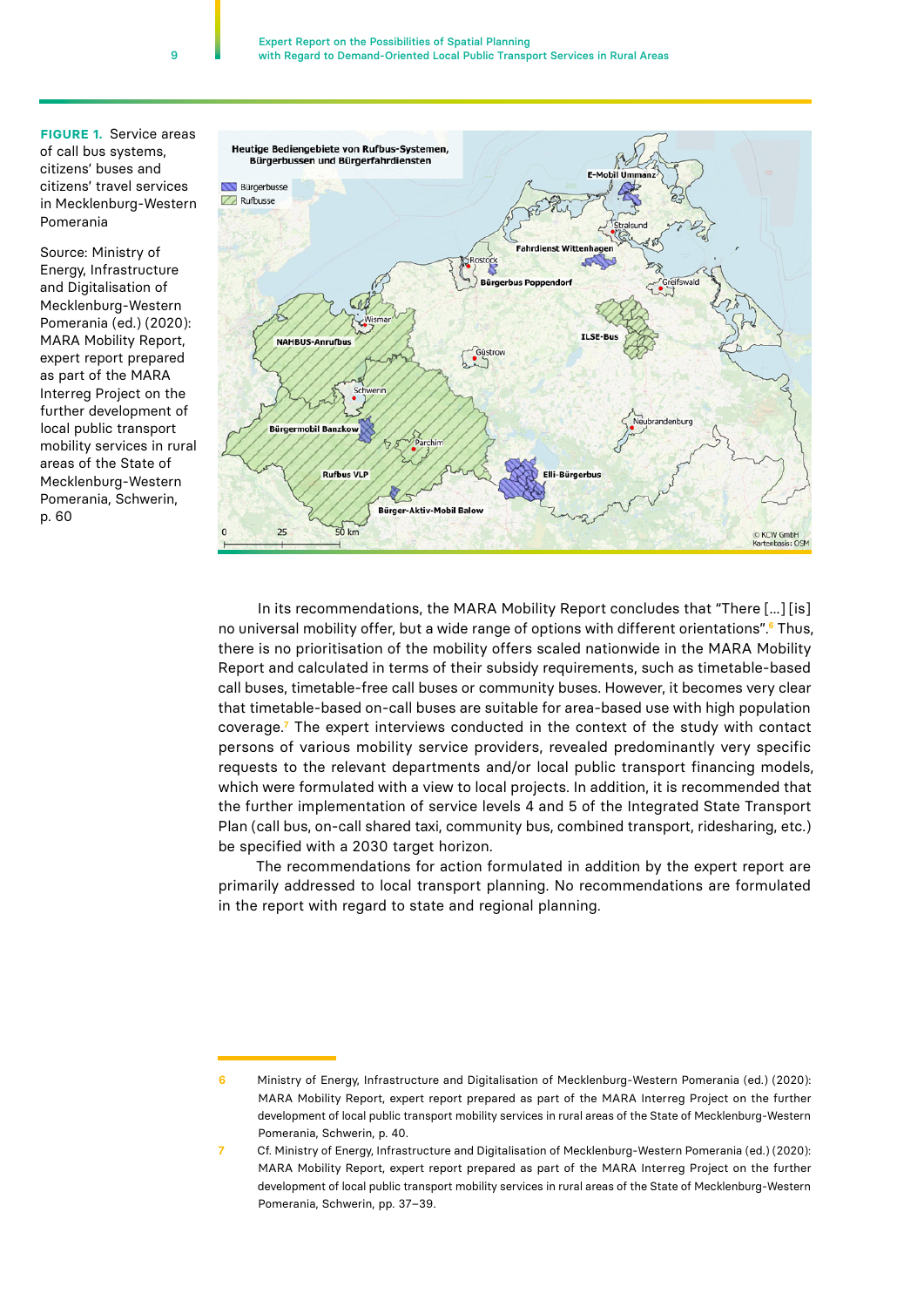## <span id="page-9-0"></span>**2.2 General Need for Steering**

No direct requirements for regional spatial development planning in Mecklenburg-Western Pomerania can be derived from the recommendations of the MARA report. From the point of view of the expert report, the extensive lack of statements on service level 5 in the regional spatial development programmes is also due to the date on which they were drawn up and/or published.**<sup>8</sup>** In the measures formulated with regard to the further development of the mobility offer in rural areas, the diverse options are stressed as well as the fact that the offers should be adapted to the initial local situations. A planning mandate for the further development of service levels 4 and 5 is seen as a potential part of the next Integrated State Transport Plan.

Against this background, a general need for steering can be derived from the fundamental relationship between sectoral planning and spatial planning.

"The relationship between transport and other issues is characterised by a number of interactions and conflicts of objectives (land consumption impact, environmental quality, etc.), which are also reflected in regional planning."**9** As already stated in the introduction, the expert report on transport specifications in regional plans of the year 2007 quoted here sees the tasks of regional planning as clearly limited.

Accordingly, the core tasks of regional planning in the field of "Transport" include

- **→** Determining the **quality of transport connections** between central places;
- **→** Securing routes for line-related infrastructure and securing locations for siterelated infrastructure;
- **→** Consideration of integrated settlement and transport planning.**<sup>10</sup>**

The specificity of the first point is of particular importance for this study and indicates a general need for steering. The further derivation of the need for steering is based on the requirements of the Spatial Planning Act and the State Planning Act and will be presented in the following chapters.

## **2.3 Analytical Grid for the Evaluation of Spatial Development Plans**

For the systematic content analysis of the textual specifications of the regional spatial development programmes, the following procedure is developed considering the legal mandate of spatial development planning.

Specifications with regard to demand-oriented public transport services in rural areas are rather "unknown" contents of regional planning. Therefore, the analysis is based on the following questions:

- **→** What is the purpose of demand-oriented public transport services in rural areas? And
- To what extent does regional planning have a legally legitimised mandate in this respect?

**<sup>8</sup>** Cf. Ibidem, p. 18.

**<sup>9</sup>** Federal Ministry of Transport, Building and Urban Development (BMVBS), Federal Office for Building and Regional Planning (BBR) (ed.) (2007), Transport Specifications in Regional Plans, Werkstatt: Praxis issue 48, pp. 3–4.

**<sup>10</sup>** Cf. Federal Ministry of Transport, Building and Urban Development (BMVBS), Federal Office for Building and Regional Planning (BBR) (ed.) (2007), Transport Specifications in Regional Plans, Werkstatt: Praxis issue 48, p. 6.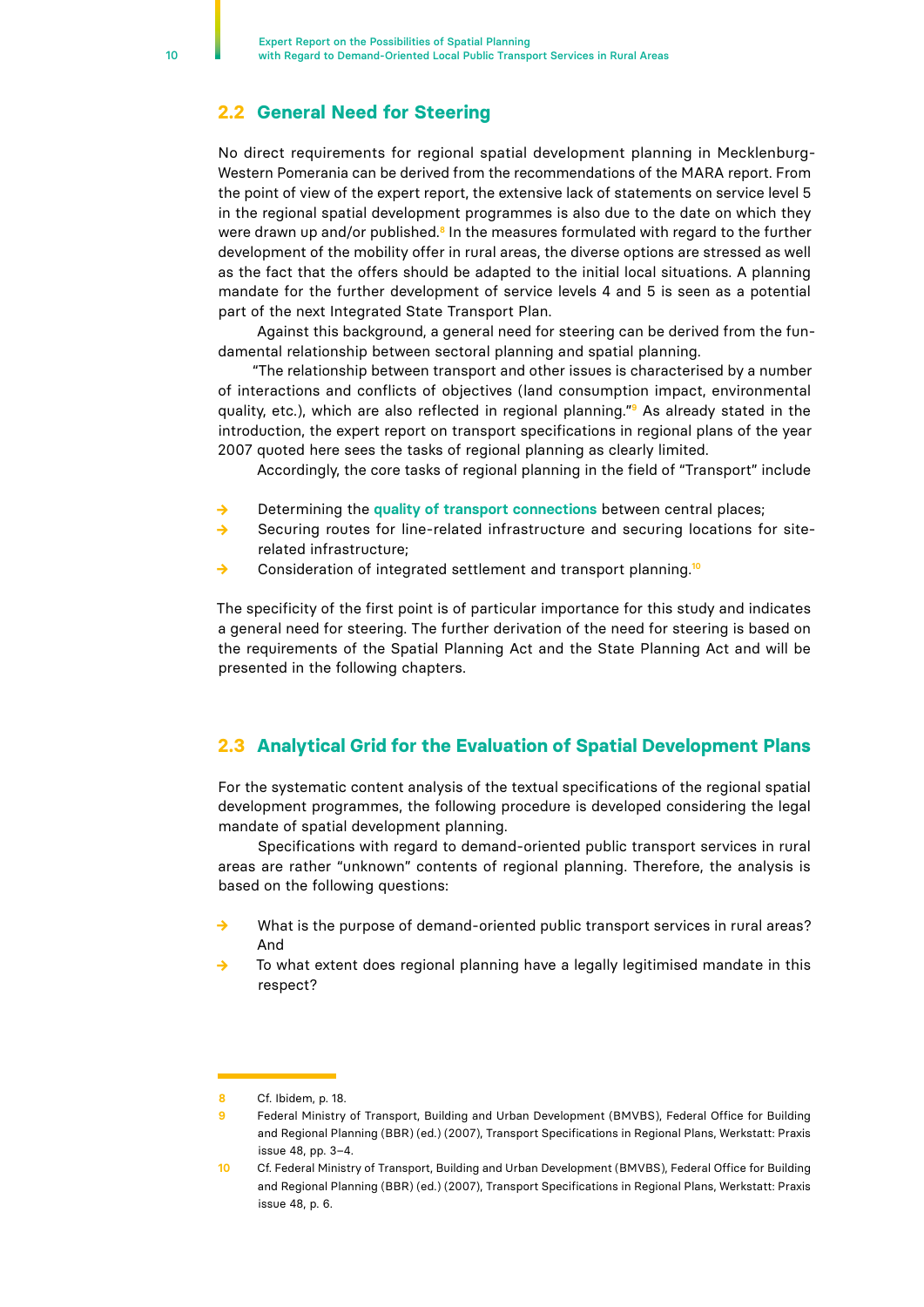Section 2 subsection 2 number 3 of the Federal Spatial Planning Act [ROG] provides a series of requirements for (state and) regional planning with regard to public transport services in rural areas. The currently valid State Planning Act for Mecklenburg-Western Pomerania, in its Section 2 number 5, does not provide any requirements that go beyond those of the aforesaid Spatial Planning Act.**<sup>11</sup>**

Section 2 subsection 2 number 3 of the aforesaid Spatial Planning Act [*ROG*] reads (emphasis of relevant sentences by the authors):

"The provision of services and infrastructures of general interest, including without being limited to **accessibility of basic services and facilities for all population groups, is to be ensured in an appropriate manner in order to ensure equal chances in the sub-areas**. This also applies in sparsely populated regions. The social infrastructure is to be concentrated primarily in central locations; the **accessibility** and viability criteria of the **central locations concept** are to be **flexibly aligned with regional requirements**. The spatial conditions for maintaining town centres and local centres as central service areas must be created. The protection of critical infrastructures must be taken into account. The **spatial conditions for sustainable mobility and an integrated transport system must be created. Good accessibility of the sub-areas to each other through fast and smooth passenger and freight transport** is to be promoted. Particularly in areas and corridors with high levels of traffic congestion, the conditions for shifting traffic to more environmentally friendly modes of transport such as rail and waterways are to be improved. Spatial structures must be designed in a way as to reduce traffic congestion and to avoid additional traffic."

Accordingly, it can be first of all derived from the Spatial Planning Act that accessibility of the basic facilities and services in rural areas must be provided in a manner that is adequate and adapted to regional requirements. This requires on the one hand a definition of which basic services and facilities (what?) should be accessible.

On the other hand, from this follows the requirement to make conceptual considerations within the framework of both state-wide and regional spatial planning as to **how** which facilities can be reached adequately and to concretise this by means of specifications, as far as required by the spatial conditions.

The aspiration to create the spatial preconditions for sustainable mobility and an integrated transport system requires a specification for the question at hand. It is based on the assumption that sustainable mobility enables goods and people to be mobile, but at the same time places little burden on people and the environment. That means that mobility is avoided, reduced or made possible in an environmentally compatible form (public transport). An integrated transport system encompasses all modes of transport and transport operators and also takes into account the development of transport, settlement and the environment as an integrated concept. It can thus be deduced that a spatial concentration of supply facilities in central locations and/or, in Mecklenburg-Western Pomerania, also in focal points of settlement, appears suitable for creating the spatial prerequisites for sustainable mobility.

The last requirement of the Spatial Planning Act [ROG] with regard to fast and smooth accessibility by local public transport between the sub-areas is focussed in the analysis towards local public transport, since the requirement of "fast" accessibility relates in particular to large-scale connections and, with regard to the requirements in rural areas, smooth connections – also across regional borders – appear to be more important.

**<sup>11</sup>** If applicable, apart from the priority for rail-bound passenger and freight transport and the priority development of local public transport: Section 2 number 5 of the Mecklenburg-Western Pomerania State Planning Act provides: "Transport facilities and communication networks should be developed or, if necessary, built in such a way that they, creating accessible living spaces as far as possible, open up and link all parts of the state through efficient connections, compensate for the peripheral location of the State of Mecklenburg-Western Pomerania within the Federal Republic of Germany, and strengthen the state's favourable position in terms of its economic, social and cultural links to Northern and Eastern Europe. Rail-bound passenger and freight transport, inland waterways and maritime shipping and public passenger transport are to be developed as a matter of priority."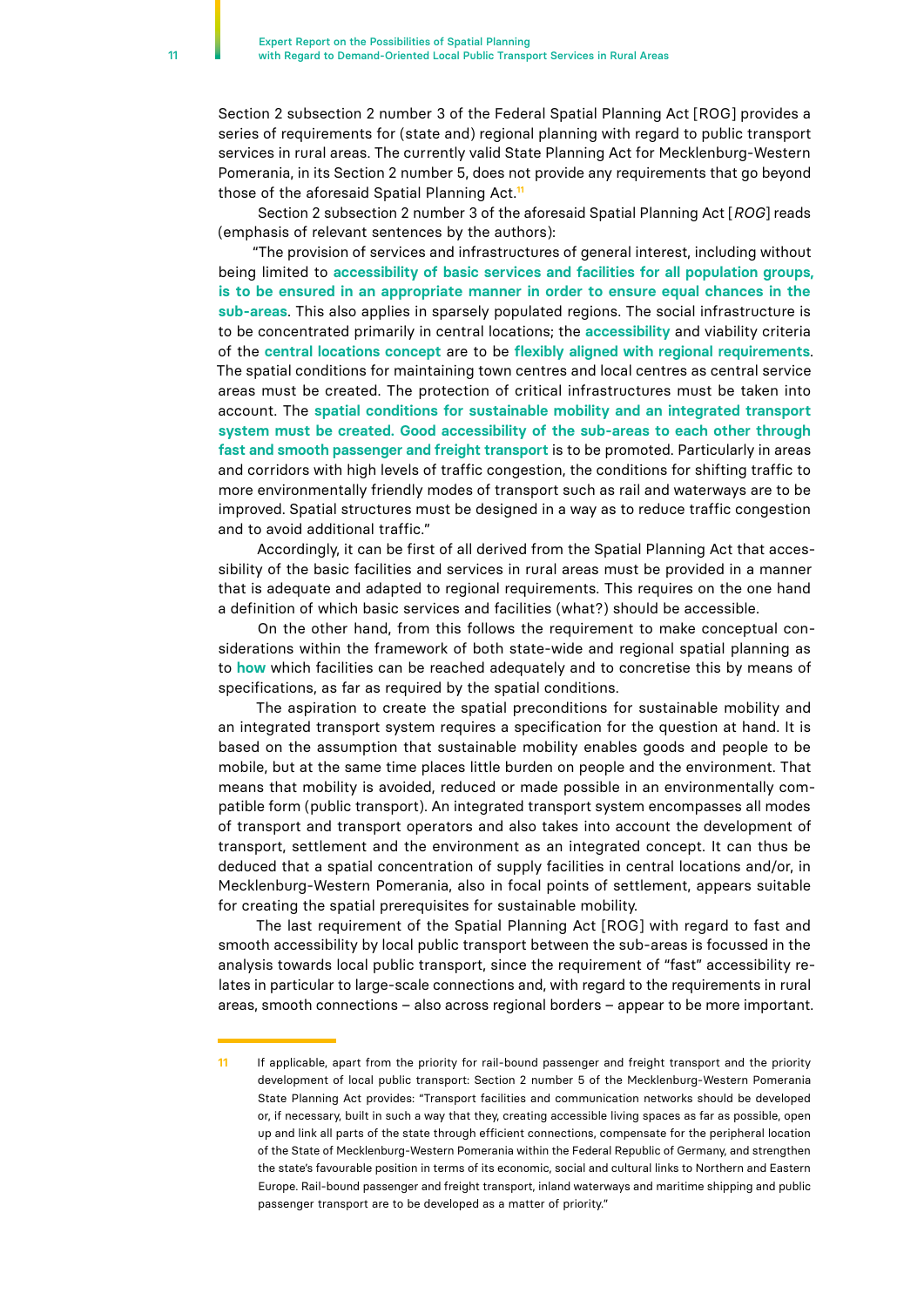All in all, the legal mandate with regard to the specifications as to accessibility and mobility in rural areas under Section 2 subsection 2 number 3 of the Spatial Planning Act [*ROG*] results in the following evaluation criteria:

- **→** Determination of adequate public transport accessibility to services and facilities of basic supply in rural areas, adapted to regional requirements;
- Establishment of criteria for the definition of facilities and services of basic supply (equipment of basic centres);
- **→** Determination of a concentration of supply facilities in central locations (ZO) / focal points of settlement;
- **→** Determination of a smooth accessibility of the sub-areas to each other by local public transport.

In addition, the evaluation and analysis with regard to the specifications as to service forms tailored to demand of level 4 and level 5 is carried out according to the State Transport Plan of Mecklenburg-Western-Western Pomerania.

The evaluations are carried out in tabular form as well as verbally and argumentatively. The evaluations focus on the respective chapters on transport and infrastructure and on the specification contained in these as to the criteria derived as described above. The tables contain, besides the specifications, also the relevant justifications for these, as the evaluation of the plans has shown that these contain important interpretative information for weighing up the specifications, which are generally contained as principles of spatial planning.

The steering effect of the spatial planning objectives is assessed in terms of their spatial and factual determination. A large proportion of the identified specifications are spatial planning principles. The assessment of the steering effect of spatial planning principles was carried out in terms of their spatial and factual specificity as well as the existence of concrete instructions for action. It can be assumed that in the presence of a higher degree of spatial and factual specificity subsequent consideration processes will be qualified in terms of the planning intentions of spatial planning. Justifications are taken into account in the assessment of the steering effects to the extent that they serve to interpret the content of the plan. They do not constitute a spatial planning requirement under Section 3 subsection 1 number 1 of the Spatial Planning Act [ROG].

The following table shows how the criteria and using which questions these were specified again in the evaluation for a target-oriented analysis:

| (Z/G)<br><b>ADDRESSEE/S EFFECT</b><br><b>TIONS</b><br><b>TIONS</b><br><b>CHAPTER</b> | d | <b>SPECIFICA-</b> | <b>JUSTIFICA-</b> |  | <b>SPECIFICA-</b><br><b>TION QUALITY</b> |  | <b>ASSESSMENT</b><br><b>OF STEERING</b> |
|--------------------------------------------------------------------------------------|---|-------------------|-------------------|--|------------------------------------------|--|-----------------------------------------|
|--------------------------------------------------------------------------------------|---|-------------------|-------------------|--|------------------------------------------|--|-----------------------------------------|

**Specifications for adequate local public transport accessibility in rural areas**

**Section 2 subsection 2 of the Spatial Planning Act [ROG]:** The **accessibility** of services and facilities of basic supply **must be ensured in an adequate manner**.

Evaluation of the specifications, taking into account the following questions:

- **1.** How should transport (local public transport) take place in rural areas?
- **2.** In what time and/or distance should this be done (specifications on "adequate" in terms of time/frequencies)?
- **3.** If applicable, what should also be accessible beyond basic services (e.g. tourist destinations)?

#### **Establishment of criteria for basic supply**

**Section 2 subsection 2 of the Spatial Planning Act [ROG]:** Accessibility of **services and facilities of basic supply** must be **ensured** in an adequate manner.

**TABLE 1.** The main problems of mobility and accessibility of MARA project partners/regions/ districts

Source: Own representation, Kaiserslautern 2021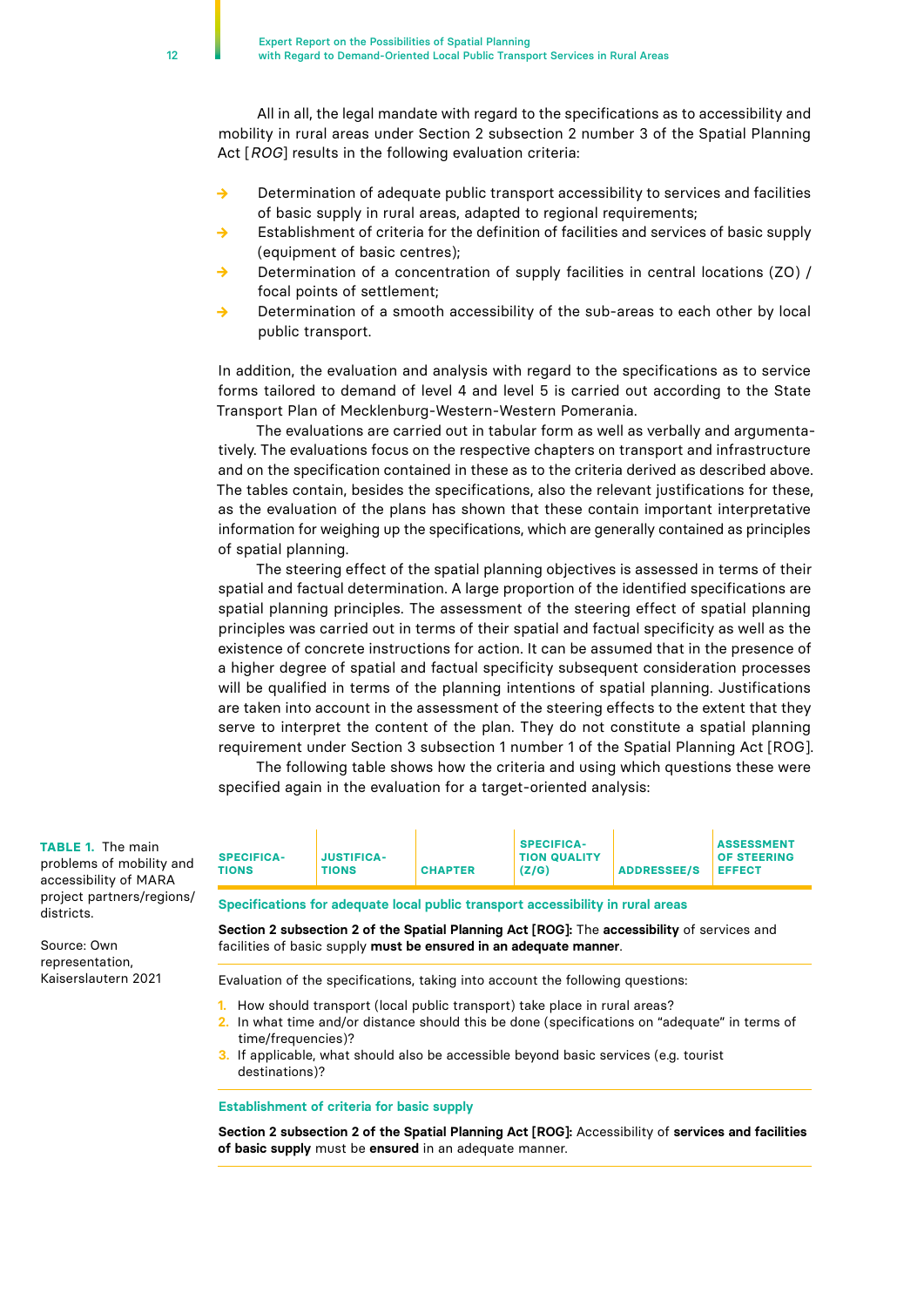To what extent is there a specification of a demand-oriented basic supply in terms of

- **→** Which supply facilities should be adequately accessible in rural areas?
- **→** Which specifications are given for delimiting facilities and services of basic supply?

**Specifications as to the concentration of supply facilities in central locations / focal points of settlement**

**Section 2 subsection 2 of the Spatial Planning Act [ROG]: The spatial conditions for sustainable mobility must be created**

Which specifications are formulated that contribute to the avoidance, reduction and promotion of more environmentally friendly forms of transport (with a focus on the basic centres)?

Which specifications are formulated for the spatial concentration of supply facilities (destination traffic)?

**Specifications regarding smooth local public transport accessibility of the sub-areas to each other**

Which specifications are there with regard to linking the sub-areas with each other and beyond the region, e.g. specifications with regard to frequency / spatial allocation / central transfer points against the background of accessibility from rural areas to the middle and upper centres (beyond "basic supply")?

**Specifications regarding temporally and spatially flexible forms of service (level 4)**

**Specifications regarding other community transport (e.g. community buses) (level 5)**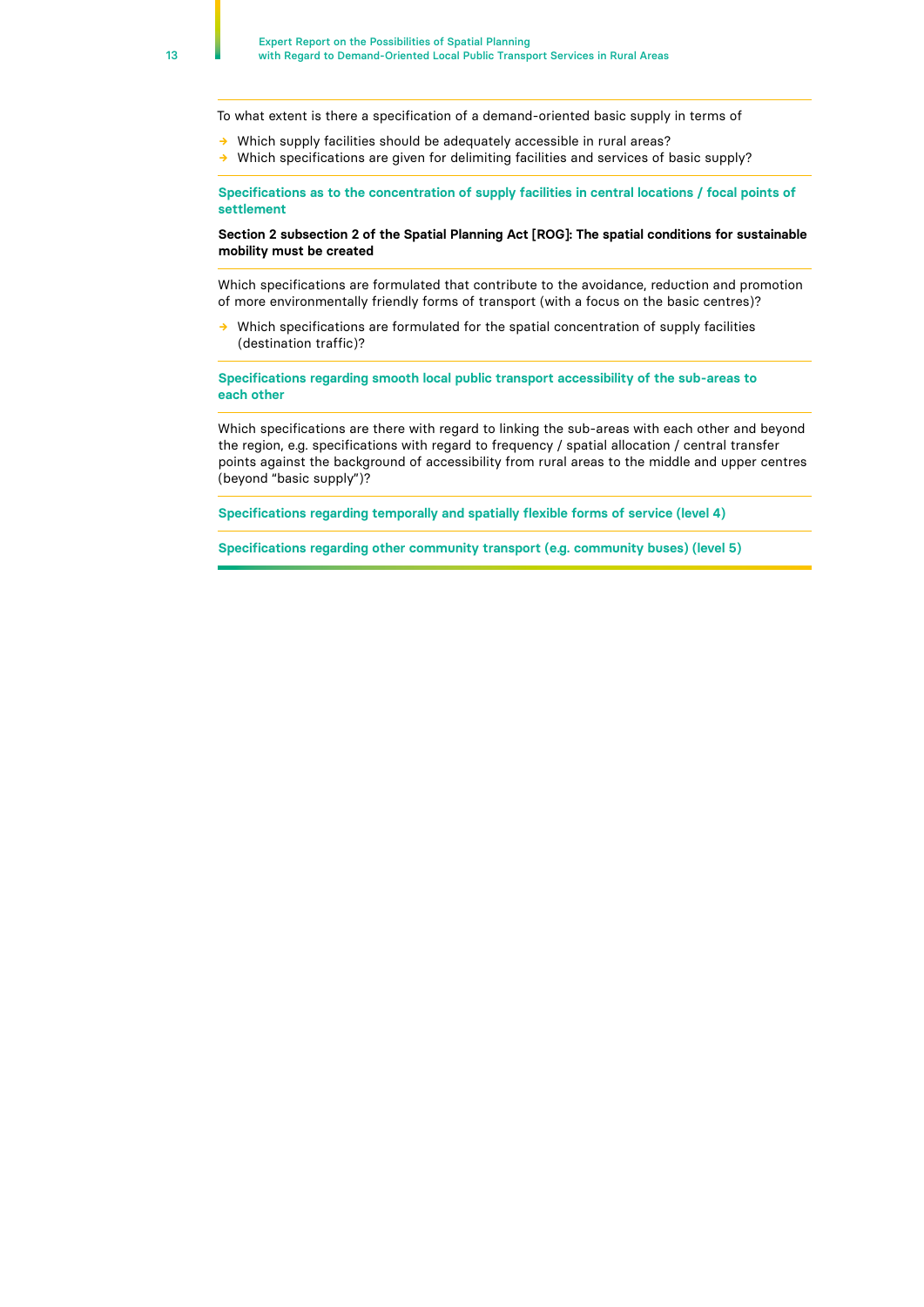# <span id="page-13-0"></span>**3. Analysis of the Spatial Development Programmes of Mecklenburg-Western Pomerania**

In the following, for analysing the spatial development programmes of Mecklenburg-Western Pomerania first the tables corresponding to the analysis grid are presented – in alphabetical order for the regional spatial development programmes. This is followed by a summarised assessment of the main findings.

**TABLE 2.** Evaluation of the Mecklenburg-Western Pomerania 2016 State Spatial Development Programme

## **3.1 State Level: Mecklenburg-Western Pomerania 2016 State Spatial Development Programme**

|                       |                       |                | <b>SPECIFI-</b><br><b>CATION</b><br><b>QUALITY</b> |   |                    |                                                       |  |  |
|-----------------------|-----------------------|----------------|----------------------------------------------------|---|--------------------|-------------------------------------------------------|--|--|
| <b>SPECIFICATIONS</b> | <b>JUSTIFICATIONS</b> | <b>CHAPTER</b> | c.                                                 | в | <b>ADDRESSEE/S</b> | <b>ASSESSMENT OF STEERING</b><br>EFFECT <sup>12</sup> |  |  |

#### **Specifications for adequate local public transport accessibility in rural areas**

**Section 2 subsection 2 of the Spatial Planning Act [***ROG***]: Accessibility** of services and facilities of basic supply **must be ensured in an adequate manner**. Here: How should transport/local public transport take place? General specifications/statements and specifications on "adequate" (time/frequencies); if applicable, notes/specifications on what should also be accessible beyond basic services (e.g. tourist destinations)

| All population groups in all<br>sub-areas should be enabled<br>to participate in social life on<br>an equal footing and without<br>discrimination.                | () Where facilities for the provision<br>of the services of general interest<br>can no longer be maintained, the<br>adequate accessibility of such<br>facilities in the central location<br>must be ensured. Infrastructures<br>must be designed in an appropriate<br>manner in such a way as to allow | 3.1(2)<br>Sentence 1 |   | B | Addressees<br>are not directly<br>named<br>Regions<br>and local<br>councils                                                     | $\rightarrow$ Spatial determinacy is given<br>(all sub-areas).<br>Factual determinacy is given,<br>the concrete shaping of<br>an "equal, non-discriminatory<br>participation" being concretised<br>by subsequent specifications.                                                                                                                                                                                                                                        |
|-------------------------------------------------------------------------------------------------------------------------------------------------------------------|--------------------------------------------------------------------------------------------------------------------------------------------------------------------------------------------------------------------------------------------------------------------------------------------------------|----------------------|---|---|---------------------------------------------------------------------------------------------------------------------------------|-------------------------------------------------------------------------------------------------------------------------------------------------------------------------------------------------------------------------------------------------------------------------------------------------------------------------------------------------------------------------------------------------------------------------------------------------------------------------|
| This requires a needs-oriented<br>supply of the population<br>with facilities and services of<br>general interest, especially in<br>the "Rural Design Areas". (C) | equal and non-discriminatory in<br>the life of society as a whole. In this<br>context, the provision of mobility<br>services plays a particular role, since<br>in sparsely populated rural areas<br>participation these services enable<br>social participation in the first place.                    | 3.1(2)<br>Sentence 2 | C |   | Addressees<br>are not directly<br>named<br>$\rightarrow$ Regions<br>and local<br>councils<br>with / in<br>Rural Design<br>Areas | $\rightarrow$ The spatial determinacy for<br>Sentence 2 is given (all sub-<br>areas, especially Rural Design<br>Areas).<br>The factual specificity of<br>a "needs-oriented supply"<br>does not go far beyond the<br>formulation of the Spatial<br>Planning Act. The justification<br>attributes a special role to<br>mobility services in sparsely<br>populated areas, so that this<br>also implies a mandate for<br>action to the local public<br>transport operators. |

**<sup>12</sup>** Notes: Principles are assessed in terms of their spatial and factual determinacy as well as the existence of concrete instructions for action. A higher degree of spatial and factual specificity qualifies the subsequent weighing process in terms of the planning intentions of spatial planning. In assessing the steering effect, the justifications are taken into account to the extent that they serve to interpret the content of the plan. They do not constitute a spatial planning requirement under Section 3 subsection 1 number 1 of the Spatial Planning Act [ROG].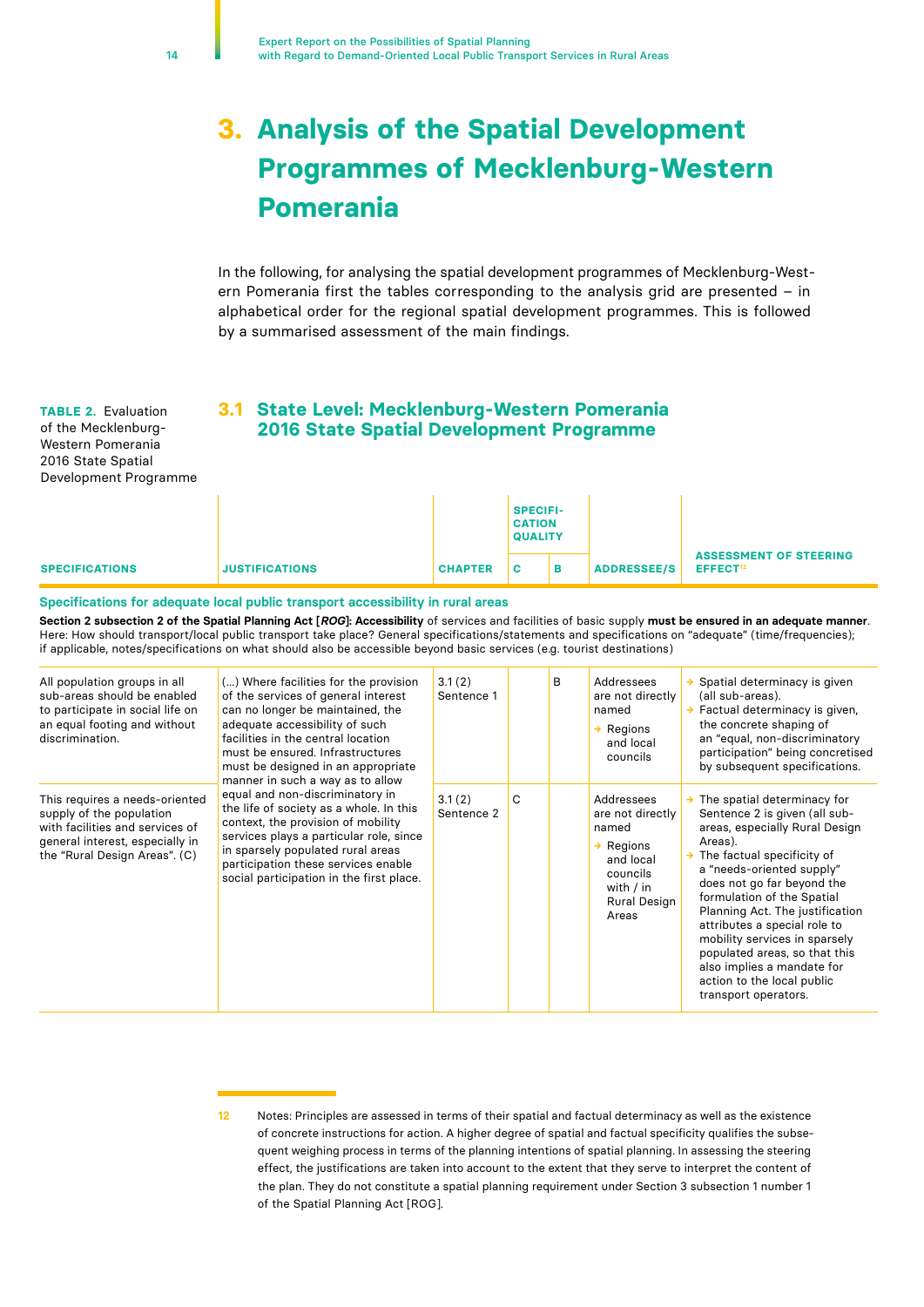| ۰, |    |
|----|----|
|    | ۰. |

| Rural areas should be secured<br>and further developed in a way<br>as to ensure that<br>()<br>the population living there has<br>access to facilities and services<br>of general interest as needed,<br>()                                                                                                                                                                                                                                                                           | () For the population of rural areas,<br>it is elementary to be able to meet<br>their needs within a reasonable<br>distance. The central locations<br>system defines the supply locations<br>in rural areas. This is intended to<br>ensure that a supply location can<br>generally be reached from the area<br>at a maximum distance of 10 to<br>15 km. Beyond the central locations<br>strategy, supply structures can be<br>maintained or revived in the villages<br>through personal initiatives and<br>voluntary work. Spatial planning<br>supports the development of such<br>local initiatives. ()                                                                                                                                                                                                                     | 3.3.1(2) |   | B | Addressees<br>are not directly<br>named<br>$\rightarrow$ Regions<br>and local<br>councils<br>$\rightarrow$ Volunteers.<br>local<br>initiatives                                                             | A spatial determinacy is given<br>by sentence 1 (rural areas).<br>$\rightarrow$ Factual determinacy in the<br>specification does not go<br>beyond the objective 3.1 (2)<br>Sentence 2 (here as a principle<br>of spatial planning with a scarce<br>binding effect). The justification<br>provides for interpretation with<br>regard to access as needed the<br>distance to supply locations as<br>a concrete definition (10-15 km<br>distance). |
|--------------------------------------------------------------------------------------------------------------------------------------------------------------------------------------------------------------------------------------------------------------------------------------------------------------------------------------------------------------------------------------------------------------------------------------------------------------------------------------|------------------------------------------------------------------------------------------------------------------------------------------------------------------------------------------------------------------------------------------------------------------------------------------------------------------------------------------------------------------------------------------------------------------------------------------------------------------------------------------------------------------------------------------------------------------------------------------------------------------------------------------------------------------------------------------------------------------------------------------------------------------------------------------------------------------------------|----------|---|---|------------------------------------------------------------------------------------------------------------------------------------------------------------------------------------------------------------|-------------------------------------------------------------------------------------------------------------------------------------------------------------------------------------------------------------------------------------------------------------------------------------------------------------------------------------------------------------------------------------------------------------------------------------------------|
| The transport and<br>communication infrastructure<br>in rural areas should be<br>expanded and/or rebuilt in line<br>with the needs.                                                                                                                                                                                                                                                                                                                                                  | () A modern transport and<br>communications infrastructure<br>adapted to the spatial structures<br>is of particular importance in<br>rural areas. If in rural areas, due<br>to decreasing viability caused by<br>demographic change, a thinning out<br>of infrastructures is unavoidable;<br>this may be compensated by modern<br>transport or communication facilities.<br>In concrete terms, this means that<br>if an important infrastructure facility<br>cannot be maintained locally, such a<br>facility should at least be accessible<br>in the nearest central location; this<br>also applies in the Rural Design<br>Areas. In addition, it is foreseeable<br>that the development of digital<br>infrastructures will create new supply<br>options for the rural areas. ()                                            | 3.3.1(3) |   | В | Addressees<br>are not directly<br>named<br>$\rightarrow$ Regions<br>and local<br>councils in<br>rural areas                                                                                                | → Spatial determinacy is given<br>(rural areas).<br>→ Factual determinacy is generally<br>given with respect to the<br>technical area (transport and<br>communications infrastructure).<br>With regard to a substantive<br>"instruction for action" for<br>addressees, there remains<br>a very high degree of leeway for<br>consideration and interpretation.                                                                                   |
| For the Rural Design Areas,<br>the same development<br>principles as for the rural areas<br>apply. In addition, however,<br>in relation to the special<br>structural weaknesses of these<br>areas there is a need for further<br>action, in particular in order<br>to sustainably secure services<br>of general interest. Core<br>elements of these securing<br>and stabilisation measures<br>for the Rural Design Areas are<br>- Information,<br>- Innovation and<br>- Cooperation. | ()<br>Innovation:<br>Mobility is one of the keys to<br>good services of general interest.<br>Especially in the Rural Design<br>Areas, where a thinning out of<br>infrastructures can hardly be avoided.<br>it is crucial to provide for innovative<br>and suitable mobility solutions that<br>make it possible to reach facilities<br>of general interest. The problem is<br>not one of knowledge, but one of<br>implementation. The challenge here<br>goes to the rural districts as the<br>operators of local public transport,<br>but also the local councils and the<br>competent ministry in charge in<br>a supporting role. ()                                                                                                                                                                                         | 3.3.2(3) |   | В | Addressees<br>are named<br>in the<br>justification<br>$\rightarrow$ Districts as<br>operators of<br>local public<br>transport<br>→ Municipali-<br>ties<br>$\rightarrow$ Competent<br>ministry in<br>charge | A spatial determinacy clearly<br>results from the specification<br>(Rural Design Areas).<br>$\rightarrow$ Factual determinacy results<br>from the specification only<br>in connection with the<br>justification, which gives rise to<br>a specification of the reference<br>to "innovation".<br>$\rightarrow$ It is clear from the<br>justification that an action and<br>implementation mandate is<br>intended with the specification.         |
| In rural areas, the mobility of<br>all population groups must be<br>adequately ensured. (Z)<br>In doing so, there is a need,<br>especially in the "Rural<br>Design Areas", for innovative<br>approaches to solutions.                                                                                                                                                                                                                                                                | () In order to ensure the provision<br>of basic services in rural areas, it is<br>particularly important to ensure good<br>and fast accessibility of the basic and<br>middle centres from the surrounding<br>areas. $()$<br>In the Rural Design Areas<br>there is a risk that in future<br>a reasonable balance between<br>viability, accessibility and costs for<br>infrastructures can no longer be<br>achieved. Therefore, for securing<br>the mobility of all population groups<br>in these areas, but also in rural areas,<br>there is a need for new, innovative<br>and unconventional solutions, as they<br>are the bridge to the accessibility<br>of the basic and middle centres<br>and thus of the facilities of general<br>interest. As to this topic, see also<br>the Integrated State Transport Plan<br>(ILVP). | 5.1.1(2) | C |   | Addressees<br>are not directly<br>named<br>→ Local public<br>transport<br>authorities                                                                                                                      | → Spatial determinacy is given<br>(rural areas).<br>$\rightarrow$ With regard to the formulation<br>of ensuring "reasonable"<br>accessibility, the factual<br>determinacy leaves room for<br>interpretation. The justification<br>implies a specification<br>insofar as reference is made<br>to the Integrated State<br>Transport Plan.                                                                                                         |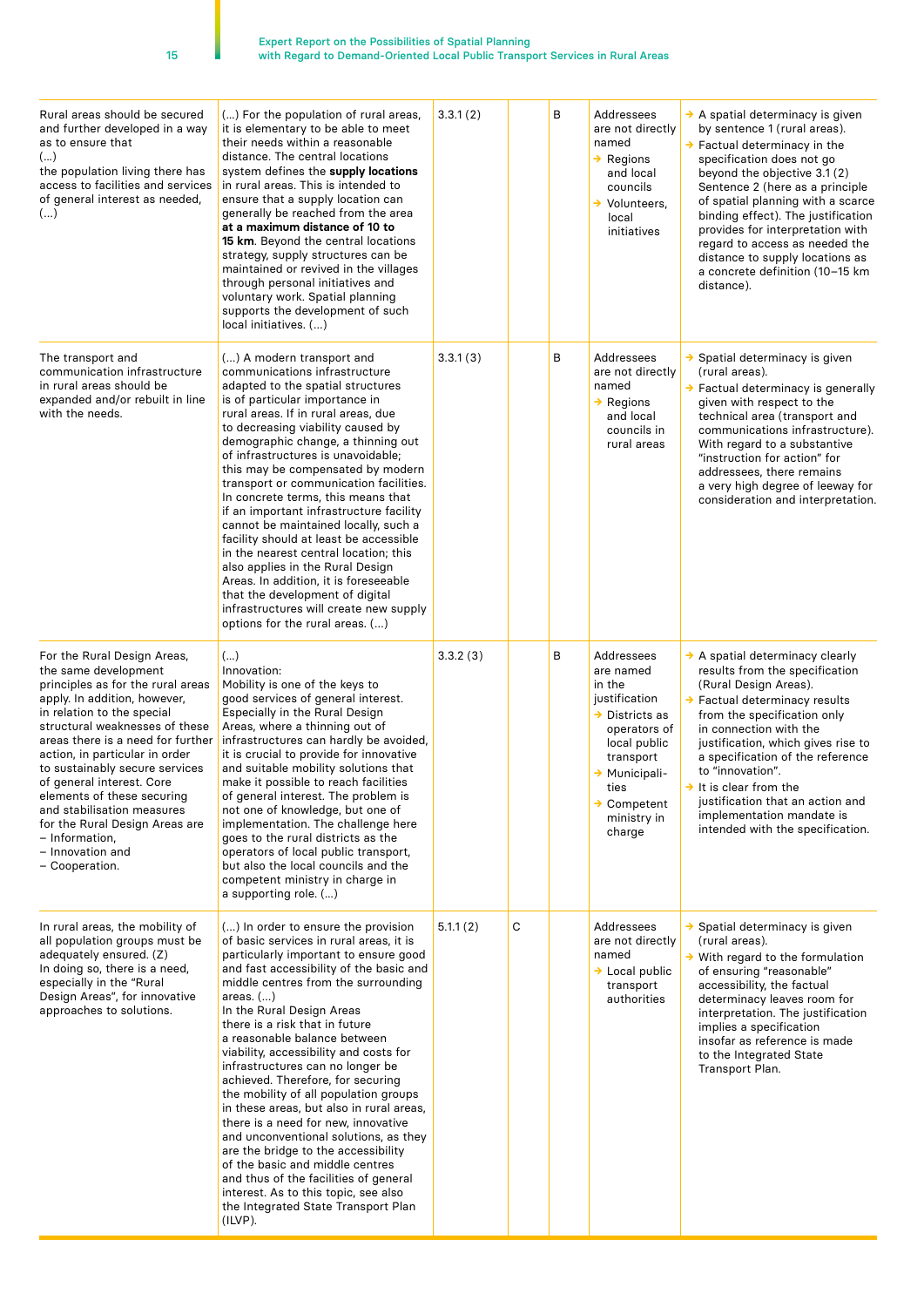#### **Establishment of criteria for basic supply**

**Section 2 subsection 2 of the Spatial Planning Act [***ROG***]: Accessibility of services and facilities of basic supply must be ensured** in an adequate manner. Here: What should be adequately accessible? – Specifications for delimiting facilities and services of basic supply

| As needed, all central locations<br>should provide facilities of<br>basic supply for the population<br>of their local areas, middle<br>and upper centres facilities for<br>higher needs for the population<br>of their middle areas, upper<br>centres facilities for the<br>specialised higher needs for<br>the population of their upper<br>areas. | () In the central locations system,<br>all central locations have the task<br>of providing basic services, ().<br>Which specific facilities are provided<br>in each central location depends<br>on the specific viability of their<br>rural suburban zones. In any case,<br>however, a needs-based supply of<br>the population in rural suburban<br>zones is required, since the central<br>locations receive substantial financial<br>allocations under the municipal<br>financial equalisation scheme for<br>performing central location-related<br>tasks. () The typical facilities of<br>central include e.g.<br>- Basic supply: Retail businesses<br>of local supply (short-term<br>needs), postal / banking services,<br>primary schools, sports facilities,<br>GP surgeries, pharmacies, childcare<br>and elderly care facilities. () | 3.2(2) |  | B | $\rightarrow$ Local<br>councils<br>with<br>a central<br>location<br>function | $\rightarrow$ A spatial determinacy is given<br>(central locations).<br>$\rightarrow$ Factual determinacy remains<br>limited to the formulation<br>"facilities of basic supply".<br>The justification provides<br>a specific definition of facilities<br>of basic supply by giving a list<br>of examples. |
|-----------------------------------------------------------------------------------------------------------------------------------------------------------------------------------------------------------------------------------------------------------------------------------------------------------------------------------------------------|----------------------------------------------------------------------------------------------------------------------------------------------------------------------------------------------------------------------------------------------------------------------------------------------------------------------------------------------------------------------------------------------------------------------------------------------------------------------------------------------------------------------------------------------------------------------------------------------------------------------------------------------------------------------------------------------------------------------------------------------------------------------------------------------------------------------------------------------|--------|--|---|------------------------------------------------------------------------------|-----------------------------------------------------------------------------------------------------------------------------------------------------------------------------------------------------------------------------------------------------------------------------------------------------------|
|-----------------------------------------------------------------------------------------------------------------------------------------------------------------------------------------------------------------------------------------------------------------------------------------------------------------------------------------------------|----------------------------------------------------------------------------------------------------------------------------------------------------------------------------------------------------------------------------------------------------------------------------------------------------------------------------------------------------------------------------------------------------------------------------------------------------------------------------------------------------------------------------------------------------------------------------------------------------------------------------------------------------------------------------------------------------------------------------------------------------------------------------------------------------------------------------------------------|--------|--|---|------------------------------------------------------------------------------|-----------------------------------------------------------------------------------------------------------------------------------------------------------------------------------------------------------------------------------------------------------------------------------------------------------|

#### **Specification as to the concentration of supply facilities in central locations / focal points of settlement**

**Section 2 subsection 2 of the Spatial Planning Act [***ROG***]: The spatial conditions for sustainable mobility must be created.** Here: Specifications that help to avoid and reduce traffic, promote environmentally friendly forms (local public transport) – Bundling of target traffic, focus on basic centres

| By bundling infrastructures,<br>the central places in all sub-<br>areas are to ensure a supply<br>of the population as needed.<br>As priority locations for<br>facilities of general interest,<br>they should at their respective<br>level be developed or secured<br>in such a way as to perform<br>tasks of supra-local supply<br>for the municipalities in their<br>rural suburban zones. For this<br>purpose, adequate accessibility<br>of the central locations should<br>be ensured. | () The central locations system is<br>an important instrument of spatial<br>planning for implementing the<br>principle of creating equal living<br>conditions. Adapted to the specific<br>spatial structures of the state, the<br>central locations form the nodes of<br>the supply network, in which facilities<br>of general interest are bundled to<br>provide area-wide services to the<br>population. Even if central locations<br>only have a direct binding effect<br>on public providers of facilities of<br>general interest, they are attractive<br>as locations for private operators<br>of such facilities, because mobility<br>offers are strongly geared to the<br>central locations and thus ensure<br>their accessibility and because the<br>bundling of a wide variety of services<br>at one location helps to increase<br>customer frequencies. ()<br>The benchmark for the accessibility<br>of the central locations from their<br>respective rural suburban areas<br>consists in the recommendations of<br>the "2008 Framework Guideline for<br>Integrated Network Design" (see 5.1.1)<br>Mobility and Accessibility). A study<br>commissioned by the supreme state<br>planning authority and conducted<br>in 2013 predominantly confirms the<br>adequate accessibility of the central<br>$locations.$ $()$ | 3.2(2) |  | B | Addressees<br>are not directly<br>named<br>Those<br>addressed by<br>the justification<br>are:<br>$\rightarrow$ Operators of<br>facilities<br>of general<br>interest<br>$\rightarrow$ Operators of<br>local public<br>transport | $\rightarrow$ A spatial determinacy is given.<br>Factual determinacy remains<br>limited to the formulation of<br>"needs-based" supply and<br>"adequate" accessibility of<br>the central locations. With<br>respect to accessibility.<br>the justification gives<br>a recommendation for<br>the design. The reference<br>to the "2008 Framework<br>Guideline for Integrated<br>Network Design" and<br>Chapter 5.1.1 (here<br>then Tables 1 and 2) as<br>a benchmark means that<br>the target values for the<br>accessibility of central<br>locations to each other as well<br>as to residential locations are<br>indicated in terms of travel<br>times for private and public<br>transport which should be<br>achieved for "times of low<br>transport demand". (For basic<br>centres up to 30 minutes<br>travel time from the place of<br>residence to the basic centre). |
|--------------------------------------------------------------------------------------------------------------------------------------------------------------------------------------------------------------------------------------------------------------------------------------------------------------------------------------------------------------------------------------------------------------------------------------------------------------------------------------------|---------------------------------------------------------------------------------------------------------------------------------------------------------------------------------------------------------------------------------------------------------------------------------------------------------------------------------------------------------------------------------------------------------------------------------------------------------------------------------------------------------------------------------------------------------------------------------------------------------------------------------------------------------------------------------------------------------------------------------------------------------------------------------------------------------------------------------------------------------------------------------------------------------------------------------------------------------------------------------------------------------------------------------------------------------------------------------------------------------------------------------------------------------------------------------------------------------------------------------------------------------------------------------------------------------------------------------|--------|--|---|--------------------------------------------------------------------------------------------------------------------------------------------------------------------------------------------------------------------------------|--------------------------------------------------------------------------------------------------------------------------------------------------------------------------------------------------------------------------------------------------------------------------------------------------------------------------------------------------------------------------------------------------------------------------------------------------------------------------------------------------------------------------------------------------------------------------------------------------------------------------------------------------------------------------------------------------------------------------------------------------------------------------------------------------------------------------------------------------------------------------|
|--------------------------------------------------------------------------------------------------------------------------------------------------------------------------------------------------------------------------------------------------------------------------------------------------------------------------------------------------------------------------------------------------------------------------------------------------------------------------------------------|---------------------------------------------------------------------------------------------------------------------------------------------------------------------------------------------------------------------------------------------------------------------------------------------------------------------------------------------------------------------------------------------------------------------------------------------------------------------------------------------------------------------------------------------------------------------------------------------------------------------------------------------------------------------------------------------------------------------------------------------------------------------------------------------------------------------------------------------------------------------------------------------------------------------------------------------------------------------------------------------------------------------------------------------------------------------------------------------------------------------------------------------------------------------------------------------------------------------------------------------------------------------------------------------------------------------------------|--------|--|---|--------------------------------------------------------------------------------------------------------------------------------------------------------------------------------------------------------------------------------|--------------------------------------------------------------------------------------------------------------------------------------------------------------------------------------------------------------------------------------------------------------------------------------------------------------------------------------------------------------------------------------------------------------------------------------------------------------------------------------------------------------------------------------------------------------------------------------------------------------------------------------------------------------------------------------------------------------------------------------------------------------------------------------------------------------------------------------------------------------------------|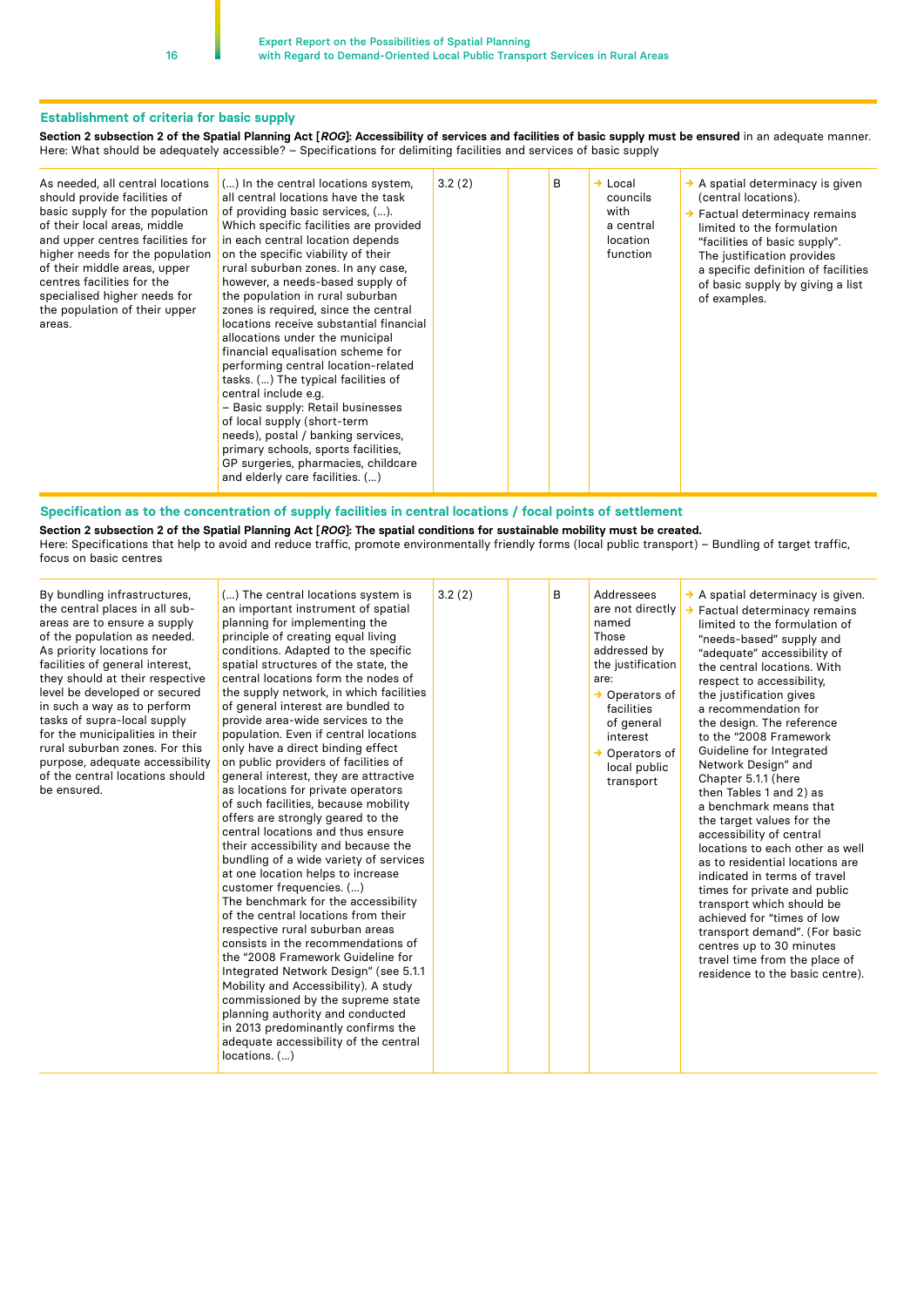Pomerania. (…)

| As a rule, the location of central<br>facilities is the municipal<br>main place. (C) This is defined<br>for the basic centres in the<br>regional spatial development<br>programmes.                                                                                                                                                                                                                                                                                                                                                                                                                                                         | () The municipal main places of<br>the middle and upper centres are<br>generally the local centres forming<br>the centre of the respective central<br>place. $(\ldots)$                                                                                                                                                                                                                                                                                                                                                                                                                                                                                                                                                                                                                                                                                                                                                                                                                                                  | 3.2(5)   | С |   | $\rightarrow$ Municipal-<br>ities with<br>a central<br>location<br>function<br>$\rightarrow$ Operators<br>of facilities<br>of general<br>interest<br>$\rightarrow$ Regional<br>planning<br>associations | $\rightarrow$ Spatial determinacy is given.<br>The justification makes<br>this even more clearly<br>comprehensible, although this<br>could also be formulated as<br>part of specification.<br>→ Factual determinacy is<br>clearly given. The definition<br>is essential for a bundling of<br>functions and thus the spatial<br>prerequisite for sustainable<br>transport.<br>$\rightarrow$ Sentence 2 (principle of<br>Regional Planning) gives<br>the regional planning<br>associations the option of also<br>designating municipal main<br>places for basic centres. |
|---------------------------------------------------------------------------------------------------------------------------------------------------------------------------------------------------------------------------------------------------------------------------------------------------------------------------------------------------------------------------------------------------------------------------------------------------------------------------------------------------------------------------------------------------------------------------------------------------------------------------------------------|--------------------------------------------------------------------------------------------------------------------------------------------------------------------------------------------------------------------------------------------------------------------------------------------------------------------------------------------------------------------------------------------------------------------------------------------------------------------------------------------------------------------------------------------------------------------------------------------------------------------------------------------------------------------------------------------------------------------------------------------------------------------------------------------------------------------------------------------------------------------------------------------------------------------------------------------------------------------------------------------------------------------------|----------|---|---|---------------------------------------------------------------------------------------------------------------------------------------------------------------------------------------------------------|------------------------------------------------------------------------------------------------------------------------------------------------------------------------------------------------------------------------------------------------------------------------------------------------------------------------------------------------------------------------------------------------------------------------------------------------------------------------------------------------------------------------------------------------------------------------|
|                                                                                                                                                                                                                                                                                                                                                                                                                                                                                                                                                                                                                                             | Specifications regarding smooth local public transport accessibility of the sub-areas to each other                                                                                                                                                                                                                                                                                                                                                                                                                                                                                                                                                                                                                                                                                                                                                                                                                                                                                                                      |          |   |   |                                                                                                                                                                                                         |                                                                                                                                                                                                                                                                                                                                                                                                                                                                                                                                                                        |
| The entire transport system<br>of networks and transport<br>operators should guarantee<br>the participation of all<br>population groups in social<br>life and ensure economic<br>development. To this end,<br>the sustainable combination<br>and cooperation of the various<br>operators of passenger and<br>freight transport should be<br>further improved.                                                                                                                                                                                                                                                                               | Through the combination of different<br>transport operators and innovative<br>approaches, the tasks of the provision<br>of services of general interest can be<br>performed better than before. In all<br>regions of the country there should<br>be sustainable transport services.<br>This requires complementary<br>expansion measures and efficient<br>interfaces. In a territorial state like<br>Mecklenburg-Western Pomerania,<br>a better coordination of all facets of<br>the transport system, the integration<br>of new and innovative supply<br>approaches and transport services as<br>well as the use of intelligent transport<br>systems is essential.                                                                                                                                                                                                                                                                                                                                                      | 5.1(1)   |   | В | $\rightarrow$ Specialist<br>planning<br>bodies for<br>transport<br>$\rightarrow$ Operators of<br>local public<br>transport                                                                              | Spatial determinacy is given:<br>entire transport network.<br>→ Factual determinacy is given<br>insofar as here the basic<br>understanding of a networked<br>and sustainable transport<br>system as a principle and<br>thus an essential point to be<br>considered by other planning<br>bodies is formulated.                                                                                                                                                                                                                                                          |
| The accessibility by any<br>transport operators in<br>a reasonable time<br>- of the State of Mecklenburg-<br>Western Pomerania in the<br>national and international<br>context.<br>- of the central locations both<br>among each other and from<br>the respective rural suburban<br>areas, and<br>- of all sub-areas of the<br>country, in particular the<br>outstanding tourist regions<br>must be ensured in<br>an economically reasonable and<br>ecologically compatible way. (C)<br>For this purpose, a distinction<br>is made between<br>- internationally significant links,<br>- large-area links, and<br>- supraregional links. (C) | () As the most important supply<br>and business locations, the central<br>locations must be easily accessible<br>and interconnected. In transport<br>network planning, upper centres are<br>interconnected by the large-area<br>transport network, middle centres by<br>the supraregional and basic centres<br>by the regional transport network. ()<br>The definition of the international,<br>large-area and supraregional road<br>and rail networks in the State<br>Development Plan is based on<br>the Guidelines for Integrated Network<br>Design, 2008 edition (RIN 2008).<br>The functional classification of these<br>networks for passenger transport is<br>generally based on the classification<br>of the central locations which are<br>connected by the network elements.<br>In addition, the connections to<br>tourist centres and to the ports<br>(with the exception of freight traffic)<br>are also defined as supraregional<br>because of their special economic<br>importance for Mecklenburg-Western | 5.1.1(1) | С |   | $\rightarrow$ Specialist<br>planning<br>bodies for<br>transport                                                                                                                                         | → Spatial determinacy is given in<br>a clear and differentiated way.<br>$\rightarrow$ Factual determinacy is given<br>with regard to a networking<br>of the sub-areas among each<br>other across all transport<br>operators. The "adequate" time<br>of an economically reasonable<br>and ecologically compatible<br>accessibility is sufficiently<br>explained by the justification<br>and the reference to the 2008<br>Guidelines for Integrated<br>Network Design and the travel<br>times for "periods of low<br>demand" indicated therein.                          |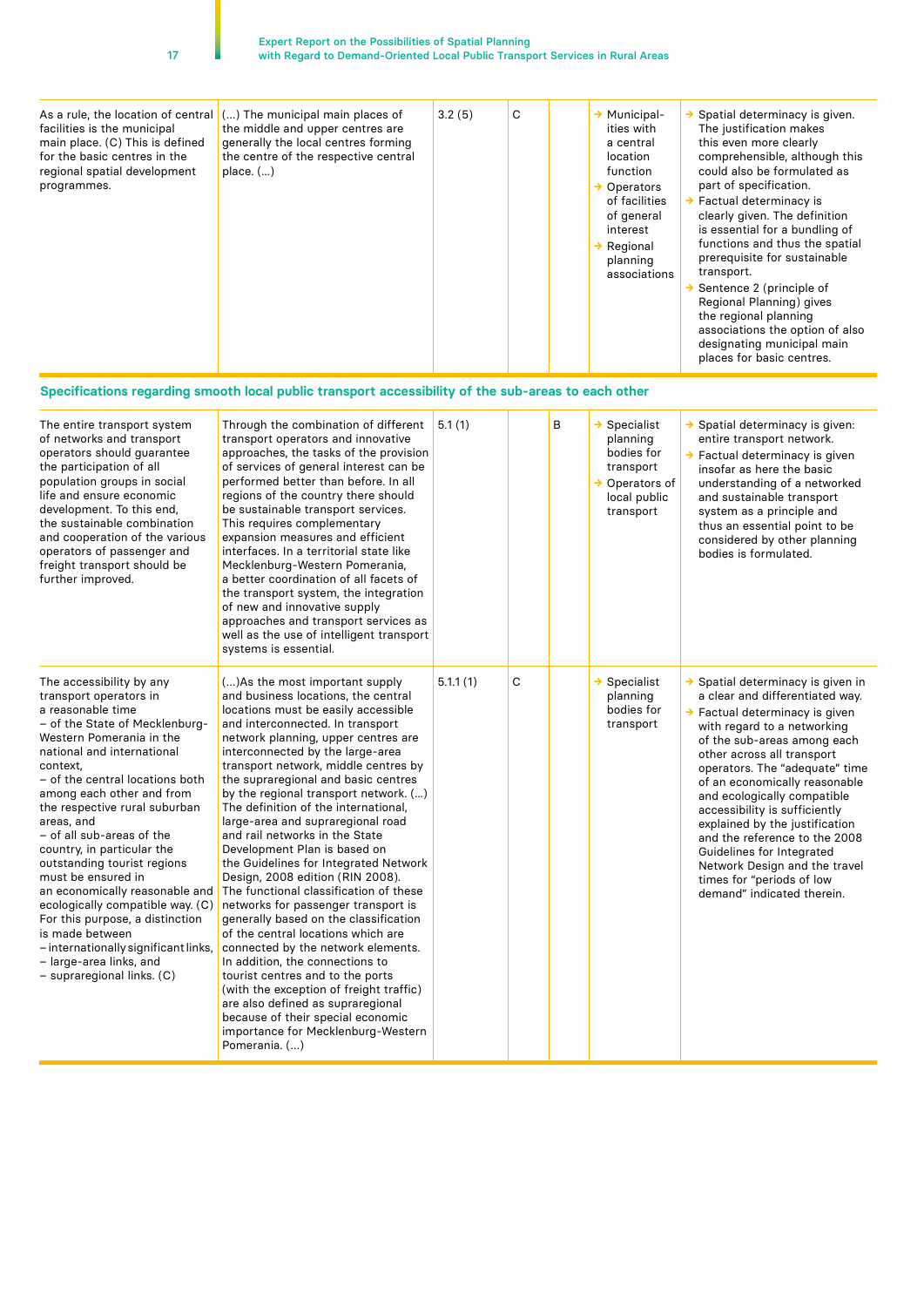<span id="page-17-0"></span>

| Managing traffic and securing<br>() Taking into account<br>the mobility of the population are<br>a high level of efficiency and<br>to be achieved through a sensible<br>on the basis of the integral<br>linking of the various transport<br>interval timetable of local<br>operators, the use of alternative<br>rail passenger transport,<br>coordinated, more attractive<br>forms of service, but also by bundling<br>the infrastructure in development<br>and service-oriented overall<br>concepts between rail, express<br>$corridors.$ $()$<br>and feeder buses as well as<br>flexible forms of service should<br>be further developed. | 5.1.2(5)<br>Sentence 2 | в | Addressees<br>are not directly<br>named<br>Local public<br>transport<br>public<br>providers<br>Regional<br>planning<br>associations | Spatial determinacy is given<br>(all regions under Sentence 1).<br>$\rightarrow$ Factual determinacy<br>results in particular from<br>the reference to the integral<br>interval timetable of the<br>rail passenger transport as<br>the basis for a spatial as well<br>as cross-transport operators<br>networking considering<br>flexible forms of service<br>(high efficiency). |
|---------------------------------------------------------------------------------------------------------------------------------------------------------------------------------------------------------------------------------------------------------------------------------------------------------------------------------------------------------------------------------------------------------------------------------------------------------------------------------------------------------------------------------------------------------------------------------------------------------------------------------------------|------------------------|---|-------------------------------------------------------------------------------------------------------------------------------------|---------------------------------------------------------------------------------------------------------------------------------------------------------------------------------------------------------------------------------------------------------------------------------------------------------------------------------------------------------------------------------|
|---------------------------------------------------------------------------------------------------------------------------------------------------------------------------------------------------------------------------------------------------------------------------------------------------------------------------------------------------------------------------------------------------------------------------------------------------------------------------------------------------------------------------------------------------------------------------------------------------------------------------------------------|------------------------|---|-------------------------------------------------------------------------------------------------------------------------------------|---------------------------------------------------------------------------------------------------------------------------------------------------------------------------------------------------------------------------------------------------------------------------------------------------------------------------------------------------------------------------------|

#### **Specifications regarding other community transport (e.g. community buses) (Level 5)**

Other forms of community traffic such as community buses are not specifically covered in the specifications or justifications.

Draft: Own representation, Kaiserslautern 2021 Source: Ministry of Energy, Infrastructure and Regional Development (2016): Mecklenburg-Western Pomerania 2016 State Spatial Development Programme, Schwerin

### **TABLE 3.** Regional **3.2 Regional Spatial Development Programmes**

Spatial Development Programme for the Mecklenburg Lake District (2011)

|                       |                       |                | <b>SPECIFI-</b><br><b>CATION</b><br><b>QUALITY</b> |   |                                  |                               |
|-----------------------|-----------------------|----------------|----------------------------------------------------|---|----------------------------------|-------------------------------|
| <b>SPECIFICATIONS</b> | <b>JUSTIFICATIONS</b> | <b>CHAPTER</b> | <b>C</b>                                           | в | ADDRESSEE/S EFFECT <sup>13</sup> | <b>ASSESSMENT OF STEERING</b> |

#### **Specifications for adequate local public transport accessibility in rural areas**

**Section 2 subsection 2 of the Spatial Planning Act [***ROG***]: Accessibility** of services and facilities of basic supply **must be ensured in an adequate manner**. Here: How should transport/local public transport take place? General specifications/statements and specifications on "adequate" (time/frequencies); if applicable, notes/specifications on what should also be accessible beyond basic services (e.g. tourist destinations)

| Local public transport should<br>be secured and made attractive<br>in the region so as to ensure<br>a needs-oriented mobility that<br>enables the participation of all<br>population groups in social life.<br>Local rail passenger transport<br>and local road passenger<br>transport are to be developed<br>into an integrated transport<br>service with coordinated tariffs<br>and timetables. The crossing<br>points between long-distance<br>and local transport as well as<br>within local transport should<br>be secured and be made<br>attractive. | As an important element of<br>services of general interest, local<br>public transport is to be organised<br>even under the general conditions<br>of a declining population and a<br>decreasing population density in<br>a needs-oriented, flexible, barrier-<br>free and competitive manner. ()<br>Local public transport should be<br>developed into an integrated.<br>demand-oriented and flexible and<br>flexible transport system, in order to<br>ensure the mobility of the population<br>in the region in a sustainable way<br>and to enable all sections of the<br>population to participate in social life<br>on an equal footing. | 6.4.2(1) | B | Addressees<br>are not directly<br>named<br>Those<br>addressed<br>by the<br>justification<br>are:<br>$\rightarrow$ Local public<br>transport<br>public<br>providers<br>$\rightarrow$ Local<br>councils | Spatial determinacy is given;<br>the specification applies to the<br>entire region.<br>Factual determinacy of<br>Sentence 1 is given with regard<br>to the technical area (both<br>rail-bound and road-bound<br>local public transport). With<br>regard to the binding nature<br>of the content in the sense of<br>an "instruction for action" for<br>the addressees, there remains<br>plenty of room for consideration<br>with regard to the requirements<br>of "needs-oriented" mobility<br>and "attractive design" of<br>participation. |
|------------------------------------------------------------------------------------------------------------------------------------------------------------------------------------------------------------------------------------------------------------------------------------------------------------------------------------------------------------------------------------------------------------------------------------------------------------------------------------------------------------------------------------------------------------|--------------------------------------------------------------------------------------------------------------------------------------------------------------------------------------------------------------------------------------------------------------------------------------------------------------------------------------------------------------------------------------------------------------------------------------------------------------------------------------------------------------------------------------------------------------------------------------------------------------------------------------------|----------|---|-------------------------------------------------------------------------------------------------------------------------------------------------------------------------------------------------------|--------------------------------------------------------------------------------------------------------------------------------------------------------------------------------------------------------------------------------------------------------------------------------------------------------------------------------------------------------------------------------------------------------------------------------------------------------------------------------------------------------------------------------------------|
|------------------------------------------------------------------------------------------------------------------------------------------------------------------------------------------------------------------------------------------------------------------------------------------------------------------------------------------------------------------------------------------------------------------------------------------------------------------------------------------------------------------------------------------------------------|--------------------------------------------------------------------------------------------------------------------------------------------------------------------------------------------------------------------------------------------------------------------------------------------------------------------------------------------------------------------------------------------------------------------------------------------------------------------------------------------------------------------------------------------------------------------------------------------------------------------------------------------|----------|---|-------------------------------------------------------------------------------------------------------------------------------------------------------------------------------------------------------|--------------------------------------------------------------------------------------------------------------------------------------------------------------------------------------------------------------------------------------------------------------------------------------------------------------------------------------------------------------------------------------------------------------------------------------------------------------------------------------------------------------------------------------------|

**<sup>13</sup>** Notes: Principles are assessed in terms of their spatial and factual determinacy as well as the existence of concrete instructions for action. A higher degree of spatial and factual specificity qualifies the subsequent weighing process in terms of the planning intentions of spatial planning. In assessing the steering effect, the justifications are taken into account to the extent that they serve to interpret the content of the plan. They do not constitute a spatial planning requirement under Section 3 subsection 1 number 1 of the Spatial Planning Act [*ROG*].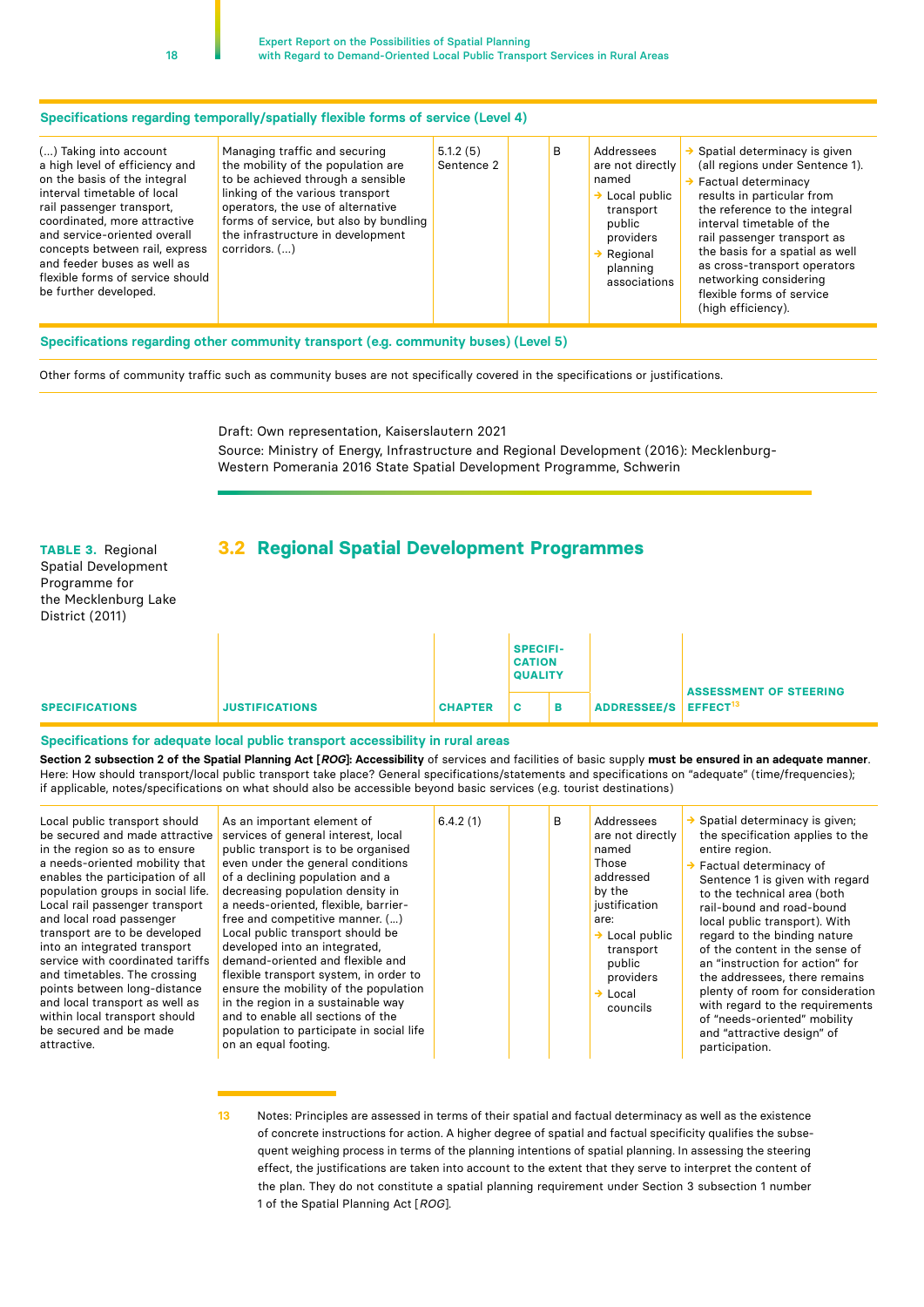|                                                                                                                                                                                                                             | The further optimisation of the<br>integral interval timetable,<br>the maintenance of the stops taking<br>into account the development of<br>settlement, the attractive structural<br>design of the crossing points<br>between means of transport such<br>as railway stations, central transfer<br>points and central bus and coach<br>stations as well as the favourable<br>design of the points of interchange<br>are important contributions to this.                                                                                                                                                                                                                                                                                                                                                                                                                                                                                                                                                                |          |   |                                                                                                                                                                 | $\rightarrow$ Factual determinacy of the<br>second sentence, however, -<br>also through the notes as to<br>the interpretation with the<br>justification (e.g. attractive<br>design of the crossing points) -<br>is considered to be sufficiently<br>definite, which makes for a clear<br>orientation for action for the<br>addressees.                                                                                                                                                                                                                                                                                                                                                                                                      |
|-----------------------------------------------------------------------------------------------------------------------------------------------------------------------------------------------------------------------------|-------------------------------------------------------------------------------------------------------------------------------------------------------------------------------------------------------------------------------------------------------------------------------------------------------------------------------------------------------------------------------------------------------------------------------------------------------------------------------------------------------------------------------------------------------------------------------------------------------------------------------------------------------------------------------------------------------------------------------------------------------------------------------------------------------------------------------------------------------------------------------------------------------------------------------------------------------------------------------------------------------------------------|----------|---|-----------------------------------------------------------------------------------------------------------------------------------------------------------------|---------------------------------------------------------------------------------------------------------------------------------------------------------------------------------------------------------------------------------------------------------------------------------------------------------------------------------------------------------------------------------------------------------------------------------------------------------------------------------------------------------------------------------------------------------------------------------------------------------------------------------------------------------------------------------------------------------------------------------------------|
| The accessibility of the central<br>locations from their rural<br>suburban areas should be<br>secured in a needs-oriented<br>way. In doing so, adequate<br>travel times and service<br>frequencies should be<br>guaranteed. | Central locations form the economic.<br>social and cultural centres of their<br>rural suburban areas, for which<br>they have to assume certain supply<br>tasks, depending on their respective<br>classification. It must be ensured<br>that the service and infrastructure<br>facilities in the central locations<br>are accessible to all sections of the<br>population also by public transport.<br>The fast accessibility of the central<br>locations and an appropriate<br>synchronisation and frequency of<br>service are of decisive importance for<br>the attractiveness of the offer.                                                                                                                                                                                                                                                                                                                                                                                                                           | 6.4.2(2) | В | Addressees<br>are not directly<br>named<br>Those<br>addressed by<br>the justification<br>are:<br>$\rightarrow$ Local public<br>transport<br>public<br>providers | $\rightarrow$ Spatial determinacy of<br>the specification is given<br>(region-wide, all central<br>locations).<br>$\rightarrow$ In this respect, the Regional<br>Spatial Development Programme<br>hardly goes beyond the clarity<br>of the Spatial Development<br>Act [ROG]. A region-specific<br>or rural area-related sub-area<br>assessment or positioning of<br>what is adequate (frequency of<br>connections, travel times) does<br>not take place.<br>$\rightarrow$ For the purpose of interpreting<br>the specification and taking<br>it into account in subsequent<br>consideration processes, no<br>indications as to the "reasonable<br>travel times" or "service<br>frequencies" for central<br>locations are formulated either. |
| The accessibility of tourist<br>attractions by local public<br>transport should be ensured<br>and further developed<br>as needed.                                                                                           | The increase in the number of<br>potential users during the holiday<br>period should be taken into<br>account in the frequency of service;<br>in particular the arrival and departure<br>of guests by public transport should<br>be made attractive: "For the use of<br>local public transport by tourists,<br>the purposes of 'arrival and<br>departure' and 'use during the stay'<br>are to be named as crucial. [] From<br>a regional point of view, especially the<br>development of the Müritz National<br>Park by local public transport is of<br>particular importance."<br>In the further development of<br>the local public transport services<br>for tourists, it is important to meet<br>the following criteria:<br>> Linking to the local passenger rail<br>transport from and to Berlin,<br>→ Joint National Park ticket,<br>$\rightarrow$ Synchronised service offer,<br>→ Possibility of bicycle transport,<br>$\rightarrow$ Innovative vehicle concept,<br>$\rightarrow$ Joint, supraregional marketing | 6.4.2(4) | в | Addressees<br>are not directly<br>named<br>Those<br>addressed by<br>the justification<br>are:<br>$\rightarrow$ Local public<br>transport<br>public<br>providers | $\rightarrow$ Spatial determinacy of<br>the specification is given<br>(region-wide touristic offers).<br>$\rightarrow$ Factual determinacy is given<br>with regard to the technical<br>area (local public transport).<br>With regard to the interpretation<br>and taking into account of the<br>content in the consideration,<br>the justification provides<br>concrete criteria and a spatial<br>specification.                                                                                                                                                                                                                                                                                                                            |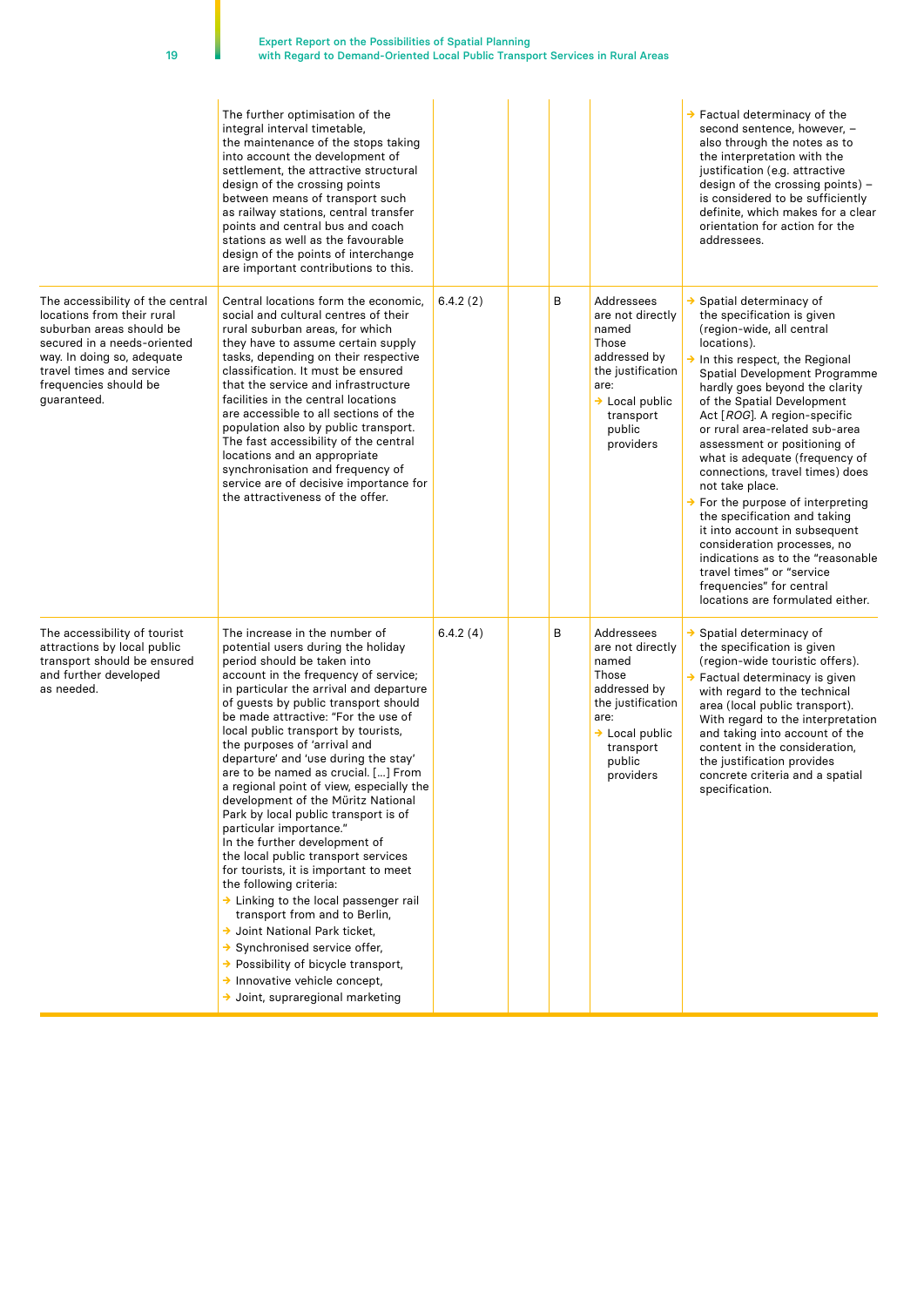#### **Establishment of criteria for basic supply**

Section 2 subsection 2 of the Spatial Planning Act [*ROG*]: Accessibility of services and facilities of basic supply must be ensured in an adequate manner. Here: What should be adequately accessible? – Specifications for delimiting facilities and services of basic supply

| The basic centres of the<br>planning region are<br>the municipalities of ()                                                                                                                                                                                           | The basic centres are defined in<br>accordance with classification criteria<br>as provided by the Mecklenburg-<br>Western Pomerania State<br>Development Programme 3.2.3 (3):<br>Urban core and in rural<br>areas: 2,000 inhabitants in<br>the municipality, in urban-rural areas:<br>5,000 inhabitants in the municipality<br>as well as 5 of the following 6 criteria:<br>$\rightarrow$ 5,000 inhabitants in the local area<br>$\rightarrow$ 600 employees<br>$\rightarrow$ 300 in-commuters<br>$\rightarrow$ Retail centrality<br>→ Bank and savings bank branch<br>$\rightarrow$ Medical care<br>They bundle supra-locally significant<br>economic, service, cultural and<br>social facilities. Basic centres as<br>anchor points for services of general<br>interest in the rural areas should be<br>secured, developed and expanded.<br>() A minimum level of infrastructure<br>must be guaranteed. | 3.2.3(1) | C |   | Addressees<br>are not directly<br>named<br>Those<br>addressed by<br>the justification<br>are:<br>$\rightarrow$ Economic<br>players<br>$\rightarrow$ Providers<br>of social<br>and cultural<br>facilities<br>$\rightarrow$<br><b>Districts</b><br>$\rightarrow$ Local<br>councils | $\rightarrow$ Spatial determinacy of<br>the specification is given (list<br>of municipalities).<br>$\rightarrow$ Factual determinacy remains<br>limited to the specifications<br>of the municipalities.<br>The justification provides<br>interpretative indications with<br>regard to the equipment criteria<br>as well as the requirement to<br>provide undefined "minimum<br>equipment".<br>→ The Regional Spatial<br>Development Programme does<br>not concretise the criteria of<br>the State Spatial Development<br>Programme here (e.g. with<br>regard to retail centrality or<br>medical care), so that a more<br>precise definition of the basic<br>supply that should be accessible<br>is missing as compared to<br>the State Spatial Development<br>Programme. |
|-----------------------------------------------------------------------------------------------------------------------------------------------------------------------------------------------------------------------------------------------------------------------|-----------------------------------------------------------------------------------------------------------------------------------------------------------------------------------------------------------------------------------------------------------------------------------------------------------------------------------------------------------------------------------------------------------------------------------------------------------------------------------------------------------------------------------------------------------------------------------------------------------------------------------------------------------------------------------------------------------------------------------------------------------------------------------------------------------------------------------------------------------------------------------------------------------|----------|---|---|----------------------------------------------------------------------------------------------------------------------------------------------------------------------------------------------------------------------------------------------------------------------------------|--------------------------------------------------------------------------------------------------------------------------------------------------------------------------------------------------------------------------------------------------------------------------------------------------------------------------------------------------------------------------------------------------------------------------------------------------------------------------------------------------------------------------------------------------------------------------------------------------------------------------------------------------------------------------------------------------------------------------------------------------------------------------|
| The basic centres of the<br>planning Region of the<br>Mecklenburg Lake District<br>should provide the population<br>of their local area with services<br>of the qualified basic needs.<br>For basic centres, () local<br>areas are defined () in<br>the overall map). |                                                                                                                                                                                                                                                                                                                                                                                                                                                                                                                                                                                                                                                                                                                                                                                                                                                                                                           | 3.2.3(4) |   | В | $\rightarrow$ Municipal-<br>ities (basic<br>centres)                                                                                                                                                                                                                             | → Spatial determinacy is given<br>(basic centres, local areas).<br>→ Factual determinacy with regard<br>to a "qualified basic need"<br>leaves room for consideration<br>and discretionary scope as well<br>as regional specifics.                                                                                                                                                                                                                                                                                                                                                                                                                                                                                                                                        |
| In addition to the central<br>locations, the municipalities ()<br>as focal points of settlements<br>are to assume local supply<br>tasks in order to ensure the<br>provision of services of general<br>interest in their respective<br>main places.                    | Municipalities are only classified<br>as focal points of settlement if<br>they meet at least one of the three<br>requirements mentioned. ()<br>For focal points of settlements in<br>rural areas<br>- all of the following criteria:<br>$\rightarrow$ 1,000 inhabitants in the focal point<br>of settlement<br>$\rightarrow$ 300 persons employed subject to<br>social insurance<br>- two of three of the following<br>criteria:<br>$\rightarrow$ Shop mix in the food retail trade<br>(at least 200 m <sup>2</sup> sales area in retail<br>food trade on August 31, 2003)<br>→ Bank or savings bank branch<br>$\rightarrow$ Medical care (established<br>physician/specialist on April 30,<br>2002)                                                                                                                                                                                                      | 3.3(3)   |   | В | $\rightarrow$ Municipal-<br>ities with<br>focal points<br>of settle-<br>ment<br>Those<br>addressed by<br>the justification<br>are:<br>$\rightarrow$ Economic<br>players                                                                                                          | $\rightarrow$ Spatial determinacy of the<br>specification is given (list of<br>municipalities).<br>→ Factual determinacy is given<br>with regard to the technical<br>area (equipment criteria)<br>through the justification<br>for an interpretation of the<br>specification in a concrete<br>and comprehensible manner<br>and thus offers concrete<br>requirements for action.                                                                                                                                                                                                                                                                                                                                                                                          |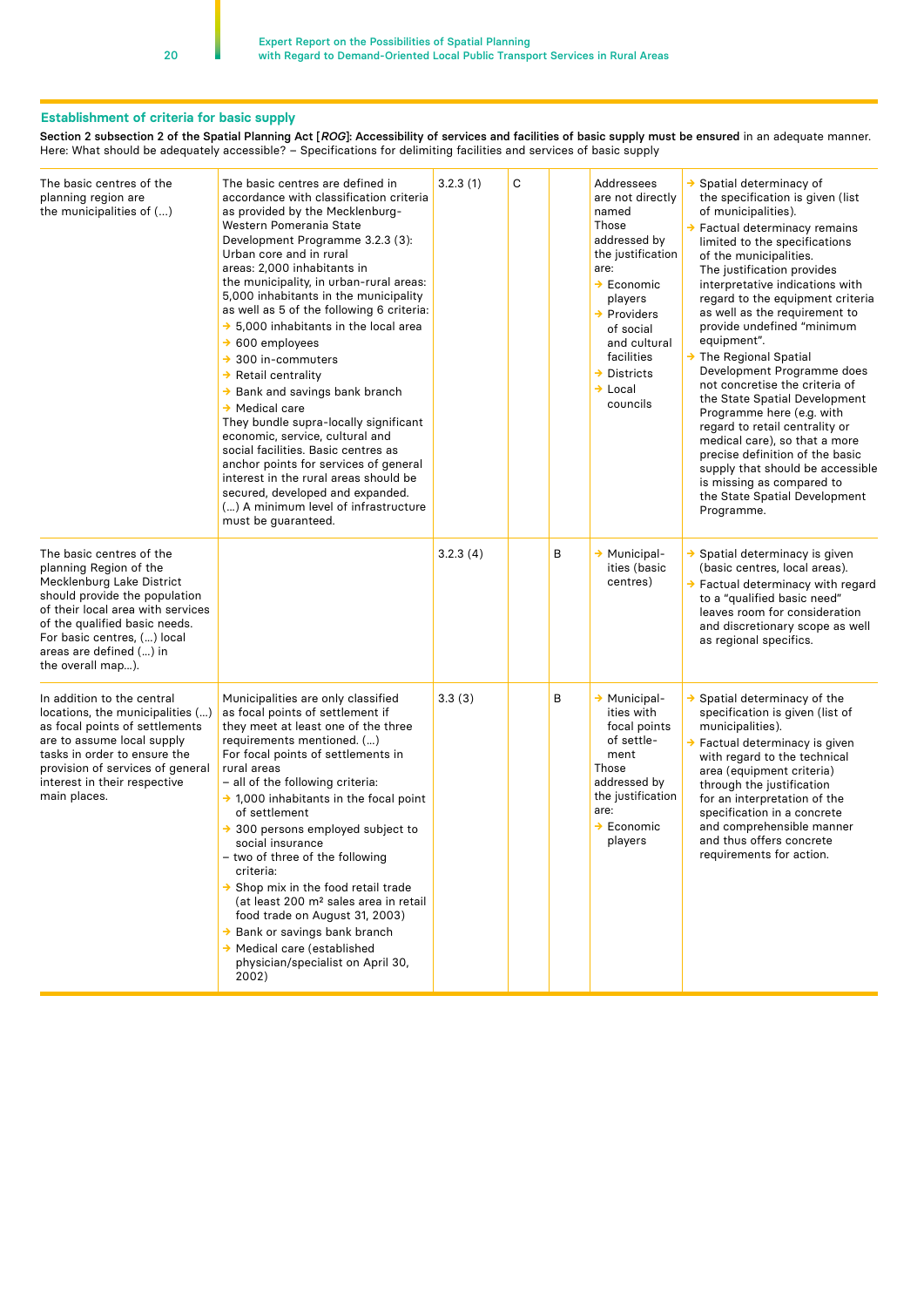## **Specification as to the concentration of supply facilities in central locations / focal points of settlement**

**Section 2 subsection 2 of the Spatial Planning Act [***ROG***]: The spatial conditions for sustainable mobility must be created.**

Here: Specifications that help to avoid and reduce traffic, promote environmentally friendly forms (local public transport) – Bundling of target traffic, focus on basic centres

| In rural areas, the aim is to<br>guarantee the highest possible<br>quality of services of general<br>interest with a broad and<br>cost-efficient infrastructure<br>offer and to maintain access<br>to facilities of general<br>interest. Facilities of general<br>interest should be bundled in<br>the central locations. | () Particularly in the central<br>locations, which serve as anchor<br>and/or crystallisation points in<br>the rural areas, the current supply<br>situation should be maintained<br>and, if necessary, improved. This<br>applies in particular to the areas of<br>education, care and nursing, medical<br>care and local public transport. In<br>order to safeguard public services<br>of general interest, minimum<br>standards for the economic viability<br>of infrastructure facilities must<br>be reviewed and be readapted in<br>a spatially differentiated manner.<br>The maintenance of public services<br>of general interest, especially in<br>the depleted and structurally weak<br>rural areas, requires the testing and<br>implementation of alternative and<br>flexible forms of service as well as<br>the implementation of innovative<br>models and concepts. Minimum<br>accessibility standards must be<br>adapted to the changing regional<br>conditions. () To guarantee the<br>participation of people living in<br>rural areas in social and working<br>life, the particular aim is to reduce<br>accessibility deficits, to provide for<br>a performing and efficient local<br>public transport and to develop<br>information and communication<br>technologies. | 3.1.1(2) |   | В | Addressees<br>are not directly<br>named<br>Those<br>addressed by<br>the justification<br>are:<br>$\rightarrow$ Economic<br>players<br>→ Municipali-<br>ties<br>$\rightarrow$ Districts<br>$\rightarrow$ Local public<br>transport<br>public<br>providers | $\rightarrow$ A spatial determinacy of<br>the specification is given.<br>$\rightarrow$ The concentration of services<br>of general interest in central<br>locations as a spatial<br>requirement is sufficiently<br>factually determined and leaves<br>room for consideration due to<br>the specification as a spatial<br>planning principle.<br>$\rightarrow$ In addition, the justification<br>clearly provides further<br>interpretative notes with regard<br>to the technical areas (crucial<br>for this study being local public<br>transport): The supply situation<br>is to be improved, accessibility<br>deficits are to be reduced, and<br>minimum standards should<br>be reviewed and adapted in<br>a spatially differentiated manner.<br>$\rightarrow$ Against the backdrop of the task<br>of Spatial Planning of setting<br>framework requirements for<br>subsequent planning authorities<br>and/or sectoral planning,<br>the substantial scope for<br>design can be considered to<br>be appropriate. |
|---------------------------------------------------------------------------------------------------------------------------------------------------------------------------------------------------------------------------------------------------------------------------------------------------------------------------|--------------------------------------------------------------------------------------------------------------------------------------------------------------------------------------------------------------------------------------------------------------------------------------------------------------------------------------------------------------------------------------------------------------------------------------------------------------------------------------------------------------------------------------------------------------------------------------------------------------------------------------------------------------------------------------------------------------------------------------------------------------------------------------------------------------------------------------------------------------------------------------------------------------------------------------------------------------------------------------------------------------------------------------------------------------------------------------------------------------------------------------------------------------------------------------------------------------------------------------------------------------------------------------|----------|---|---|----------------------------------------------------------------------------------------------------------------------------------------------------------------------------------------------------------------------------------------------------------|------------------------------------------------------------------------------------------------------------------------------------------------------------------------------------------------------------------------------------------------------------------------------------------------------------------------------------------------------------------------------------------------------------------------------------------------------------------------------------------------------------------------------------------------------------------------------------------------------------------------------------------------------------------------------------------------------------------------------------------------------------------------------------------------------------------------------------------------------------------------------------------------------------------------------------------------------------------------------------------------------------------|
| The locations of the central<br>tasks are the local centres ()                                                                                                                                                                                                                                                            | According to the Mecklenburg-<br>Western Pomerania State Spatial<br>Development Programme 3.2 (4)<br>and 3.2 (5), municipal main centres<br>are defined as locations for basic<br>central functions. Municipal main<br>centres are especially those parts<br>of a municipality with the highest<br>concentration of population<br>and a significant settlement of<br>infrastructure facilities.                                                                                                                                                                                                                                                                                                                                                                                                                                                                                                                                                                                                                                                                                                                                                                                                                                                                                      | 3.2.3(3) | С |   | → Municipali-<br>ties defined<br>as basic<br>centres                                                                                                                                                                                                     | $\rightarrow$ With regard to spatial<br>determinacy, there is moreover<br>a concretisation which,<br>as a spatial planning objective,<br>can also have a binding effect<br>with regard to further bundling<br>of facilities and may be<br>an essential spatial prerequisite<br>for sustainable mobility.                                                                                                                                                                                                                                                                                                                                                                                                                                                                                                                                                                                                                                                                                                         |
| () With the exception of<br>Burg Stargard, local areas<br>are defined for the basic<br>centres in the overall map<br>(scale 1:100,000).                                                                                                                                                                                   | With the exception of the basic<br>centre of Burg Stargard, local areas<br>are assigned to all the basic centres.<br>The municipal boundary-sharp<br>definition of the local areas was based<br>in particular on the assessment of<br>the functional spatial relationships<br>of the municipalities situated in<br>these rural suburban areas with<br>the respective basic centre.                                                                                                                                                                                                                                                                                                                                                                                                                                                                                                                                                                                                                                                                                                                                                                                                                                                                                                   |          |   |   |                                                                                                                                                                                                                                                          | $\rightarrow$ This specification defines for<br>which areas bundling is to take<br>place in each case (local areas).<br>$\rightarrow$ Spatial determinacy is given.<br>$\rightarrow$ Factual determinacy in<br>the sense of the technical<br>area (supply area) is given;<br>nevertheless, an instruction for<br>subsequent planning agencies is<br>not formulated.                                                                                                                                                                                                                                                                                                                                                                                                                                                                                                                                                                                                                                              |
| The municipalities of Göhren-<br>Lebbin and Klink, as settlement<br>focal points in addition to<br>the central places, () are to<br>perform seasonally limited<br>local supply tasks for the large<br>number of local tourists in<br>their respective municipal main<br>centres.                                          | The municipalities of Göhren-<br>Lebbin and Klink meet the criteria<br>for classification as focal points<br>of settlement in the tourism focus<br>area. They are municipalities<br>with high tourist importance<br>due to a considerable number<br>of tourists (annual number of<br>tourists of significantly more than<br>100,000 overnight stays per year),<br>which perform seasonally limited<br>supply tasks that clearly exceed their<br>own needs.                                                                                                                                                                                                                                                                                                                                                                                                                                                                                                                                                                                                                                                                                                                                                                                                                           | 3.3(4)   |   | В | $\rightarrow$ Munici-<br>palities of<br>Göhren-<br>Lebbin and<br>Klink                                                                                                                                                                                   | See above                                                                                                                                                                                                                                                                                                                                                                                                                                                                                                                                                                                                                                                                                                                                                                                                                                                                                                                                                                                                        |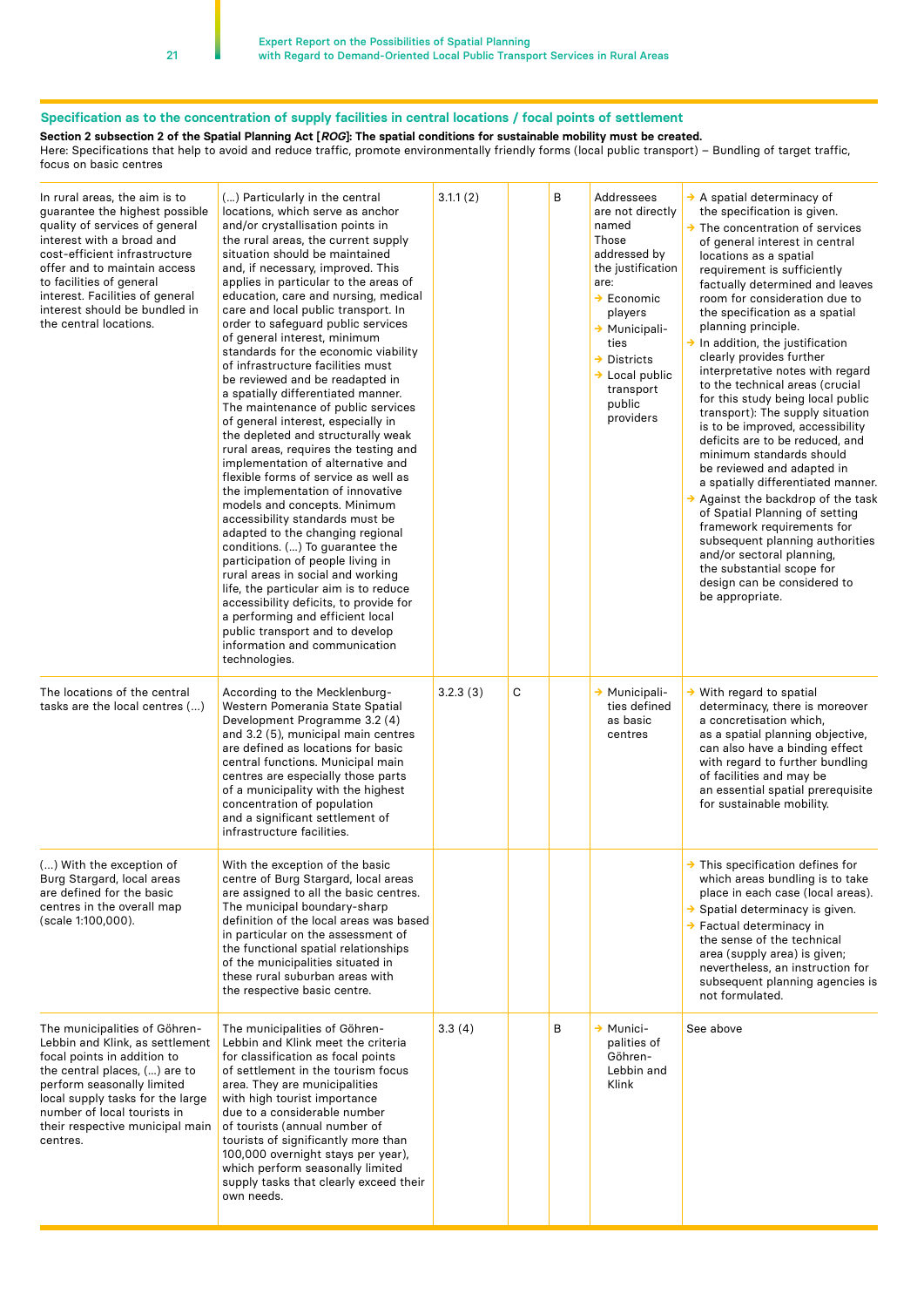#### **Specifications regarding smooth local public transport accessibility of the sub-areas to each other**

Here: Which specifications exist with regard to the linking of the sub-areas and beyond the region, frequency / spatial allocation/interchange points against the background of accessibility from rural areas of the middle centres and upper centres (beyond "basic services")?

| () The main relations of local<br>public transport as connections<br>between the individual central<br>locations should be developed<br>and served in both qualitatively<br>and quantitatively high quality.                                                                                                                                                                                     | () The connections between the<br>central locations have a special<br>significance, as bundled traffic<br>flows exist here, for which<br>attractive regular services can be<br>offered. These connections form<br>the basis for the region's main<br>local public transport network.<br>The rapid accessibility of the<br>central locations and an appropriate<br>interval synchronisation and service<br>frequency are of decisive importance<br>for the attractiveness of the offer.                                                                                                                                                                                                                                                                                                                                                                                                                                               | 6.4.2(2)                                                               | B | Addressees<br>are not directly<br>named<br>The justification<br>provides:<br>$\rightarrow$ Local public<br>transport<br>public<br>providers                                            | $\rightarrow$ Spatial determinacy is given.<br>$\rightarrow$ Factual determinacy from<br>a technical point of view may be<br>deducted, but leaves extensive<br>scope for consideration for<br>the addressees with regard to<br>the question of a "qualitatively<br>and quantitatively high quality"<br>development and service.<br>The justification also provides<br>little concrete information<br>(fast, appropriate frequency)<br>to support the interpretation<br>and leaves a high degree of<br>discretionary power to the<br>addressees.                                                                                                                                                                                                   |
|--------------------------------------------------------------------------------------------------------------------------------------------------------------------------------------------------------------------------------------------------------------------------------------------------------------------------------------------------------------------------------------------------|--------------------------------------------------------------------------------------------------------------------------------------------------------------------------------------------------------------------------------------------------------------------------------------------------------------------------------------------------------------------------------------------------------------------------------------------------------------------------------------------------------------------------------------------------------------------------------------------------------------------------------------------------------------------------------------------------------------------------------------------------------------------------------------------------------------------------------------------------------------------------------------------------------------------------------------|------------------------------------------------------------------------|---|----------------------------------------------------------------------------------------------------------------------------------------------------------------------------------------|---------------------------------------------------------------------------------------------------------------------------------------------------------------------------------------------------------------------------------------------------------------------------------------------------------------------------------------------------------------------------------------------------------------------------------------------------------------------------------------------------------------------------------------------------------------------------------------------------------------------------------------------------------------------------------------------------------------------------------------------------|
| The railway network on<br>the large-scale transport<br>axes should be expanded<br>at an accelerated rate. This<br>concerns in particular the<br>routes and/or route sections<br>– (Rostock) – Waren (Müritz) –<br>Neustrelitz – (Berlin)<br>- (Stralsund) - Demmin -<br>Neubrandenburg - Neustrelitz<br>– (Berlin) und<br>– (Bützow) – (Güstrow) –<br>Neubrandenburg - (Pasewalk)<br>– (Stettin) | "Strengthening the railways as a<br>mode of transport is to be pursued<br>for transport, ecological and<br>macroeconomic reasons. This requires<br>an improvement of the rail<br>infrastructure and the establishment<br>of attractive rail transport services.<br>The expansion measures in the large-<br>scale and supra-regional network are<br>intended to ensure the accessibility<br>by rail passenger transport. Attractive<br>travel times in the entire passenger rail<br>transport – in addition to frequency,<br>operating times, price and comfort<br>- are a prerequisite for stabilising<br>and increasing transport demand. On<br>the existing routes of long-distance<br>passenger rail services there is a need<br>for a continuous 2-hourly frequency;<br>on the Rostock - Berlin line, the<br>resumption of interval-synchronised<br>long-distance service after completion<br>of the expansion of the route." () | $6.4.2(5) -$<br>See also<br>State<br>Develop-<br>ment Plan<br>6.2.2(3) | В | Addressees<br>are not directly<br>named<br>The justification<br>provides:<br>$\rightarrow$ Local public<br>transport<br>public<br>providers                                            | $\rightarrow$ Spatial determinacy is given by<br>naming the axes.<br>→ Factual determinacy is<br>sufficiently defined with regard<br>to the technical focus (local<br>passenger rail transport). With<br>regard to factual determinacy<br>in the sense of instructions for<br>subsequent planning agencies,<br>a differentiation is made:<br>$\rightarrow$ Attractive travel times are<br>not specified.<br>$\rightarrow$ Frequencies are partly named.<br>$\rightarrow$ Service times remain open.<br>$\rightarrow$ A link with the non-rail local<br>public transport system is not<br>addressed and concretised,<br>i.e. the aspect of accessibility of<br>central locations to one another<br>is not consistently taken into<br>account here. |
| A demand-oriented connection of<br>the upper centre Neubrandenburg<br>to the long-distance rail<br>passenger service network should<br>be realised and secured in the<br>long term.<br>An interval-synchronised long-<br>distance service on the route<br>(Rostock) – Waren (Müritz) –<br>Neustrelitz $-$ (Berlin) should be<br>realised and secured in the long<br>term.                        | In the wide-area network, an hourly<br>service, possibly including long-<br>distance the long-distance traffic,<br>should be pursued. Double-track<br>line extensions can contribute<br>to speeding up operations in the<br>large-scale rail network. For this<br>purpose, the reservation of<br>corresponding areas along the<br>single-track sections is necessary<br>and to be taken into account in all<br>spatially significant planning.                                                                                                                                                                                                                                                                                                                                                                                                                                                                                       | 6.4.2(6)                                                               | В | Addressees<br>are not directly<br>named<br>The justification<br>provides:<br>$\rightarrow$ Local public<br>transport<br>public<br>providers<br>Municipal-<br>ities (route<br>securing) | See above                                                                                                                                                                                                                                                                                                                                                                                                                                                                                                                                                                                                                                                                                                                                         |
| In the supra-regional rail<br>network, the (Ludwigslust) -<br>(Parchim) – Waren (Müritz) line<br>is to be upgraded as a matter<br>of priority in accordance with<br>the requirements of the integral<br>interval timetable.                                                                                                                                                                      | The supraregional route Ludwigslust -<br>Parchim - Malchow - Waren (Müritz) -<br>Neustrelitz at its stations Ludwigslust,<br>Waren (Müritz) and Neustrelitz serves<br>as a feeder to and from the higher-<br>quality rail passenger transport.<br>There it is important to ensure and/<br>or establish timely connections all day                                                                                                                                                                                                                                                                                                                                                                                                                                                                                                                                                                                                    | $6.4.2(7) -$<br>See also<br>State<br>Develop-<br>ment Plan<br>6.2.2(4) | В | Addressees<br>are not directly<br>named<br>The justification<br>provides:<br>$\rightarrow$ Local public<br>transport<br>public                                                         | $\rightarrow$ Spatial determinacy is given by<br>naming the axes.<br>$\rightarrow$ Factual determinacy is<br>sufficiently defined with regard<br>to the technical focus (local<br>passenger rail transport).<br>For interpretation with regard<br>to factual determinacy for                                                                                                                                                                                                                                                                                                                                                                                                                                                                      |
| In the regional rail network,<br>the Neustrelitz - Wesenberg -<br>Mirow line, which is currently<br>still in operation, is to be be<br>maintained in the long term.                                                                                                                                                                                                                              | long. This requirement results in the<br>necessity of travel time reductions<br>on the route. This line as well as the<br>regional line Neustrelitz - Mirow<br>are of additional importance for<br>cycling tourism in the tourist season.<br>The preservation and upgrading of<br>these routes is required also against<br>this background. On the route<br>Ludwigslust - Waren (Müritz), a<br>2-hourly and on the Waren (Müritz) -<br>Neustrelitz section of the line Rostock<br>- Berlin, a 1-hourly frequency is to<br>be ensured by frequency overlapping<br>with long-distance traffic. On the<br>Neustrelitz - Mirow line, a 2-hourly<br>frequency is to be ensured.                                                                                                                                                                                                                                                           | 6.4.2(8)                                                               | B | providers                                                                                                                                                                              | subsequent planning agencies,<br>the justification provides<br>sufficient information (all day<br>long, travel time reductions,<br>maintenance and upgrading,<br>the frequency indications).<br>$\rightarrow$ A link with the non-rail local<br>public transport system is not<br>addressed and concretised,<br>i.e. the aspect of accessibility of<br>central locations to one another<br>is not taken into account here.                                                                                                                                                                                                                                                                                                                        |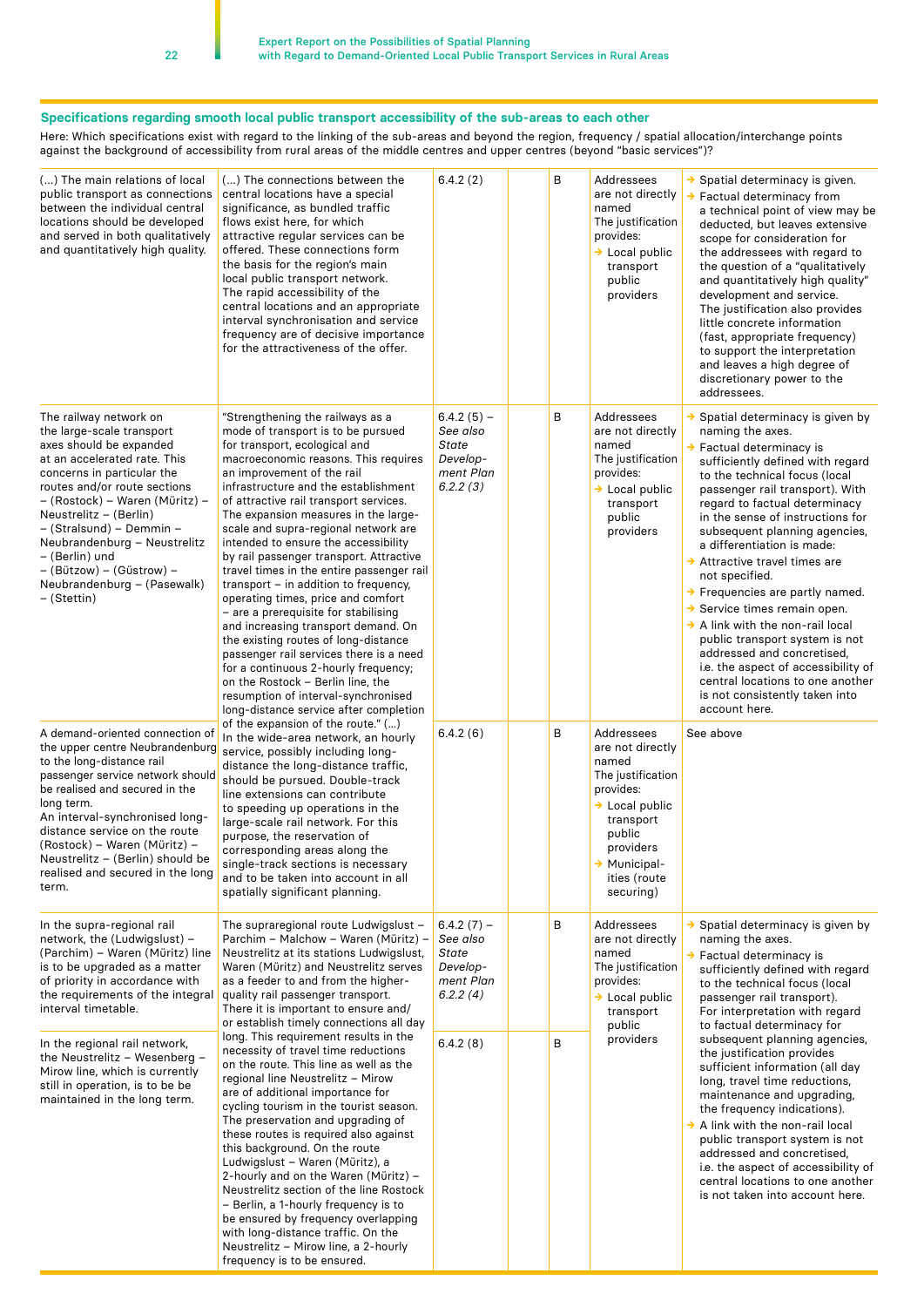#### **Specifications regarding temporally/spatially flexible forms of service (Level 4)**

| In areas with a low passenger<br>volume, a minimum service<br>of local public transport<br>should be guaranteed<br>and demand-oriented<br>alternative forms of service<br>to ensure an acceptable and<br>economically viable service<br>should be implemented. | To create equal living conditions in<br>all sub-regions of the state, given<br>the dispersed settlement structure<br>in the planning region, it is of<br>particular importance to ensure also<br>for people living in the more sparsely<br>populated sections of the rural areas<br>a minimum range of public transport<br>services in the sense of services<br>of general interest, especially for<br>the non-motorised population.<br>In doing so, the different interests<br>and life situations of women and<br>men must be taken into account.<br>The dispersed settlement structure<br>of the rural areas is problematic for<br>the development by regular transport<br>services. For the supplementary<br>network to develop the area it is<br>therefore necessary to increase<br>the use of demand-driven forms of<br>service (call buses, call shared taxis,<br>etc.) to provide an economically<br>viable minimum local public transport<br>service even in sparsely populated<br>areas. Based on the demographic<br>development and the general<br>financial situation, it is necessary to<br>develop regionally and functionally<br>specific service standards to ensure<br>a high level of efficiency of local<br>public transport when updating<br>the local transport plans. | 6.4.2(3) | B | Addressees<br>are not directly<br>named<br>$\rightarrow$ Local public<br>transport<br>public<br>providers | $\rightarrow$ The formulation "areas with<br>a low passenger volume"<br>does not yet provide spatial<br>determinacy. For the<br>purposes of interpretation,<br>this specification provides<br>a more specific reference to:<br>"more sparsely populated<br>sections of rural areas" through<br>its justification.<br>$\rightarrow$ Factual determinacy is sufficient<br>with regard to the technical<br>concretisation. The formulation<br>of an instruction for action<br>to addressees is sufficiently<br>specific. |
|----------------------------------------------------------------------------------------------------------------------------------------------------------------------------------------------------------------------------------------------------------------|---------------------------------------------------------------------------------------------------------------------------------------------------------------------------------------------------------------------------------------------------------------------------------------------------------------------------------------------------------------------------------------------------------------------------------------------------------------------------------------------------------------------------------------------------------------------------------------------------------------------------------------------------------------------------------------------------------------------------------------------------------------------------------------------------------------------------------------------------------------------------------------------------------------------------------------------------------------------------------------------------------------------------------------------------------------------------------------------------------------------------------------------------------------------------------------------------------------------------------------------------------------------------------------------|----------|---|-----------------------------------------------------------------------------------------------------------|-----------------------------------------------------------------------------------------------------------------------------------------------------------------------------------------------------------------------------------------------------------------------------------------------------------------------------------------------------------------------------------------------------------------------------------------------------------------------------------------------------------------------|

Draft: Own representation, Kaiserslautern 2021

Source: Mecklenburg Lake District Regional Planning Association (2011): 2011 Mecklenburg Lake District Regional Spatial Planning Programme, Neubrandenburg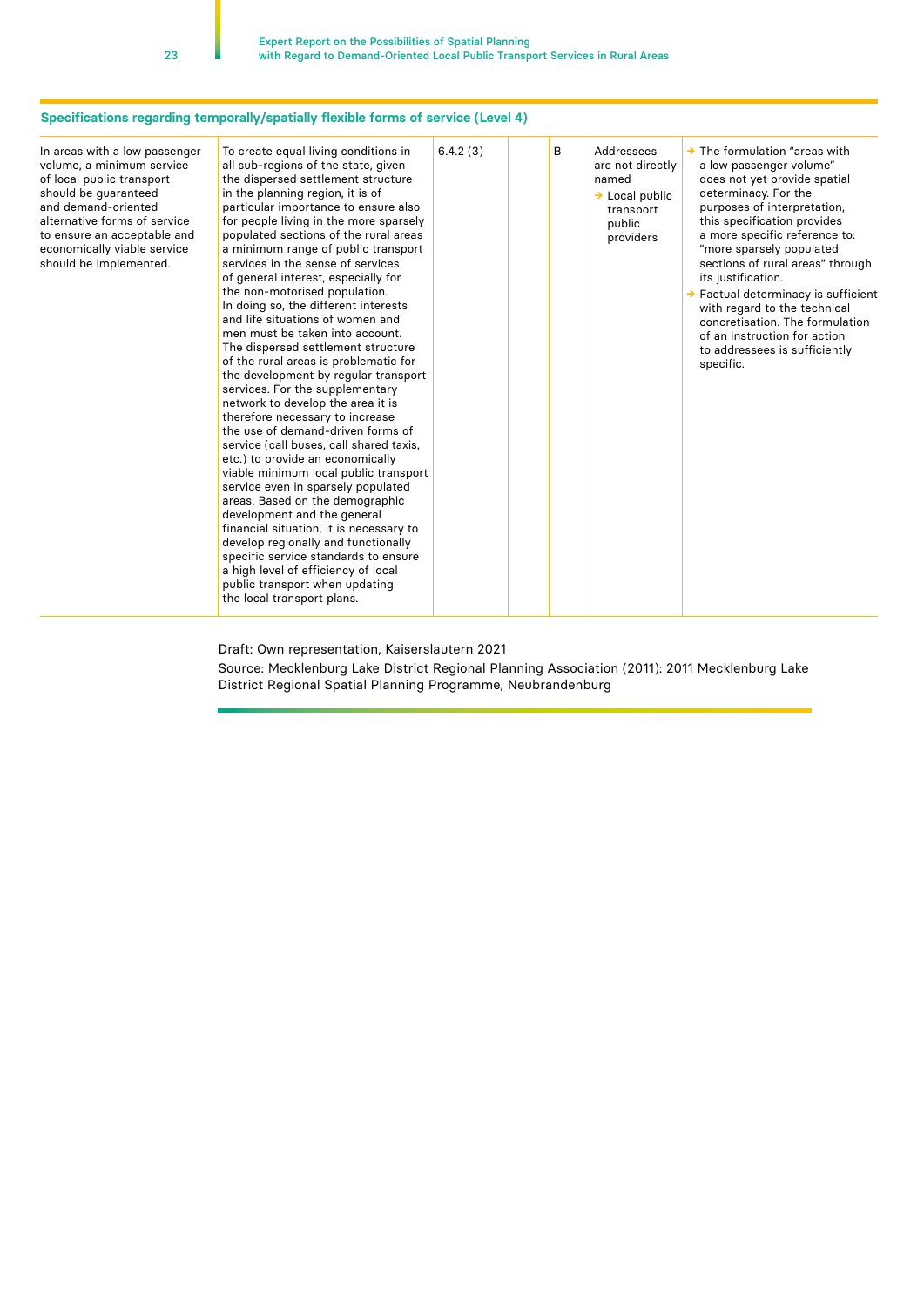#### **TABLE 4.** Regional Spatial Development Programme for Central Mecklenburg / Rostock (2011)

|                       |                       |                | <b>SPECIFI-</b><br><b>CATION</b><br><b>QUALITY</b> |  |                                  |                               |
|-----------------------|-----------------------|----------------|----------------------------------------------------|--|----------------------------------|-------------------------------|
| <b>SPECIFICATIONS</b> | <b>JUSTIFICATIONS</b> | <b>CHAPTER</b> | <b>C</b>                                           |  | ADDRESSEE/S EFFECT <sup>14</sup> | <b>ASSESSMENT OF STEERING</b> |

Note: In the Regional Spatial Development Programme for Central Mecklenburg / Rostock, reference is first made in tabular form to the applicable specifications of the State Spatial Development Programme for Mecklenburg-Western Pomerania (2005), followed by regionally specific specifications. The contents of and references to the State Spatial Development Programme are not included in the following table.

#### **Specifications for adequate local public transport accessibility in rural areas**

Section 2 subsection 2 of the Spatial Planning Act [ROG]: Accessibility of services and facilities of basic supply must be ensured in an adequate manner. Here: How should transport/local public transport take place? General specifications/statements and specifications on "adequate" (time/frequencies); if applicable, notes/specifications on what should also be accessible beyond basic services (e.g. tourist destinations)

| Regional public transport<br>services should be maintained<br>and further developed primarily<br>between the central locations.<br>The transport service between<br>the Rostock upper centre<br>and the central locations in<br>the upper centre region is to<br>be ensured primarily by rail<br>transport. In rail transport,<br>at least hourly service should<br>be guaranteed during the<br>day. Between neighbouring<br>central locations without rail<br>connections, bus services<br>should achieve a sufficient<br>service density for daily<br>commuting, shopping and<br>errands traffic. If there is<br>sufficient demand, interval<br>timetables should be set up.<br>particularly in the main tourism<br>destination areas and in<br>the urban-suburban area. | The quarantee of a sufficient<br>local public transport offer is an<br>essential prerequisite for the equal<br>participation of all population groups<br>in public life. The targeted service<br>standards for local public transport<br>are set out in the Regional Local<br>Transport Plan for the Central<br>Mecklenburg/Rostock planning<br>region. () There are major gaps in<br>accessibility in the southern part<br>of the planning region. () The<br>development of the planning region<br>by regular bus services in the year<br>2010 is ensured almost across<br>the entire area. Apart from a few<br>high-volume routes in the coastal<br>region and in the urban-suburban<br>area, rural bus transport, however,<br>is predominantly geared to the<br>requirements of schoolchildren's<br>transport and does not provide<br>sufficient offer for other travel<br>purposes. Since there is no sufficient<br>demand for a comprehensive regular<br>bus service that meets all the<br>requirements in rural areas, a basic<br>service of regular buses should be<br>guaranteed primarily between the<br>central locations, as far as there is no<br>rail connection. () | 6.4(7) |  | B | Addressees<br>are not directly<br>named<br>Through the<br>justification<br>reference is<br>made to the<br>local transport<br>planning<br>$\rightarrow$ Local public<br>transport<br>public<br>providers | $\rightarrow$ Spatial determinacy is given<br>(entire region, primarily<br>connections between central<br>locations).<br>$\rightarrow$ Factual determinacy is given in<br>different ways $-$ in the case of<br>rail transport very specifically<br>(at least an hourly service) -<br>in bus transport between<br>central locations, with relatively<br>wide scope for interpretation<br>of "a sufficient service<br>density for daily commuting,<br>shopping and errands traffic",<br>which is not specified in the<br>justification either - rather,<br>there is a reference to existing<br>difficulties. |
|----------------------------------------------------------------------------------------------------------------------------------------------------------------------------------------------------------------------------------------------------------------------------------------------------------------------------------------------------------------------------------------------------------------------------------------------------------------------------------------------------------------------------------------------------------------------------------------------------------------------------------------------------------------------------------------------------------------------------------------------------------------------------|-----------------------------------------------------------------------------------------------------------------------------------------------------------------------------------------------------------------------------------------------------------------------------------------------------------------------------------------------------------------------------------------------------------------------------------------------------------------------------------------------------------------------------------------------------------------------------------------------------------------------------------------------------------------------------------------------------------------------------------------------------------------------------------------------------------------------------------------------------------------------------------------------------------------------------------------------------------------------------------------------------------------------------------------------------------------------------------------------------------------------------------------------------------------------------------|--------|--|---|---------------------------------------------------------------------------------------------------------------------------------------------------------------------------------------------------------|------------------------------------------------------------------------------------------------------------------------------------------------------------------------------------------------------------------------------------------------------------------------------------------------------------------------------------------------------------------------------------------------------------------------------------------------------------------------------------------------------------------------------------------------------------------------------------------------------------|
|----------------------------------------------------------------------------------------------------------------------------------------------------------------------------------------------------------------------------------------------------------------------------------------------------------------------------------------------------------------------------------------------------------------------------------------------------------------------------------------------------------------------------------------------------------------------------------------------------------------------------------------------------------------------------------------------------------------------------------------------------------------------------|-----------------------------------------------------------------------------------------------------------------------------------------------------------------------------------------------------------------------------------------------------------------------------------------------------------------------------------------------------------------------------------------------------------------------------------------------------------------------------------------------------------------------------------------------------------------------------------------------------------------------------------------------------------------------------------------------------------------------------------------------------------------------------------------------------------------------------------------------------------------------------------------------------------------------------------------------------------------------------------------------------------------------------------------------------------------------------------------------------------------------------------------------------------------------------------|--------|--|---|---------------------------------------------------------------------------------------------------------------------------------------------------------------------------------------------------------|------------------------------------------------------------------------------------------------------------------------------------------------------------------------------------------------------------------------------------------------------------------------------------------------------------------------------------------------------------------------------------------------------------------------------------------------------------------------------------------------------------------------------------------------------------------------------------------------------------|

**<sup>14</sup>** Notes: Principles are assessed in terms of their spatial and factual determinacy as well as the existence of concrete instructions for action. A higher degree of spatial and factual specificity qualifies the subsequent weighing process in terms of the planning intentions of spatial planning. In assessing the steering effect, the justifications are taken into account to the extent that they serve to interpret the content of the plan. They do not constitute a spatial planning requirement under Section 3 subsection 1 number 1 of the Spatial Planning Act [*ROG*].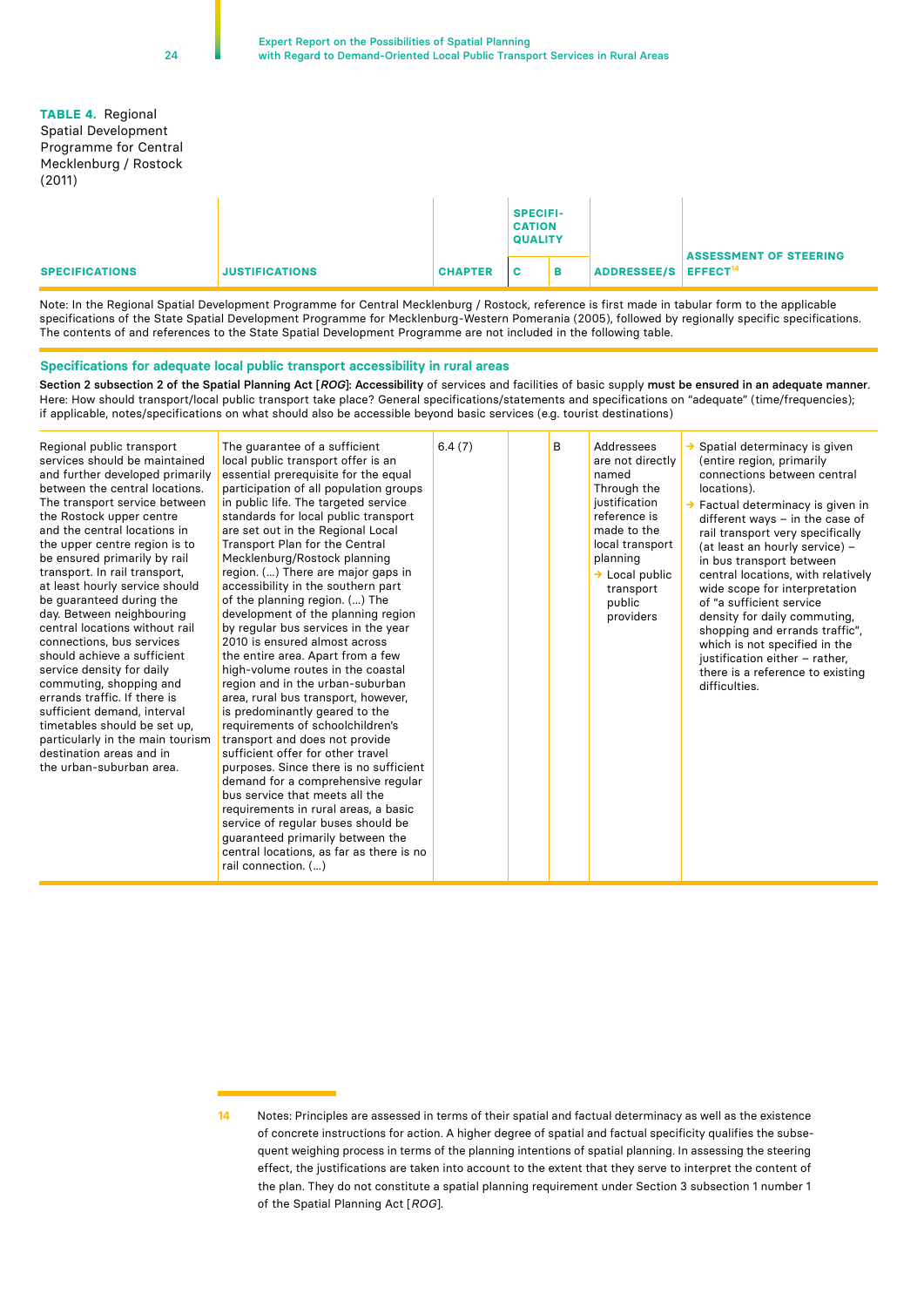#### **Establishment of criteria for basic supply**

Section 2 subsection 2 of the Spatial Planning Act [*ROG*]: Accessibility of services and facilities of basic supply must be ensured in an adequate manner. Here: What should be adequately accessible? – Specifications for delimiting facilities and services of basic supply

| Basic centres are: ()<br>The central functions extend<br>to the municipal main centre,<br>which bears the name of<br>the basic centre.                    | Joint justification for 3.2.2 (1) and (2):<br>Basic centres and local areas are<br>defined in the basic map of spatial<br>order map and are also shown on<br>Map 3.2. Table 3.2 provides an<br>overview of the allocation of the<br>municipalities. The designation as<br>a basic centre is based on the criteria<br>defined in the Mecklenburg-Western<br>Pomerania Regional Development<br>Programme, as shown in the criteria<br>overview 3.2.2 of the Regional Spatial<br>Development Programme for Central<br>Mecklenburg/Rostock.<br>All of the following criteria must be met:<br>$\rightarrow$ Urban settlement core and<br>$\rightarrow$ In rural areas: 2,000 inhabitants in<br>the municipality<br>$\rightarrow$ In urban-suburban areas: 5,000<br>inhabitants in the municipality<br>Five criteria of the following six must<br>be met:<br>$\rightarrow$ 5,000 inhabitants in the local area<br>$\rightarrow$ 600 employees<br>$\rightarrow$ 300 in-commuters<br>$\rightarrow$ Retail centrality<br>→ Bank or savings bank branch<br>$\rightarrow$ Medical care<br>The determination of the municipal<br>main centres to which the central<br>location function is to be restricted.<br>is carried out in accordance<br>with the Mecklenburg-Western<br>Pomerania State Spatial Development<br>Programme and due to the fact that<br>in the course of mergers many large<br>municipalities have resulted, which<br>no longer form a uniform settlement<br>structure. In order to avoid a situation<br>where the central functions are<br>dispersed among the individual<br>municipal centres, the central<br>functions are concentrated in<br>the municipal main centre. () | 3.2.2(1)   | C |   | Addressees<br>are not directly<br>named<br>Those<br>addressed by<br>the justification<br>are:<br>$\rightarrow$ Economic<br>players<br>$\rightarrow$ Municipali-<br>ties | $\rightarrow$ Spatial determinacy is<br>given by the naming of the<br>municipalities and specification<br>of the municipal main centre of<br>the basic centre.<br>Factual determinacy does not<br>→<br>go beyond the criteria specified<br>in the State Development<br>Plan for the definition of basic<br>centres.                                                                                                                                                           |
|-----------------------------------------------------------------------------------------------------------------------------------------------------------|-----------------------------------------------------------------------------------------------------------------------------------------------------------------------------------------------------------------------------------------------------------------------------------------------------------------------------------------------------------------------------------------------------------------------------------------------------------------------------------------------------------------------------------------------------------------------------------------------------------------------------------------------------------------------------------------------------------------------------------------------------------------------------------------------------------------------------------------------------------------------------------------------------------------------------------------------------------------------------------------------------------------------------------------------------------------------------------------------------------------------------------------------------------------------------------------------------------------------------------------------------------------------------------------------------------------------------------------------------------------------------------------------------------------------------------------------------------------------------------------------------------------------------------------------------------------------------------------------------------------------------------------------------------------------------------------|------------|---|---|-------------------------------------------------------------------------------------------------------------------------------------------------------------------------|-------------------------------------------------------------------------------------------------------------------------------------------------------------------------------------------------------------------------------------------------------------------------------------------------------------------------------------------------------------------------------------------------------------------------------------------------------------------------------|
| On the basis of functional<br>spatial interdependencies<br>between municipalities and<br>basic centres, local areas are<br>defined for the basic centres. | Joint justification to 3.2.2 (1) and (2):<br>() The central locations are assigned<br>to viable local areas in order to<br>provide supply of goods and services<br>for the inhabitants in the rural<br>suburban zone within a reasonable<br>distance and to ensure the economic<br>use of the infrastructure.                                                                                                                                                                                                                                                                                                                                                                                                                                                                                                                                                                                                                                                                                                                                                                                                                                                                                                                                                                                                                                                                                                                                                                                                                                                                                                                                                                           | 3.2.2. (2) |   | В | Addressees<br>are not directly<br>named<br>→ Municipali-<br>ties                                                                                                        | $\rightarrow$ Spatial determinacy is given<br>(delimitation of local areas).<br>$\rightarrow$ There is no further factual<br>determination of the tasks<br>local areas should perform.<br>It becomes clear from the<br>justification that the local areas<br>should be accessible for the<br>supply of goods and services<br>on the one hand according to<br>an (unspecific) "reasonable"<br>distance and for the economic<br>use of the infrastructure on<br>the other hand. |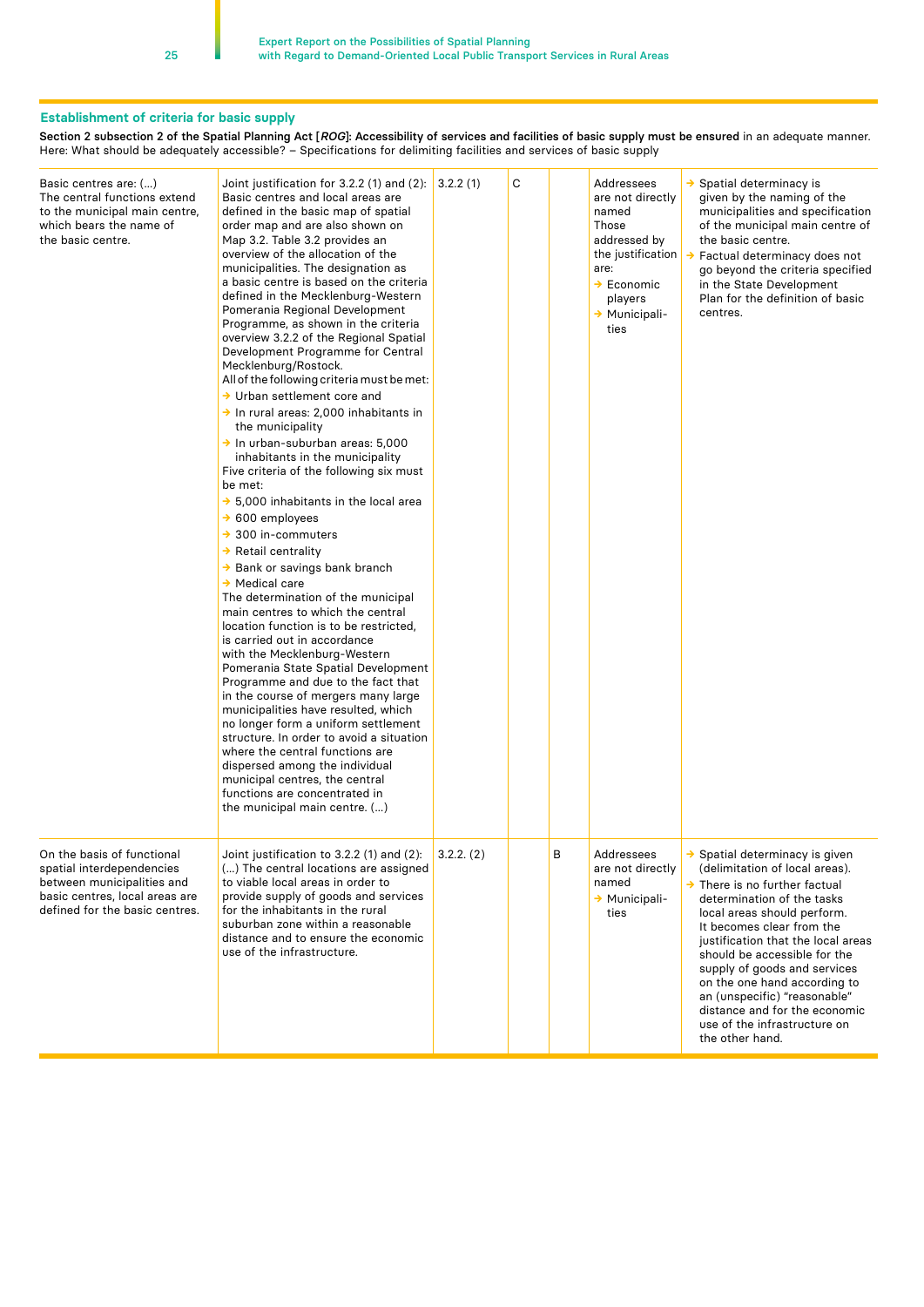#### **Specifications as to the concentration of supply facilities in central locations / focal points of settlement**

Section 2 subsection 2 of the Spatial Planning Act [*ROG*]: The spatial conditions for sustainable mobility must be created.

Here: Specifications that help to avoid and reduce traffic, promote environmentally friendly forms (local public transport) – Bundling of target traffic, focus on basic centres

| In order to continue to provide<br>basic services of general<br>interest to an extent that is<br>sufficient in terms of quality<br>and quantity, these services<br>are to be concentrated in<br>the central locations. | As a regionally differentiated and<br>state-specifically adapted location<br>system of public services of general<br>interest, the central-location system,<br>also under the changing economic<br>and demographic conditions, forms<br>the basis for an efficient spatial<br>concentration of facilities and<br>services. Basic services are primarily<br>provided by basic centres, whose<br>equipment features are described<br>in the Mecklenburg-Western<br>Pomerania State Spatial Development<br>Programme in the justification to<br>Chapter 3.2. | 6.1(1) | C |  | Addressees<br>are not directly<br>named<br>$\rightarrow$ Municipali-<br>ties | Spatial determinacy of the<br>specification is given -<br>the central locations.<br>$\rightarrow$ Factual determinacy is given<br>especially in combination with<br>the Specification 3.2.2 (1)<br>Sentence 2 (see above) and<br>the concentration of the<br>central-location functions to<br>the municipal main centres of<br>the basic centres. There is a<br>binding spatial concentration of<br>basic-centre functions, which is<br>not explicitly provided in terms<br>of accessibility by local public<br>transport, but is an important<br>prerequisite for sustainable<br>mobility. |
|------------------------------------------------------------------------------------------------------------------------------------------------------------------------------------------------------------------------|-----------------------------------------------------------------------------------------------------------------------------------------------------------------------------------------------------------------------------------------------------------------------------------------------------------------------------------------------------------------------------------------------------------------------------------------------------------------------------------------------------------------------------------------------------------|--------|---|--|------------------------------------------------------------------------------|---------------------------------------------------------------------------------------------------------------------------------------------------------------------------------------------------------------------------------------------------------------------------------------------------------------------------------------------------------------------------------------------------------------------------------------------------------------------------------------------------------------------------------------------------------------------------------------------|
|------------------------------------------------------------------------------------------------------------------------------------------------------------------------------------------------------------------------|-----------------------------------------------------------------------------------------------------------------------------------------------------------------------------------------------------------------------------------------------------------------------------------------------------------------------------------------------------------------------------------------------------------------------------------------------------------------------------------------------------------------------------------------------------------|--------|---|--|------------------------------------------------------------------------------|---------------------------------------------------------------------------------------------------------------------------------------------------------------------------------------------------------------------------------------------------------------------------------------------------------------------------------------------------------------------------------------------------------------------------------------------------------------------------------------------------------------------------------------------------------------------------------------------|

#### **Specifications regarding smooth local public transport accessibility of the sub-areas to each other**

Here: Which specifications exist with regard to the linking of the sub-areas and beyond the region, frequency / spatial allocation/interchange points against the background of accessibility from rural areas of the middle centres and upper centres (beyond "basic services")?

| Regional public transport<br>services should be maintained<br>and further developed primarily<br>between the central locations.<br>The transport service between<br>the Rostock upper centre<br>and the central locations in<br>the upper centre region is to<br>be ensured primarily by rail<br>transport. In rail transport,<br>at least hourly service should<br>be guaranteed during the<br>day. Between neighbouring<br>central locations without rail<br>connections, bus services<br>should achieve a sufficient<br>service density for daily<br>commuting, shopping and<br>errands traffic. If there is<br>sufficient demand, interval<br>timetables should be set up,<br>particularly in the main tourism<br>destination areas and in<br>the urban-suburban area. | The guarantee of a sufficient<br>local public transport offer is an<br>essential prerequisite for the equal<br>participation of all population groups<br>in public life. The targeted service<br>standards for local public transport<br>are set out in the Regional Local<br>Transport Plan for the Central<br>Mecklenburg/Rostock planning<br>region. Large parts of the region are<br>well served by local rail transport.<br>All routes are consistently served at<br>a one-hour or two-hour frequency.<br>Rail transport, especially on the main<br>lines, achieves travel speeds that<br>are competitive with those of motor<br>vehicles. By increasing the density of<br>services, the attractiveness can be<br>further improved. Therefore, regional<br>public transport should continue to<br>be operated primarily by rail, and on<br>all routes - especially on weekdays<br>as well as on tourist-relevant lines in<br>the summer season on all operating<br>days - at least an hourly service<br>should be aimed for. One exception<br>is the Mecklenburg Bäderbahn,<br>which is primarily geared to seasonal<br>excursion traffic. () The reactivation<br>of the Langhagen traffic station<br>should be implemented after<br>completion of its new construction in<br>connection with the modernisation<br>of the Rostock-Berlin line. As part of<br>the future further development<br>of the offer, also the reopening of<br>stations and stops that have already<br>been abandoned should be reviewed<br>and be implemented in case of<br>sufficient demand. () | 6.4(7) |  | B | Addressees<br>are not directly<br>named<br>Through the<br>justification<br>reference is<br>made to the<br>local transport<br>planning<br>$\rightarrow$ Local public<br>transport<br>public<br>providers | $\rightarrow$ Spatial determinacy is given<br>(connections between central<br>locations).<br>$\rightarrow$ Factual determinacy is given:<br>The priority of the connections<br>in rail transport is concretised<br>by the at least hourly intervals. |
|----------------------------------------------------------------------------------------------------------------------------------------------------------------------------------------------------------------------------------------------------------------------------------------------------------------------------------------------------------------------------------------------------------------------------------------------------------------------------------------------------------------------------------------------------------------------------------------------------------------------------------------------------------------------------------------------------------------------------------------------------------------------------|--------------------------------------------------------------------------------------------------------------------------------------------------------------------------------------------------------------------------------------------------------------------------------------------------------------------------------------------------------------------------------------------------------------------------------------------------------------------------------------------------------------------------------------------------------------------------------------------------------------------------------------------------------------------------------------------------------------------------------------------------------------------------------------------------------------------------------------------------------------------------------------------------------------------------------------------------------------------------------------------------------------------------------------------------------------------------------------------------------------------------------------------------------------------------------------------------------------------------------------------------------------------------------------------------------------------------------------------------------------------------------------------------------------------------------------------------------------------------------------------------------------------------------------------------------------------------------|--------|--|---|---------------------------------------------------------------------------------------------------------------------------------------------------------------------------------------------------------|------------------------------------------------------------------------------------------------------------------------------------------------------------------------------------------------------------------------------------------------------|
|----------------------------------------------------------------------------------------------------------------------------------------------------------------------------------------------------------------------------------------------------------------------------------------------------------------------------------------------------------------------------------------------------------------------------------------------------------------------------------------------------------------------------------------------------------------------------------------------------------------------------------------------------------------------------------------------------------------------------------------------------------------------------|--------------------------------------------------------------------------------------------------------------------------------------------------------------------------------------------------------------------------------------------------------------------------------------------------------------------------------------------------------------------------------------------------------------------------------------------------------------------------------------------------------------------------------------------------------------------------------------------------------------------------------------------------------------------------------------------------------------------------------------------------------------------------------------------------------------------------------------------------------------------------------------------------------------------------------------------------------------------------------------------------------------------------------------------------------------------------------------------------------------------------------------------------------------------------------------------------------------------------------------------------------------------------------------------------------------------------------------------------------------------------------------------------------------------------------------------------------------------------------------------------------------------------------------------------------------------------------|--------|--|---|---------------------------------------------------------------------------------------------------------------------------------------------------------------------------------------------------------|------------------------------------------------------------------------------------------------------------------------------------------------------------------------------------------------------------------------------------------------------|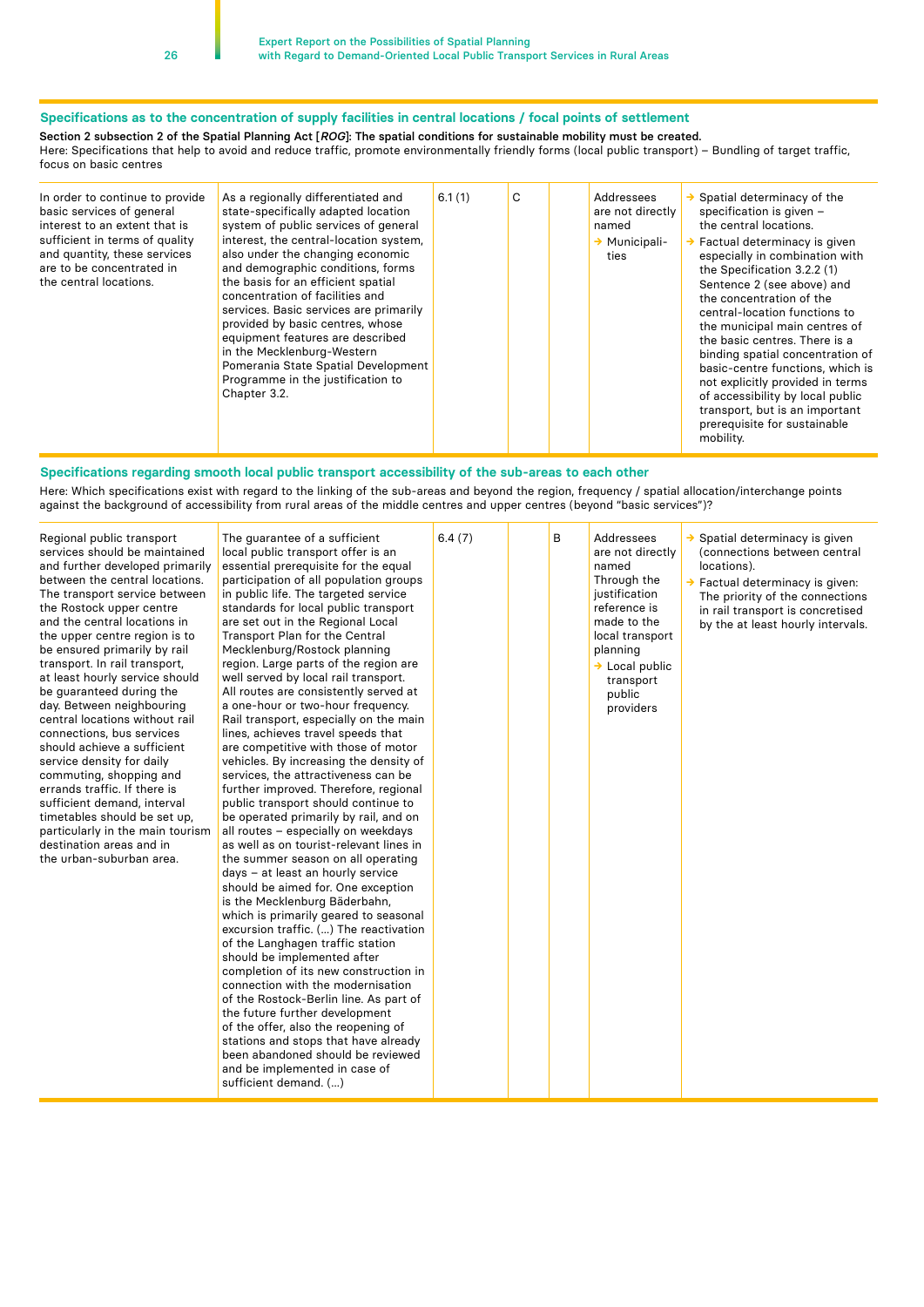#### **Specifications regarding temporally/spatially flexible forms of service (Level 4)**

There is no specification regarding temporally or spatially flexible forms of service. In a justification, it is pointed out that these can contribute to ensuring mobility in rural areas.

| Regional public transport<br>services should be maintained<br>and further developed primarily<br>between the central locations.<br>(). Between neighbouring<br>central locations without rail<br>connections, bus services<br>should achieve a sufficient<br>service density for daily<br>commuting, shopping and<br>errands traffic. () | () Apart from a few high-volume<br>routes in the coastal region and in<br>the urban-suburban area, rural bus<br>transport, however, is predominantly<br>geared to the requirements of<br>schoolchildren's transport and<br>does not provide sufficient offer<br>for other travel purposes. Since<br>there is no sufficient demand for<br>a comprehensive regular bus service<br>that meets all the requirements in<br>rural areas, a basic service of regular<br>buses should be quaranteed primarily<br>between the central locations, as<br>far as there is no rail connection.<br>In addition, flexible, demand-driven<br>forms of service such as on-call<br>buses and shared taxis may<br>contribute to ensuring mobility in<br>rural areas. | 6.4(7) |  | B | Addressees are<br>not named | The reference to flexible<br>forms of service and/or<br>demand-driven forms of service<br>is made within the framework<br>of the justification and remains<br>very general.<br>$\rightarrow$ The justification is related to<br>rural areas and remains factual<br>in its informative value in<br>the form of a note.<br>$\rightarrow$ No mandate for action is<br>formulated. |
|------------------------------------------------------------------------------------------------------------------------------------------------------------------------------------------------------------------------------------------------------------------------------------------------------------------------------------------|---------------------------------------------------------------------------------------------------------------------------------------------------------------------------------------------------------------------------------------------------------------------------------------------------------------------------------------------------------------------------------------------------------------------------------------------------------------------------------------------------------------------------------------------------------------------------------------------------------------------------------------------------------------------------------------------------------------------------------------------------|--------|--|---|-----------------------------|--------------------------------------------------------------------------------------------------------------------------------------------------------------------------------------------------------------------------------------------------------------------------------------------------------------------------------------------------------------------------------|
|------------------------------------------------------------------------------------------------------------------------------------------------------------------------------------------------------------------------------------------------------------------------------------------------------------------------------------------|---------------------------------------------------------------------------------------------------------------------------------------------------------------------------------------------------------------------------------------------------------------------------------------------------------------------------------------------------------------------------------------------------------------------------------------------------------------------------------------------------------------------------------------------------------------------------------------------------------------------------------------------------------------------------------------------------------------------------------------------------|--------|--|---|-----------------------------|--------------------------------------------------------------------------------------------------------------------------------------------------------------------------------------------------------------------------------------------------------------------------------------------------------------------------------------------------------------------------------|

#### **Specifications regarding other community transport (e.g. community buses) (Level 5)**

Other forms of community traffic such as community buses are not covered in the specifications or justifications.

Draft: Own representation, Kaiserslautern 2021

Source: Central Mecklenburg / Rostock Regional Planning Association (2011): 2011 Central Mecklenburg / Rostock Regional Spatial Planning Programme, Rostock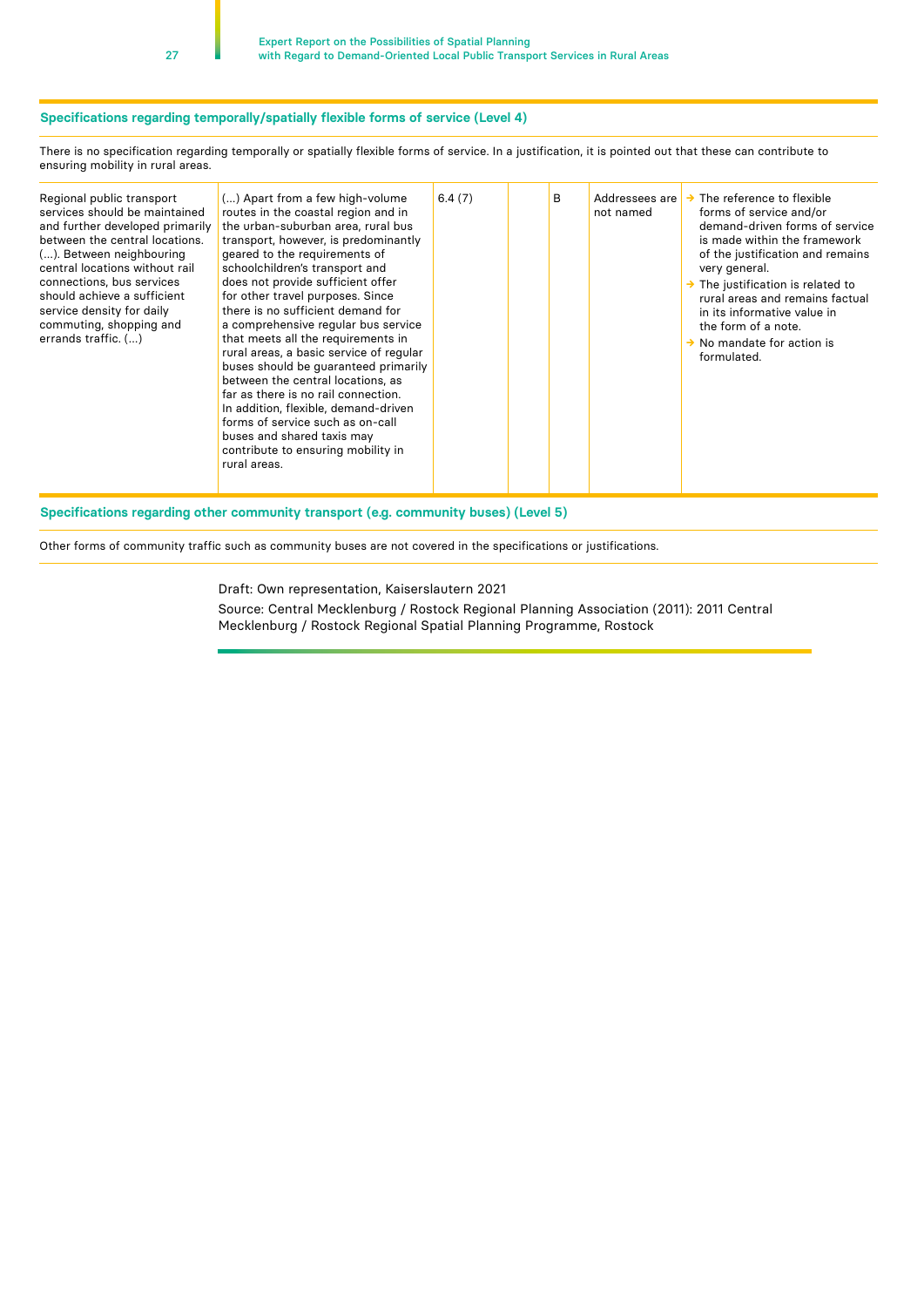28

| <b>TABLE 5. Regional</b><br><b>Spatial Development</b><br>Programme for Western<br>Pomerania (2010) |                       |                |                                                    |   |             |                                                       |
|-----------------------------------------------------------------------------------------------------|-----------------------|----------------|----------------------------------------------------|---|-------------|-------------------------------------------------------|
|                                                                                                     |                       |                | <b>SPECIFI-</b><br><b>CATION</b><br><b>QUALITY</b> |   |             |                                                       |
| <b>SPECIFICATIONS</b>                                                                               | <b>JUSTIFICATIONS</b> | <b>CHAPTER</b> | C                                                  | в | ADDRESSEE/S | <b>ASSESSMENT OF STEERING</b><br>EFFECT <sup>15</sup> |

**Note:** During the evaluation of the Regional Spatial Development Programme, it became apparent that the comprehensibility of the programme is significantly impeded by the fact that the justification is given in a chapter-by-chapter summary without direct reference to the individual specifications. Thus, the respective interpretation aids, instructions for action and/or aspects of consideration are hard to understand for subsequent planners.

#### **Specifications for adequate local public transport accessibility in rural areas**

**Section 2 subsection 2 of the Spatial Planning Act [***ROG***]: Accessibility** of services and facilities of basic supply **must be ensured in an adequate manner.** Here: How should transport/local public transport take place? General specifications/statements and specifications on "adequate" (time/frequencies); if applicable, notes/specifications on what should also be accessible beyond basic services (e.g. tourist destinations)

| Local public transport should<br>ensure the accessibility of<br>tourist, cultural, medical,<br>social and educational<br>facilities as well as workplaces<br>in the central locations from<br>the respective catchment<br>areas of the planning region<br>and enable all parts of the<br>population to participate in<br>social life through a sufficient<br>mobility offer.                                                                                                                                                                                                                         | Important for securing the quality<br>of life in rural areas is an adapted<br>and reasonable level of services<br>of general interest in line with the<br>respective demand and capacity<br>utilisation conditions. () At the same<br>time, ensuring the accessibility of<br>these offers and services is gaining<br>in importance. Public passenger<br>transport should play its part in that<br>they can also be used by people<br>who do not have a private car. In<br>areas with low demand, optimised<br>local public transport networks with<br>demand-oriented intervals, including<br>the setting up of call buses or call<br>taxis, are possible solutions.                                                                                                                                                                                                                                                                                                                                                                                                                                                                                                                | 6.1(3)   | B | Addressees<br>are not directly<br>named<br>$\rightarrow$ Local public<br>transport<br>public<br>providers                                                                       | $\rightarrow$ Spatial determinacy is given,<br>the specification applying to<br>the entire region.<br>$\rightarrow$ Factual determinacy is given with<br>regard to the technical area (local<br>public transport); with regard<br>to a binding content in terms of<br>an "instruction for action" for<br>the addressees, there remains<br>a scope for consideration. It is<br>defined, for example, which kind<br>of facilities should be reachable<br>in the central locations, but<br>the term "sufficient mobility<br>offer" leaves a great deal of<br>vagueness, which is not made<br>any clearer by the justification<br>(demand-oriented intervals).                                                                                                                                                                                                                                                                                                                                                                                                                                 |
|------------------------------------------------------------------------------------------------------------------------------------------------------------------------------------------------------------------------------------------------------------------------------------------------------------------------------------------------------------------------------------------------------------------------------------------------------------------------------------------------------------------------------------------------------------------------------------------------------|-------------------------------------------------------------------------------------------------------------------------------------------------------------------------------------------------------------------------------------------------------------------------------------------------------------------------------------------------------------------------------------------------------------------------------------------------------------------------------------------------------------------------------------------------------------------------------------------------------------------------------------------------------------------------------------------------------------------------------------------------------------------------------------------------------------------------------------------------------------------------------------------------------------------------------------------------------------------------------------------------------------------------------------------------------------------------------------------------------------------------------------------------------------------------------------|----------|---|---------------------------------------------------------------------------------------------------------------------------------------------------------------------------------|--------------------------------------------------------------------------------------------------------------------------------------------------------------------------------------------------------------------------------------------------------------------------------------------------------------------------------------------------------------------------------------------------------------------------------------------------------------------------------------------------------------------------------------------------------------------------------------------------------------------------------------------------------------------------------------------------------------------------------------------------------------------------------------------------------------------------------------------------------------------------------------------------------------------------------------------------------------------------------------------------------------------------------------------------------------------------------------------|
| The overall system of the<br>public passenger transport<br>(ÖPV) in the planning region<br>should be secured and further<br>developed so as to ensure<br>adequate mobility and to<br>increase its attractiveness.<br>The aim is to ensure travel<br>times that are competitive<br>with those of motorised<br>individual transport (MIV) as<br>well as a service frequency as<br>needed for the connection of<br>the joint Stralsund - Greifswald<br>upper centre and the tourism<br>regions to the Hamburg and<br>Berlin metropolitan areas,<br>the Oresund region and the<br>Szczecin upper centre. | With increasing motorisation,<br>capacity utilisation and supply of<br>public passenger transport (OPV)<br>decline. Satisfying the demand<br>for transport services by public<br>passenger transport in particular<br>is, however, a crucial alternative<br>to motorised individual transport<br>(MIV) for reasons of environmental<br>protection and traffic safety.<br>According to the Law on Local Public<br>Transport in Mecklenburg-Western<br>Pomerania (), the districts and<br>independent cities as public providers<br>are responsible for ensuring that the<br>population is adequately served with<br>transport services in the local public<br>passenger transport system (OPNV).<br>In order to ensure adequate<br>connection to the main lines of<br>Deutsche Bahn and to fulfil the<br>central-location function of the<br>joint Stralsund – Greifswald upper<br>centre as well as to guarantee a fast<br>and congestion-free connection<br>of the tourism regions to the<br>metropolitan areas of Hamburg,<br>Berlin, Copenhagen and the Szczecin<br>upper centre, are demand-oriented<br>service and competitive travel times<br>are important prerequisites. () | 6.4.1(1) | B | <b>Addressees</b><br>are not directly<br>named<br>Those directly<br>addressed by<br>the justification<br>are:<br>$\rightarrow$ Local public<br>transport<br>public<br>providers | $\rightarrow$ Spatial determinacy of the<br>specification is given with regard<br>to Sentence 1. Lack of clarity<br>may arise regarding Sentence 2,<br>as it refers to tourism regions,<br>but in the tourism regions, but<br>the chapter on spatial categories<br>mentions tourism areas<br>(Chapter 3.1.3, and there both<br>tourism focus areas as well as<br>tourism development areas).<br>$\rightarrow$ Factual determinacy of the<br>specification is partially given<br>with regard to the instruction<br>for action that local public<br>transport should be secured<br>and further expanded. But then<br>the more detailed explanations<br>with "competitive travel times"<br>and "demand-oriented service<br>frequencies" again leave a great<br>deal of room for manoeuvre, which<br>is not elaborated further and/or<br>more concretely in the justification<br>either. A region-specific or<br>sub-regionally differentiated<br>(rural areas, tourism areas)<br>assessment or positioning of what<br>is considered competitive or in line<br>with needs does not take place. |

**15** Notes: Principles are assessed in terms of their spatial and factual determinacy as well as the existence of concrete instructions for action. A higher degree of spatial and factual specificity qualifies the subsequent weighing process in terms of the planning intentions of spatial planning. In assessing the steering effect, the justifications are taken into account to the extent that they serve to interpret the content of the plan. They do not constitute a spatial planning requirement under Section 3 subsection 1 number 1 of the Spatial Planning Act [*ROG*].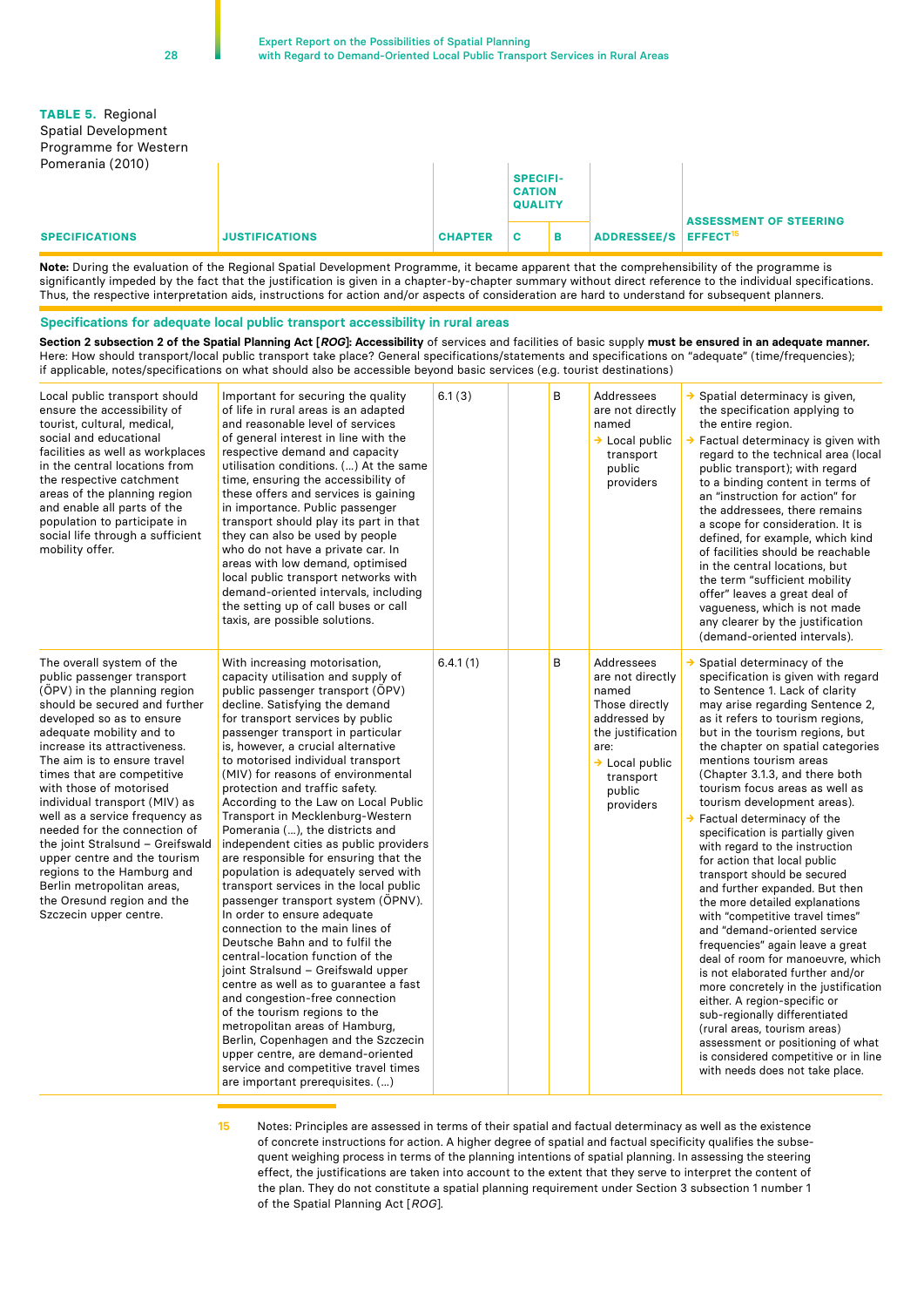29

| As an instrument for the<br>provision of services of general<br>interest and as the backbone<br>of the regional public transport<br>system, local public transport<br>cooperation in Western<br>Pomerania is to be formed<br>in the medium term within a<br>common local public transport<br>area. In the short term, local<br>public transport cooperation<br>between the districts of North<br>Western Pomerania and Rügen<br>and the Hanseatic City of<br>Stralsund should be established.<br>Subsequently, the district of<br>East Western Pomerania and<br>the Hanseatic City of Greifswald<br>are to be added.<br>The local public transport<br>cooperation may in the long<br>term end in a joint transport<br>and tariff association for the<br>Western Pomerania region. | According to the legal basis<br>(Mecklenburg-Western Pomerania<br>Local Public Passenger Transport<br>Act), close and cooperative<br>collaboration between the public<br>transport authorities and the<br>transport companies on road and<br>rail is to be sought in the medium<br>term in the interest of coordinated<br>local public transport services and<br>the development and promotion of<br>area-wide transport cooperation. In<br>the formation of a future-oriented<br>local public transport cooperation<br>area, central location and transport<br>links of the sub-regions of the<br>Western Pomerania region among<br>each other as well as with Rostock<br>and Neubrandenburg, the district of<br>Demmin, the Prenzlau area as well as<br>Szczecin, Swinoujscie and the island of<br>Wollin are to be taken into account. ()<br>() The goal should be a uniformly<br>coordinated and service-oriented<br>local public transport system<br>across all means of transport, which<br>provides for a valid and low-priced<br>tariff system for the relevant<br>transport companies and works in a<br>very customer-oriented way. | 6.4.1(2) | B | Addressees are<br>directly named<br>$\rightarrow$ Districts and<br>Hanseatic<br>cities | Spatial determinacy of the<br>specification is given.<br>Factual determinacy with regard<br>→<br>to a mandate for action to the<br>addresses is also given. |
|-----------------------------------------------------------------------------------------------------------------------------------------------------------------------------------------------------------------------------------------------------------------------------------------------------------------------------------------------------------------------------------------------------------------------------------------------------------------------------------------------------------------------------------------------------------------------------------------------------------------------------------------------------------------------------------------------------------------------------------------------------------------------------------|----------------------------------------------------------------------------------------------------------------------------------------------------------------------------------------------------------------------------------------------------------------------------------------------------------------------------------------------------------------------------------------------------------------------------------------------------------------------------------------------------------------------------------------------------------------------------------------------------------------------------------------------------------------------------------------------------------------------------------------------------------------------------------------------------------------------------------------------------------------------------------------------------------------------------------------------------------------------------------------------------------------------------------------------------------------------------------------------------------------------------------------------|----------|---|----------------------------------------------------------------------------------------|-------------------------------------------------------------------------------------------------------------------------------------------------------------|
| The rail network in the region<br>of Western Pomerania, ()<br>as a component of spatial<br>development and sustainable<br>settlement development,<br>should be secured and<br>further upgraded according<br>to economic aspects both in<br>passenger transport as well as<br>freight transport. Depending<br>on demand, existing network<br>access points and interchanges<br>of the local public transport<br>and long-distance traffic<br>systems should be maintained,<br>and a densification of the<br>access points to local public<br>transport should be aimed for.                                                                                                                                                                                                        |                                                                                                                                                                                                                                                                                                                                                                                                                                                                                                                                                                                                                                                                                                                                                                                                                                                                                                                                                                                                                                                                                                                                              | 6.4.1(3) | B | Addressees<br>are not directly<br>named                                                | → Spatial determinacy is given<br>(entire region).<br>→ Factual determinacy is also<br>given.                                                               |

## **Establishment of criteria for basic supply**

**Section 2 subsection 2 of the Spatial Planning Act [***ROG***]: Accessibility of services and facilities of basic supply must be ensured** in an adequate manner. Here: What should be adequately accessible?– Specifications for delimiting facilities and services of basic supply

| Bad Sülze, () are designated<br>as basic centres (defined<br>according to the criteria in<br>Figure 8). | According to the Mecklenburg-<br>Western Pomerania State Spatial<br>Development Programme, the<br>following criteria apply for the<br>definition of basic centres:<br>$\rightarrow$ Urban settlement core and<br>$\rightarrow$ In rural areas: 2,000 inhabitants in<br>the municipality<br>In urban-suburban areas: 5,000<br>inhabitants in the municipality<br>These criteria must all be met.<br>5,000 inhabitants in the local area<br>600 persons employed subject to<br>social insurance<br>300 in-commuters<br>$\rightarrow$ Retail centrality<br>Bank or savings bank branch<br>Medical care<br>For these criteria, 5 out of 6 criteria<br>must be met. | 3.2.4(1) | C |  | Addressees<br>are not directly<br>named<br>Those<br>addressed<br>by the<br>justification<br>are:<br>$\rightarrow$ Economic<br>players<br>$\rightarrow$ Municipali-<br>ties | Spatial determinacy of the<br>specification is given (list of the<br>municipalities).<br>Factual determinacy remains<br>limited to the specifications of<br>the municipality.<br>The Regional Spatial<br>Development Programme does<br>not concretise the criteria of<br>the State Spatial Development<br>Programme here (e.g. with regard<br>to retail centrality or medical<br>care), so that a more precise<br>definition of the basic supply<br>that should be accessible is<br>missing as compared to the<br><b>State Spatial Development</b><br>Programme. |
|---------------------------------------------------------------------------------------------------------|----------------------------------------------------------------------------------------------------------------------------------------------------------------------------------------------------------------------------------------------------------------------------------------------------------------------------------------------------------------------------------------------------------------------------------------------------------------------------------------------------------------------------------------------------------------------------------------------------------------------------------------------------------------|----------|---|--|----------------------------------------------------------------------------------------------------------------------------------------------------------------------------|------------------------------------------------------------------------------------------------------------------------------------------------------------------------------------------------------------------------------------------------------------------------------------------------------------------------------------------------------------------------------------------------------------------------------------------------------------------------------------------------------------------------------------------------------------------|
|---------------------------------------------------------------------------------------------------------|----------------------------------------------------------------------------------------------------------------------------------------------------------------------------------------------------------------------------------------------------------------------------------------------------------------------------------------------------------------------------------------------------------------------------------------------------------------------------------------------------------------------------------------------------------------------------------------------------------------------------------------------------------------|----------|---|--|----------------------------------------------------------------------------------------------------------------------------------------------------------------------------|------------------------------------------------------------------------------------------------------------------------------------------------------------------------------------------------------------------------------------------------------------------------------------------------------------------------------------------------------------------------------------------------------------------------------------------------------------------------------------------------------------------------------------------------------------------|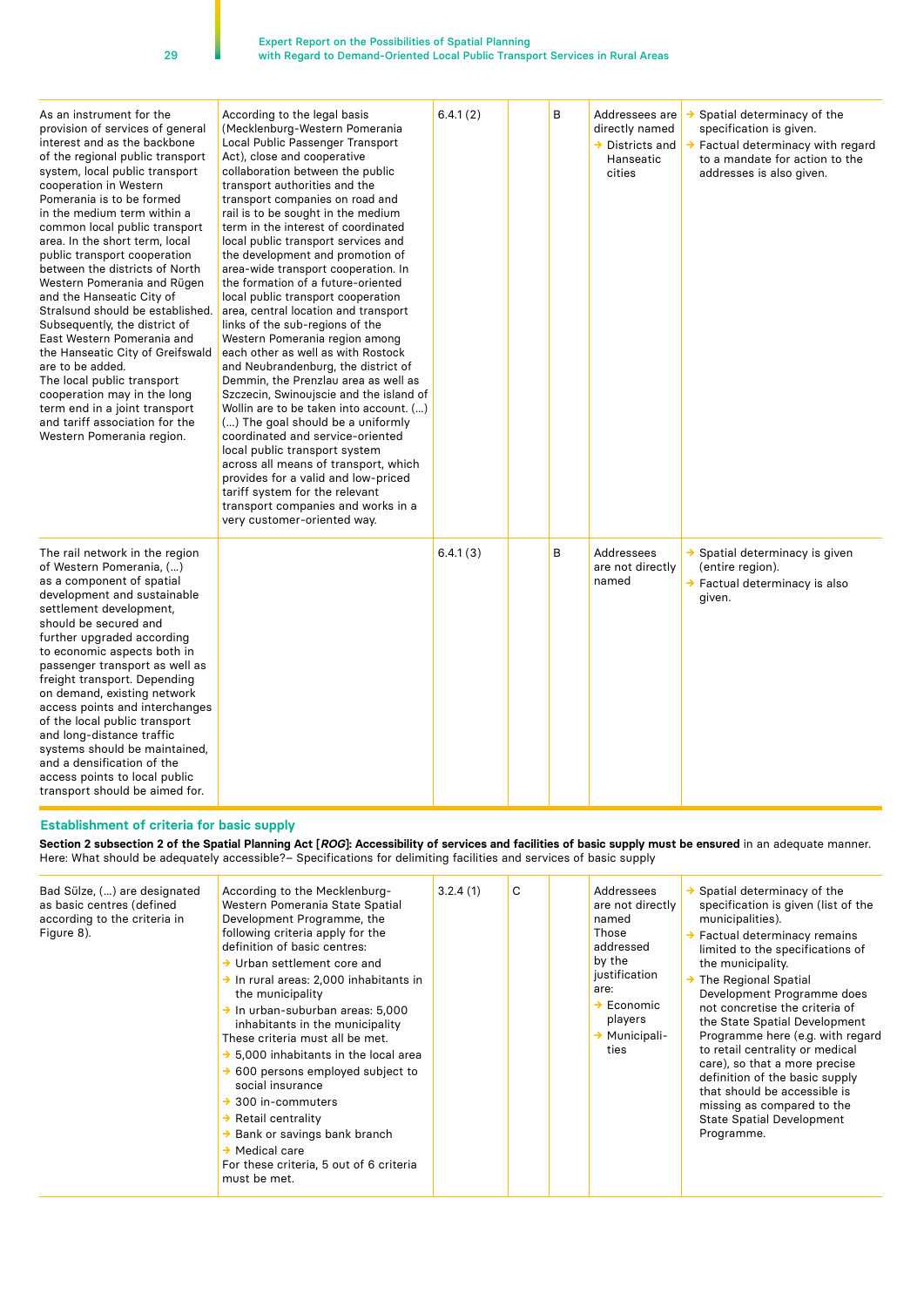| In the rural areas, focal points<br>of settlement are defined as<br>a supplement to the central<br>locations.                                                                          | () Focal points of settlement<br>essentially have supplementary<br>local supply tasks. The definition<br>of focal points of settlement is                                                                                                                                                                                                                                                                                                                                                                                                                                                                                      | 3.3(1) |   | B | $\rightarrow$ Municipal-<br>ities with<br>focal points<br>of settle- | Spatial determinacy of<br>the specifications is given.<br>Factual determinacy in terms of<br>a specification of which local or |
|----------------------------------------------------------------------------------------------------------------------------------------------------------------------------------------|--------------------------------------------------------------------------------------------------------------------------------------------------------------------------------------------------------------------------------------------------------------------------------------------------------------------------------------------------------------------------------------------------------------------------------------------------------------------------------------------------------------------------------------------------------------------------------------------------------------------------------|--------|---|---|----------------------------------------------------------------------|--------------------------------------------------------------------------------------------------------------------------------|
| In the tourism focus areas.<br>the touristic focal points of<br>settlement shall perform<br>special tourist supply tasks.                                                              | intended to secure the rural areas as<br>residential and economic locations.<br>In touristic focus areas, during the<br>season, in addition to the number of<br>inhabitants also guests have to be<br>catered for, whose number exceeds<br>the number of inhabitants many<br>times over. In the central locations<br>alone, this demand cannot be met.<br>For this reason, in the touristic,<br>in addition to the central locations.<br>touristic focal points of settlement<br>are defined as intended to perform<br>special tourist supply tasks with<br>a selected technical, social and<br>cultural infrastructure.<br>() | 3.3(2) |   | B | ment                                                                 | tourist supply services should be<br>provided in the focal points of<br>settlement is missing.                                 |
| All municipal main centres<br>of the municipalities of<br>Ahrenshoop, () are touristic<br>focal points of settlement<br>in the Western Pomerania<br>planning region.                   |                                                                                                                                                                                                                                                                                                                                                                                                                                                                                                                                                                                                                                | 3.3(3) | C |   |                                                                      |                                                                                                                                |
| In the remaining rural areas,<br>in order to ensure the local<br>basic supply, the main centres<br>of the following municipalities<br>are defined as focal points of<br>settlement: () |                                                                                                                                                                                                                                                                                                                                                                                                                                                                                                                                                                                                                                | 3.3(4) | C |   |                                                                      |                                                                                                                                |

#### **Specifications as to the concentration of supply facilities in central locations / focal points of settlement**

**Section 2 subsection 2 of the Spatial Planning Act [***ROG***]: The spatial conditions for sustainable mobility must be created.**

Here: Specifications that help to avoid and reduce traffic, promote environmentally friendly forms (local public transport) – Bundling of target traffic, focus on basic centres

| Central locations should<br>be secured and expanded<br>as a matter of priority as<br>focal points of economic<br>development, of supply of<br>settlement development,<br>of social and cultural<br>infrastructure and as<br>administrative centres.                      | Central locations serve to bundle<br>public and private services, utilities<br>and facilities of technical, social and<br>cultural infrastructure, residential<br>functions and administrative<br>facilities. At the same time they are<br>important economic centres.<br>Central locations will assume<br>functions of order, supply and<br>development. The equipment of the<br>central location shall be based on<br>the viability of the respective rural<br>suburban zone in which they are<br>located.<br>The location of the central functions<br>is generally the municipal main<br>centre. The municipal main centres<br>are named in Table 5. | 3.2.1(1) |   | B | → Municipali-<br>ties defined<br>as basic<br>centres | Spatial determinacy of the<br>specification is given - the<br>central locations. The reference<br>from the justification that the<br>central functions should be<br>located in the municipal main<br>centre is an important reference<br>in the sense of the bundling<br>and organisation of transport<br>and should rather be included<br>in the specification in order to<br>represent a spatial planning<br>requirement.<br>$\rightarrow$ The concentration of services<br>of general interest in central<br>locations as a spatial prerequisite<br>is objectively determined. The<br>justification additionally provides<br>further references as to the<br>type of facilities that are to be<br>bundled in the central locations. |
|--------------------------------------------------------------------------------------------------------------------------------------------------------------------------------------------------------------------------------------------------------------------------|---------------------------------------------------------------------------------------------------------------------------------------------------------------------------------------------------------------------------------------------------------------------------------------------------------------------------------------------------------------------------------------------------------------------------------------------------------------------------------------------------------------------------------------------------------------------------------------------------------------------------------------------------------|----------|---|---|------------------------------------------------------|----------------------------------------------------------------------------------------------------------------------------------------------------------------------------------------------------------------------------------------------------------------------------------------------------------------------------------------------------------------------------------------------------------------------------------------------------------------------------------------------------------------------------------------------------------------------------------------------------------------------------------------------------------------------------------------------------------------------------------------|
| Basic centres should supply the<br>population of their local areas<br>with services of the qualified<br>basic needs. They are also to<br>be strengthened as economic<br>locations of supra-local<br>importance and provide jobs for<br>the population their local areas. | Basic centres should above all<br>perform supply tasks for their rural<br>suburban zones. Alongside the middle<br>centres, they are the economic and<br>social centres in the rural areas. A<br>local area is assigned to each basic<br>centre with a precise delimitation of<br>municipal areas. ()                                                                                                                                                                                                                                                                                                                                                    | 3.2.4(2) | C |   | → Municipali-<br>ties defined<br>as basic<br>centres | Spatial determinacy is given<br>through the designation of basic<br>centres and sharply delimited<br>local areas by municipality.<br>$\rightarrow$ This specification defines the<br>municipalities for which a<br>bundling is to take place in each<br>case. Factual determinacy in<br>the sense of the technical area<br>(supply area) is given.                                                                                                                                                                                                                                                                                                                                                                                     |

**Specifications regarding smooth local public transport accessibility of the sub-areas to each other**

Here: Which specifications exist with regard to the linking of the sub-areas and beyond the region, frequency / spatial allocation/interchange points against the background of accessibility from rural areas of the middle centres and upper centres (beyond "basic services")?

| To improve the accessibility<br>of the region and the joint<br>Stralsund - Greifswald upper<br>centre, the rail network<br>should be expanded and/or<br>modernised on the large-scale<br>transport axes. This concerns<br>in particular the lines and/or<br>sections of lines (). | On the routes of the large-<br>scale rail transport network<br>Stralsund - Greifswald -<br>Pasewalk - (Berlin), Stralsund -<br>Neubrandenburg - Neustrelitz -<br>(Berlin), Stralsund - Rostock<br>as well as (Bützow - Güstrow -<br>Neubrandenburg) - Pasewalk -<br>(Szczecin), expansion and/or<br>modernisation measures are to<br>improve the accessibility by local rail<br>passenger transport. | 6.4.1(8) |  | B | Addressees are<br>not named | Spatial determinacy is given by<br>naming the axes.<br>Factual determinacy is<br>sufficiently defined with regard<br>to the technical focus (local rail<br>passenger transport). |
|-----------------------------------------------------------------------------------------------------------------------------------------------------------------------------------------------------------------------------------------------------------------------------------|------------------------------------------------------------------------------------------------------------------------------------------------------------------------------------------------------------------------------------------------------------------------------------------------------------------------------------------------------------------------------------------------------|----------|--|---|-----------------------------|----------------------------------------------------------------------------------------------------------------------------------------------------------------------------------|
|-----------------------------------------------------------------------------------------------------------------------------------------------------------------------------------------------------------------------------------------------------------------------------------|------------------------------------------------------------------------------------------------------------------------------------------------------------------------------------------------------------------------------------------------------------------------------------------------------------------------------------------------------------------------------------------------------|----------|--|---|-----------------------------|----------------------------------------------------------------------------------------------------------------------------------------------------------------------------------|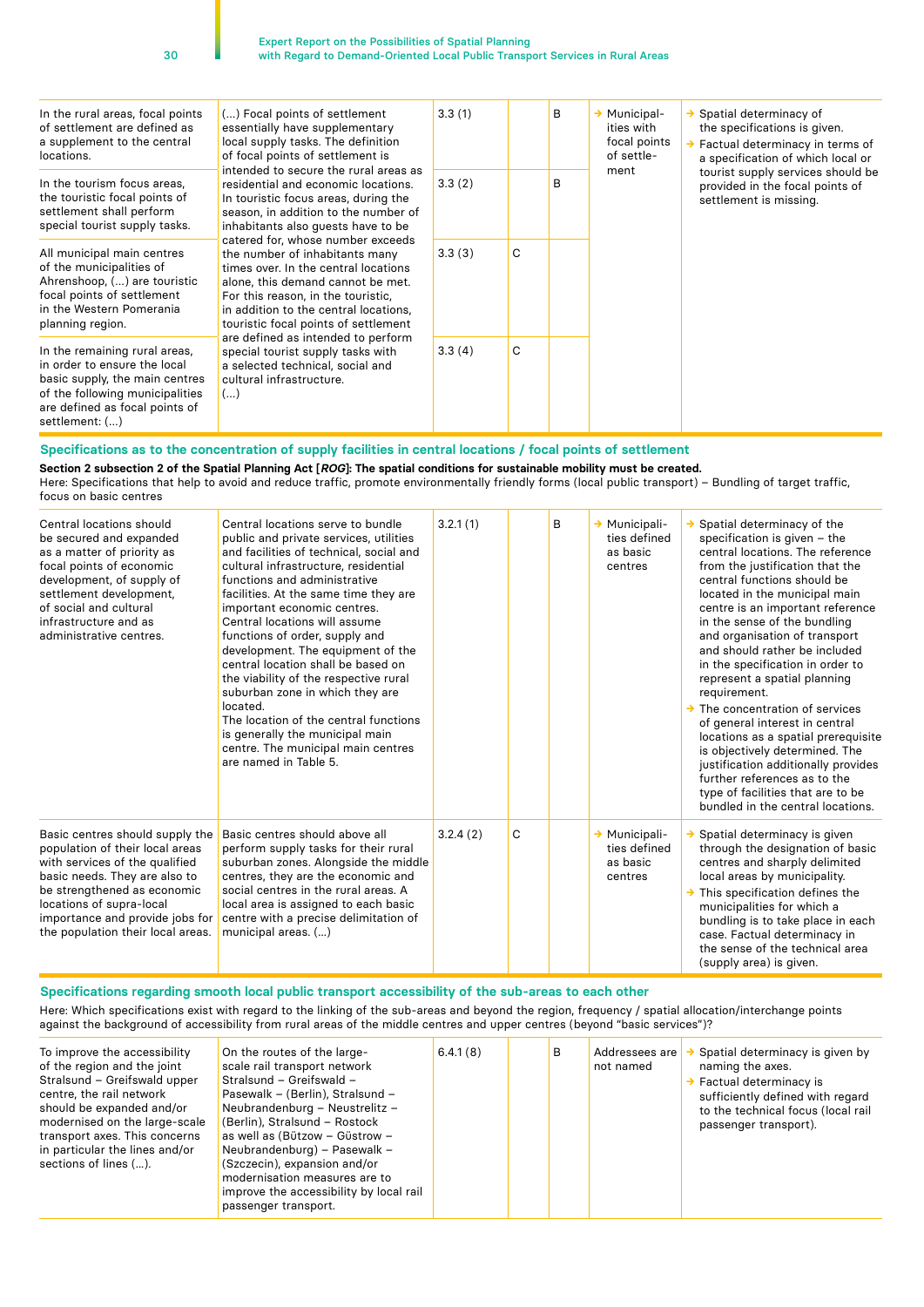| In the supraregional rail<br>network, the lines or line<br>sections Stralsund - Bergen -<br>Lietzow - Sassnitz / Binz.<br>Bergen – Lauterbach (Mole)<br>and Pasewalk – Jatznick –<br>Ueckermünde should be<br>strengthened. () | For transport, environmental and<br>economic reasons, the railways<br>as a mode of transport should be<br>strengthened in the region of Western<br>Pomerania. In order to achieve<br>this, the improvement of the rail<br>infrastructure and the establishment<br>of attractive rail transport services<br>are important measures, especially<br>on the supraregional routes ()<br>In order to improve the accessibility<br>of the middle centre of Ueckermünde.<br>the relocation of the access point for<br>local rail passenger transport near<br>the central bus station is planned. | 6.4.1(9) |  | B | Addressees are<br>not named | Spatial determinacy is given by<br>naming the lines.<br>$\rightarrow$ Factual determinacy is given,<br>but leaves much room for<br>interpretation (strengthened ).<br>The reference in the justification<br>to the improvement in the<br>accessibility of the Ueckermünde<br>middle centre is more likely<br>to be information that was<br>incorporated into the Regional<br>Spatial Development Programme<br>in the course of top-down/<br>bottom-up planning process. |
|--------------------------------------------------------------------------------------------------------------------------------------------------------------------------------------------------------------------------------|------------------------------------------------------------------------------------------------------------------------------------------------------------------------------------------------------------------------------------------------------------------------------------------------------------------------------------------------------------------------------------------------------------------------------------------------------------------------------------------------------------------------------------------------------------------------------------------|----------|--|---|-----------------------------|-------------------------------------------------------------------------------------------------------------------------------------------------------------------------------------------------------------------------------------------------------------------------------------------------------------------------------------------------------------------------------------------------------------------------------------------------------------------------|
|--------------------------------------------------------------------------------------------------------------------------------------------------------------------------------------------------------------------------------|------------------------------------------------------------------------------------------------------------------------------------------------------------------------------------------------------------------------------------------------------------------------------------------------------------------------------------------------------------------------------------------------------------------------------------------------------------------------------------------------------------------------------------------------------------------------------------------|----------|--|---|-----------------------------|-------------------------------------------------------------------------------------------------------------------------------------------------------------------------------------------------------------------------------------------------------------------------------------------------------------------------------------------------------------------------------------------------------------------------------------------------------------------------|

#### **Specifications regarding temporally/spatially flexible forms of service (Level 4)**

| Local public transport should<br>ensure the accessibility of<br>tourist, cultural, medical,<br>social and educational<br>facilities as well as workplaces<br>in the central locations from<br>the respective catchment<br>areas of the planning region<br>and enable all parts of<br>the population to participate in<br>social life through a sufficient<br>mobility offer. | () In areas with low demand,<br>optimised local public transport<br>networks with demand-oriented<br>intervals including the introduction<br>of call buses and/or call taxis are<br>possible solutions. ()                                                                                                                                                                                                                                                                                                                                                                                                                                                                                         | 6.1(3)   | B | Addressees<br>are not directly<br>named<br>$\rightarrow$ Local public<br>transport<br>public<br>providers | $\rightarrow$ Here, the reference to flexible<br>forms of service is made<br>within the framework of<br>the justification.<br>Spatial determinacy is given.<br>→ Factual determinacy is given<br>in a technically concrete way<br>(demand-oriented intervals.<br>thus temporally flexible forms<br>of service), the concretisation<br>of "areas with low demand"<br>remaining open though.                                                                                                                                |
|------------------------------------------------------------------------------------------------------------------------------------------------------------------------------------------------------------------------------------------------------------------------------------------------------------------------------------------------------------------------------|----------------------------------------------------------------------------------------------------------------------------------------------------------------------------------------------------------------------------------------------------------------------------------------------------------------------------------------------------------------------------------------------------------------------------------------------------------------------------------------------------------------------------------------------------------------------------------------------------------------------------------------------------------------------------------------------------|----------|---|-----------------------------------------------------------------------------------------------------------|---------------------------------------------------------------------------------------------------------------------------------------------------------------------------------------------------------------------------------------------------------------------------------------------------------------------------------------------------------------------------------------------------------------------------------------------------------------------------------------------------------------------------|
| In order to ensure an attractive<br>minimum service and flexibility<br>for areas or periods with<br>a demonstrably particularly<br>weak traffic demand, the<br>introduction of demand-driven<br>modes of transport and/or<br>alternative forms of service<br>(call taxi, shared taxi, call bus,<br>etc.) should be guaranteed in<br>the long term.                           | In general, the use of demand-driven<br>alternative forms of service should be<br>promoted. These modes of transport<br>have the advantage that they may be<br>organised in the most cost-effective<br>and flexible way possible under<br>the regional framework conditions<br>and that they may be well combined<br>with the other services. Possible<br>areas of application in rural areas are<br>the areas between the main axes of<br>the local public transport system on<br>weekdays as well as the servicing of<br>larger areas of the transport system<br>during off-peak times, during school<br>holidays as well as in the evening<br>hours and on weekends in the urban<br>areas. $()$ | 6.4.1(6) | B | Addressees<br>are not directly<br>named<br>$\rightarrow$ Local public<br>transport<br>public<br>providers | Spatial determinacy in<br>the specification is kept relatively<br>vague with "areas with a weak<br>traffic demand". The justification,<br>though, here provides further<br>information giving clear<br>indications to subsequent<br>planners. For instance, the areas<br>between the main axes in rural<br>areas are referred to here.<br>$\rightarrow$ A factual determination is<br>sufficiently given, also due to<br>the fact that also the periods of<br>time are classified in more detail<br>in the justification. |

#### **Specifications regarding other community transport (e.g. community buses) (Level 5)**

| In order to ensure an attractive<br>minimum service and flexibility<br>for areas or periods with<br>a demonstrably particularly<br>weak traffic demand,<br>the introduction of demand-<br>driven modes of transport and/<br>or alternative forms of service<br>(call taxi, shared taxi, call<br>bus, etc.) should be quaranteed<br>in the long term. | () In addition, the community bus,<br>which operates with volunteer<br>drivers, can supplement the basic<br>local public transport service as<br>a special case of alternative forms<br>of service in areas with low demand<br>and/or at times when demand is<br>particularly weak. | 6.4.1(6) |  | B | <b>Addressees</b><br>are not directly<br>named<br>Local public<br>transport<br>public<br>providers | See above |
|------------------------------------------------------------------------------------------------------------------------------------------------------------------------------------------------------------------------------------------------------------------------------------------------------------------------------------------------------|-------------------------------------------------------------------------------------------------------------------------------------------------------------------------------------------------------------------------------------------------------------------------------------|----------|--|---|----------------------------------------------------------------------------------------------------|-----------|
|------------------------------------------------------------------------------------------------------------------------------------------------------------------------------------------------------------------------------------------------------------------------------------------------------------------------------------------------------|-------------------------------------------------------------------------------------------------------------------------------------------------------------------------------------------------------------------------------------------------------------------------------------|----------|--|---|----------------------------------------------------------------------------------------------------|-----------|

Draft: Own representation, Kaiserslautern 2021 Source: Western Pomerania Regional Planning Association (2010): 2010 Western Pomerania Regional Spatial Planning Programme, Greifswald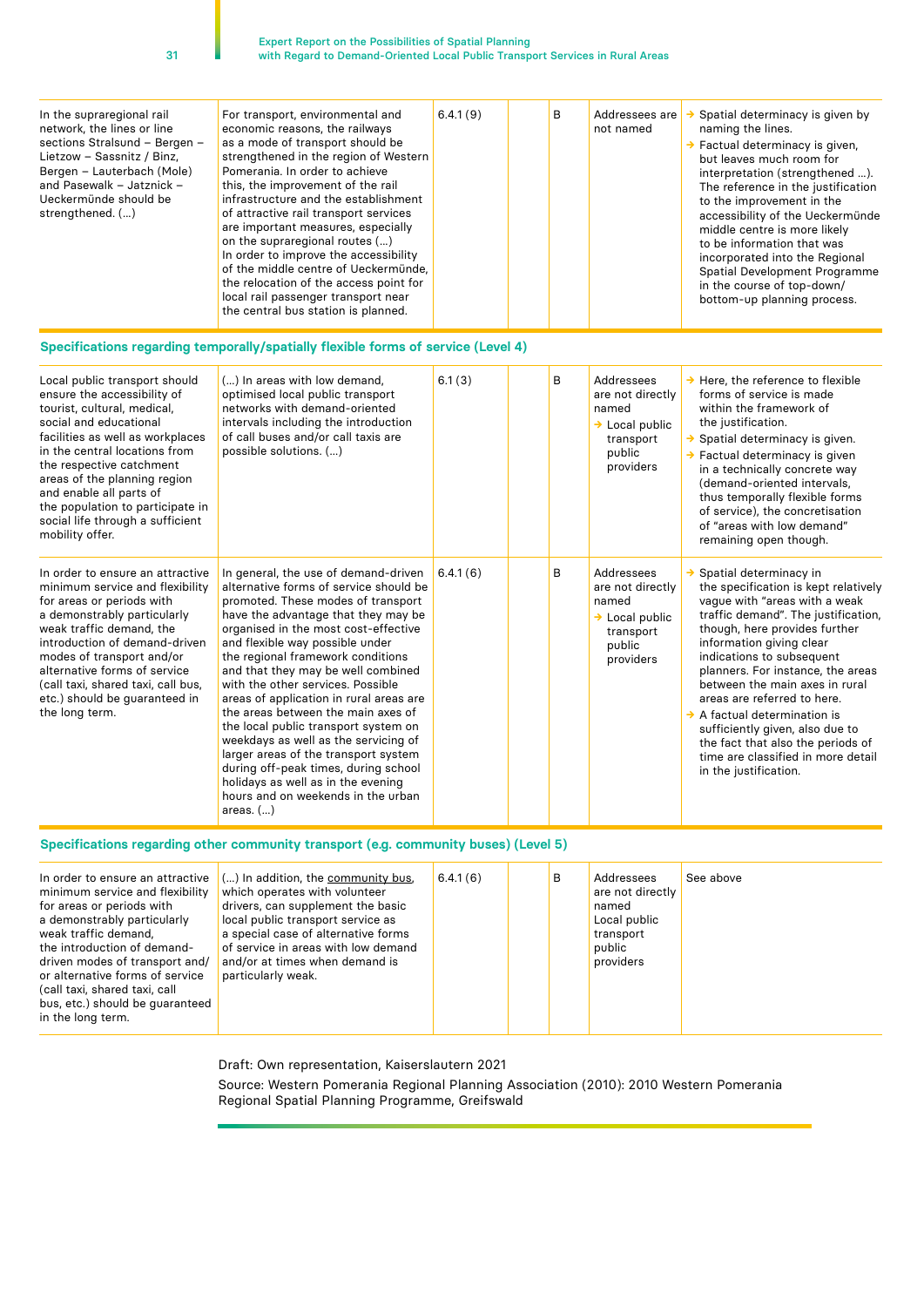#### **TABLE 6.** Regional Spatial Development Programme for West Mecklenburg (2011)

|                       |                       |                | <b>SPECIFI-</b><br><b>CATION</b><br><b>QUALITY</b> |   |                                  |                               |
|-----------------------|-----------------------|----------------|----------------------------------------------------|---|----------------------------------|-------------------------------|
| <b>SPECIFICATIONS</b> | <b>JUSTIFICATIONS</b> | <b>CHAPTER</b> | c                                                  | в | ADDRESSEE/S EFFECT <sup>16</sup> | <b>ASSESSMENT OF STEERING</b> |

#### **Specifications for adequate local public transport accessibility in rural areas**

**Section 2 subsection 2 of the Spatial Planning Act [***ROG***]: Accessibility** of services and facilities of basic supply **must be ensured in an adequate manner**. Here: How should transport/local public transport take place? General specifications/statements and specifications on "adequate" (time/frequencies); if applicable, notes/specifications on what should also be accessible beyond basic services (e.g. tourist destinations)

| The aim is to $()$<br>$\rightarrow$ further develop and<br>interconnect the transport<br>networks of public passenger<br>transport, increasing the<br>local public transport share<br>in total transport, ()<br>$\rightarrow$ to develop the rural areas<br>by an attractive local public<br>transport system as needed,<br>$\rightarrow$ to prefer environmentally<br>friendly and resource-saving<br>means of transport. | An efficient transport infrastructure<br>should guarantee mobility for all<br>parts of the region's population<br>and ensure good accessibility by<br>passenger and freight transport.<br>It should create the conditions<br>for economic development and<br>contribute to the harmonisation of<br>living conditions.                                                                                                                                                                                                                                                                                                 | 6.4.1(1) | B | Addressees<br>are not directly<br>named<br>$\rightarrow$ Local public<br>transport<br>public<br>providers                        | Spatial determinacy is given,<br>the specification applying<br>to the entire region / rural<br>areas.<br>$\rightarrow$ Factual determinacy is given<br>with regard to the technical<br>area (local public transport);<br>with regard to a binding content<br>in terms of an "instruction for<br>action" for the addressees, there<br>remains a great deal of scope<br>for consideration. It is defined,<br>since neither "attractive"<br>nor "as needed" are further<br>elaborated. The specification<br>is not further specified in<br>the justification either. |
|----------------------------------------------------------------------------------------------------------------------------------------------------------------------------------------------------------------------------------------------------------------------------------------------------------------------------------------------------------------------------------------------------------------------------|-----------------------------------------------------------------------------------------------------------------------------------------------------------------------------------------------------------------------------------------------------------------------------------------------------------------------------------------------------------------------------------------------------------------------------------------------------------------------------------------------------------------------------------------------------------------------------------------------------------------------|----------|---|----------------------------------------------------------------------------------------------------------------------------------|-------------------------------------------------------------------------------------------------------------------------------------------------------------------------------------------------------------------------------------------------------------------------------------------------------------------------------------------------------------------------------------------------------------------------------------------------------------------------------------------------------------------------------------------------------------------|
| Transport is to be made more<br>efficient and user-friendly<br>through coordination and<br>cooperation between directly<br>and indirectly involved<br>companies, authorities etc.,<br>through the use of smart,<br>demand-oriented forms of<br>traffic organisation and through<br>an optimal development of<br>suitable interfaces.                                                                                       | This requires integrated planning<br>of the transport system. In terms<br>of implementation, e.g. a stronger<br>linking of the transport networks<br>must be organised, interfaces in<br>the sense of interchange/loading and<br>interlinking possibilities of rail, bus/<br>lorry, car, bicycle and walking must<br>be optimally selected and developed.<br>The use of vehicles in local public<br>transport should be adapted to better<br>meet the temporally differentiated<br>demand, in order to provide<br>an adequate range of transport<br>services while at the same time<br>limiting the use of resources. | 6.4.1(2) |   | The<br>specification<br>addresses<br>$\rightarrow$ "directly and<br>indirectly<br>involved<br>companies,<br>authorities<br>etc." | $\rightarrow$ Spatial determinacy of<br>the specification is given<br>(region).<br>Factual determinacy with<br>regard to a mandate for action<br>to the addresses is also given.                                                                                                                                                                                                                                                                                                                                                                                  |

**<sup>16</sup>** Notes: Principles are assessed in terms of their spatial and factual determinacy as well as the existence of concrete instructions for action. A higher degree of spatial and factual specificity qualifies the subsequent weighing process in terms of the planning intentions of spatial planning. In assessing the steering effect, the justifications are taken into account to the extent that they serve to interpret the content of the plan. They do not constitute a spatial planning requirement under Section 3 subsection 1 number 1 of the Spatial Planning Act [*ROG*].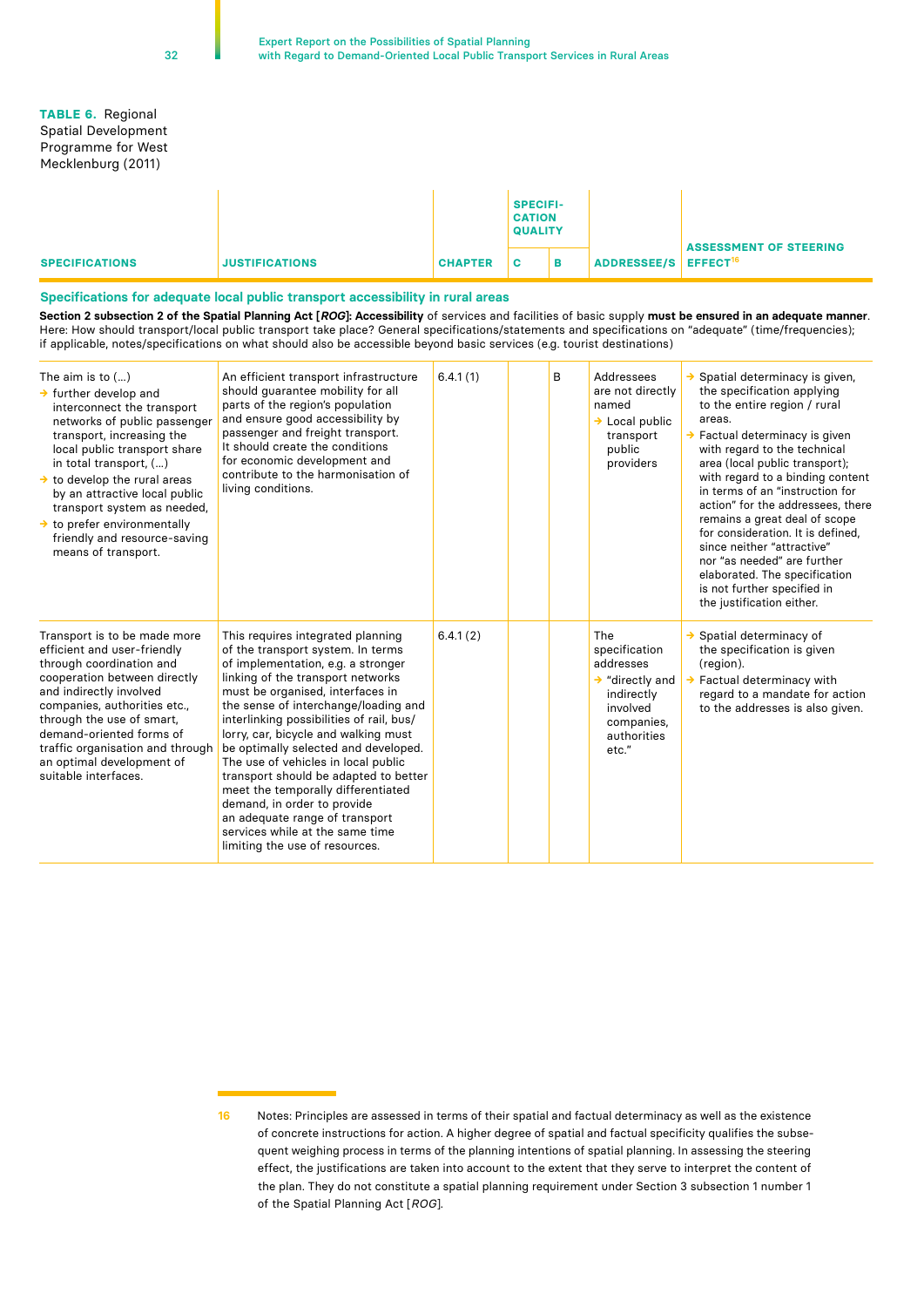| As part of the provision of<br>services of general interest,<br>local public transport in<br>the region is to be developed<br>into an overall transport system<br>with coordinated timetables,<br>uniform tariffs and attractive<br>transfer options in order to<br>provide a flexible service that<br>meets demand. To this end,<br>a regional local transport plan<br>is to be drawn up for West<br>Mecklenburg. | In order to meet the requirements of<br>the provision of public services<br>of general interest in the field of<br>public transport, there is a need for<br>close cooperation of the transport<br>companies (transport cooperation) on<br>rail and road with the aim of creating<br>a local public transport system<br>that is coordinated, goes across all<br>modes of transport, is offer-oriented,<br>financially viable and promotes<br>sustainable mobility. For this purpose,<br>the integral interval timetable (ITF)<br>as an overall transport system must<br>be optimised. This should be based<br>on an appropriate range of fares<br>valid for all transport operators and,<br>above all, be customer-oriented.<br>Also other transport services such as<br>scheduled taxi, on-call shared taxi,<br>call bus or the tourist boat traffic<br>should be taken into account. In the<br>region, there is the West Mecklenburg<br>Transport Association, a transport<br>cooperation, which, involving the rail<br>transport companies with local rail<br>passenger transport, should be<br>developed to form a transport union,<br>(). As a basis for action, a regional<br>Local Transport Plan is to be<br>developed. | 6.4.2(3) | B | Addressees<br>are indirectly<br>named<br>$\rightarrow$ Local public<br>transport<br>public<br>providers   | $\rightarrow$ Spatial determinacy is given<br>(entire region).<br>→ Factual determinacy given in<br>terms of the technical area<br>(local public transport); with<br>regard to a mandate for action,<br>the terms "meets demand" and<br>"flexible" are here somewhat<br>concretised in that they<br>include: coordinated timetables,<br>uniform tariffs, etc.                                                                                                                                                                                                                                                                                  |
|--------------------------------------------------------------------------------------------------------------------------------------------------------------------------------------------------------------------------------------------------------------------------------------------------------------------------------------------------------------------------------------------------------------------|--------------------------------------------------------------------------------------------------------------------------------------------------------------------------------------------------------------------------------------------------------------------------------------------------------------------------------------------------------------------------------------------------------------------------------------------------------------------------------------------------------------------------------------------------------------------------------------------------------------------------------------------------------------------------------------------------------------------------------------------------------------------------------------------------------------------------------------------------------------------------------------------------------------------------------------------------------------------------------------------------------------------------------------------------------------------------------------------------------------------------------------------------------------------------------------------------------------------------------|----------|---|-----------------------------------------------------------------------------------------------------------|------------------------------------------------------------------------------------------------------------------------------------------------------------------------------------------------------------------------------------------------------------------------------------------------------------------------------------------------------------------------------------------------------------------------------------------------------------------------------------------------------------------------------------------------------------------------------------------------------------------------------------------------|
| For rural areas, local public<br>transport should be designed<br>in a way as to ensure that<br>the nearest central location<br>can be reached within<br>a reasonable time. An adequate<br>connection of areas for which<br>there is a public need should<br>be striven for. The stops<br>should be arranged and be<br>expanded according to demand<br>considering the settlement<br>development.                   | Taking into account economic<br>aspects, the aim should be to<br>achieve that the journey time<br>between the nearest central locations<br>and the settlements does not<br>significantly exceed 30 minutes. In<br>individual cases and in case of a<br>corresponding need, the frequency of<br>service may be assessed higher than<br>the journey time.                                                                                                                                                                                                                                                                                                                                                                                                                                                                                                                                                                                                                                                                                                                                                                                                                                                                        | 6.4.2(4) | B | Addressees<br>are not directly<br>named<br>$\rightarrow$ Local public<br>transport<br>public<br>providers | → Spatial determinacy is given<br>(rural areas).<br>$\rightarrow$ Factual determinacy is<br>given both in terms of the<br>technical area and with regard<br>to a mandate for action to<br>subsequent planners and<br>temporally concretised through<br>the justification (adequate<br>connection means accessibility<br>of the central location in<br>approximately 30 minutes<br>travel time). No information<br>is given on the frequency<br>of the connection; however,<br>a recommendation is made<br>in the justification to decide<br>in favour of a higher service<br>frequency over a reduction in<br>travel time in individual cases. |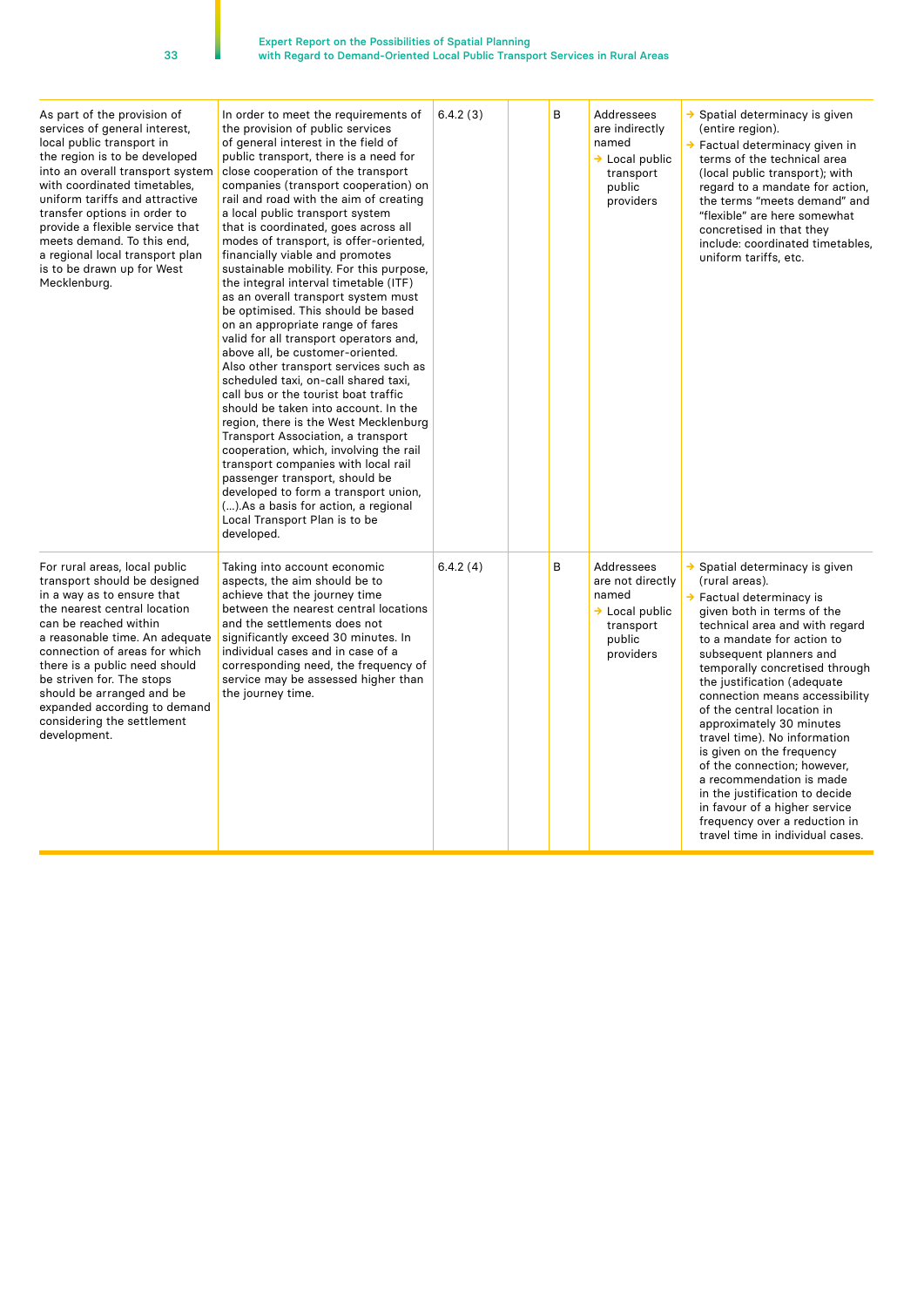#### **Establishment of criteria for basic supply**

**Section 2 subsection 2 of the Spatial Planning Act [***ROG***]: Accessibility of services and facilities of basic supply must be ensured** in an adequate manner. Here: What should be adequately accessible?– Specifications for delimiting facilities and services of basic supply

| Basic centres are the following<br>municipalities ()                                                                                                                                                                                                                                                                                                                                                                                                                                                                                                                                                                          | The designation of basic centres is<br>the task of regional planning and<br>is carried out on the on the basis<br>of the binding criteria laid down by<br>the state. According to 3.2.3 of the<br>Mecklenburg-Western Pomerania<br>State Development Plan, basic<br>centres should supply the population<br>with services catering to qualified<br>basic needs in their local area ().<br>Urban settlement core and in<br>rural areas: 2,000 inhabitants in<br>the municipality<br>In urban-suburban areas: 5,000<br>inhabitants in the municipality<br>As well as 5 of the following 6 criteria<br>$\rightarrow$ 5,000 inhabitants in the local area 1)<br>$\rightarrow$ 600 employees<br>$\rightarrow$ 300 in-commuters<br>$\rightarrow$ Retail centrality<br>→ Bank or savings bank branch<br>$\rightarrow$ Medical care | 3.2.2(1)            | С |   | Addressees<br>are not directly<br>named<br>Those<br>addressed by<br>the justification<br>are:<br>$\rightarrow$ Economic<br>players<br>→ Municipali-<br>ties | → Spatial determinacy is given by<br>naming the municipalities.<br>→ Factual determinacy does<br>not go beyond the criteria<br>for defining basic centres<br>as laid out in the State<br>Development Plan.                                                                                                                                                                                                                                                                                                                                                                             |
|-------------------------------------------------------------------------------------------------------------------------------------------------------------------------------------------------------------------------------------------------------------------------------------------------------------------------------------------------------------------------------------------------------------------------------------------------------------------------------------------------------------------------------------------------------------------------------------------------------------------------------|-----------------------------------------------------------------------------------------------------------------------------------------------------------------------------------------------------------------------------------------------------------------------------------------------------------------------------------------------------------------------------------------------------------------------------------------------------------------------------------------------------------------------------------------------------------------------------------------------------------------------------------------------------------------------------------------------------------------------------------------------------------------------------------------------------------------------------|---------------------|---|---|-------------------------------------------------------------------------------------------------------------------------------------------------------------|----------------------------------------------------------------------------------------------------------------------------------------------------------------------------------------------------------------------------------------------------------------------------------------------------------------------------------------------------------------------------------------------------------------------------------------------------------------------------------------------------------------------------------------------------------------------------------------|
| Basic centres should secured<br>and further developed as<br>locations for the supply of<br>the population of their local<br>area with goods and services of<br>the qualified economic, social<br>and cultural basic needs.                                                                                                                                                                                                                                                                                                                                                                                                    | Basic centres primarily perform<br>supply tasks to cover the general<br>daily needs for the population of their<br>respective local area. According to<br>the Mecklenburg-Western Pomerania<br>State development Plan, after the<br>upper and middle centres, basic<br>centres form the economic and<br>social focal points of the rural areas.<br>In this function, they support the<br>infrastructure network there and form<br>the spatial pillars of the services of<br>general interest. Basic centres should<br>therefore, even with a further decline<br>in population numbers, be maintained<br>and further strengthened as "hubs of<br>the supply network" in the long run.                                                                                                                                        | 3.2.2(2)            |   | В | Addressees<br>are not directly<br>named                                                                                                                     | → Spatial determinacy is given by<br>the specification of the basic<br>centres.<br>$\rightarrow$ Any factual determinacy with<br>regard to what should be<br>achieved (services of general<br>daily needs) remains rather<br>unspecific.                                                                                                                                                                                                                                                                                                                                               |
| Focal points of settlement<br>Focal points of settlement are<br>defined as larger main centres of a<br>are the main centres of<br>municipality in the rural areas which,<br>the municipalities ().<br>on the basis of the () criteria ()<br>listed, stand out from other<br>settlements:<br>→ Municipality in rural areas with<br>more than 900 inhabitants (as of<br>June 30, 2009)<br>$\rightarrow$ More than 300 persons employed<br>subject to social insurance in<br>the municipality (as of June 30,<br>2008)<br>$\rightarrow$ over 200 m <sup>2</sup> retail space in the<br>municipality (as of December 31,<br>2009) |                                                                                                                                                                                                                                                                                                                                                                                                                                                                                                                                                                                                                                                                                                                                                                                                                             | 3.3(1)              |   | В | The addressees<br>are the<br>municipalities                                                                                                                 | Spatial determinacy of<br>→<br>the specification is given<br>(list of municipalities).<br>→ Factual determinacy remains<br>limited to the specifications<br>of the main centres of<br>the municipalities.<br>$\rightarrow$ The Regional Spatial<br>Development Programme here<br>picks up on individual criteria<br>of the State Development<br>Plan and adds a specific<br>reference date in each case.<br>A more precise definition of<br>the basic supply which should<br>be achievable as compared<br>to the State Development<br>Plan is given by indicating<br>the retail space. |
| Focal points of settlement<br>should<br>– guarantee the local basic<br>supply for the population.                                                                                                                                                                                                                                                                                                                                                                                                                                                                                                                             | The aim is to secure the focal<br>points of settlement in a way as<br>to ensure that in the rural areas in<br>addition to the central locations they<br>guarantee the local basic supply for<br>the population and contribute to<br>the control of the spatially planned<br>development.                                                                                                                                                                                                                                                                                                                                                                                                                                                                                                                                    | $3.3(1)$ and<br>(2) |   | В | Addressees<br>are not directly<br>named<br>Municipalities<br>defined as<br>focal points of<br>settlement                                                    | $\rightarrow$ Spatial determinacy of<br>the specification is given (focal<br>points of settlement).<br>$\rightarrow$ Any factual determinacy with<br>regard to a concretisation<br>of the facilities counted as<br>part of the local basic supply<br>is missing.                                                                                                                                                                                                                                                                                                                       |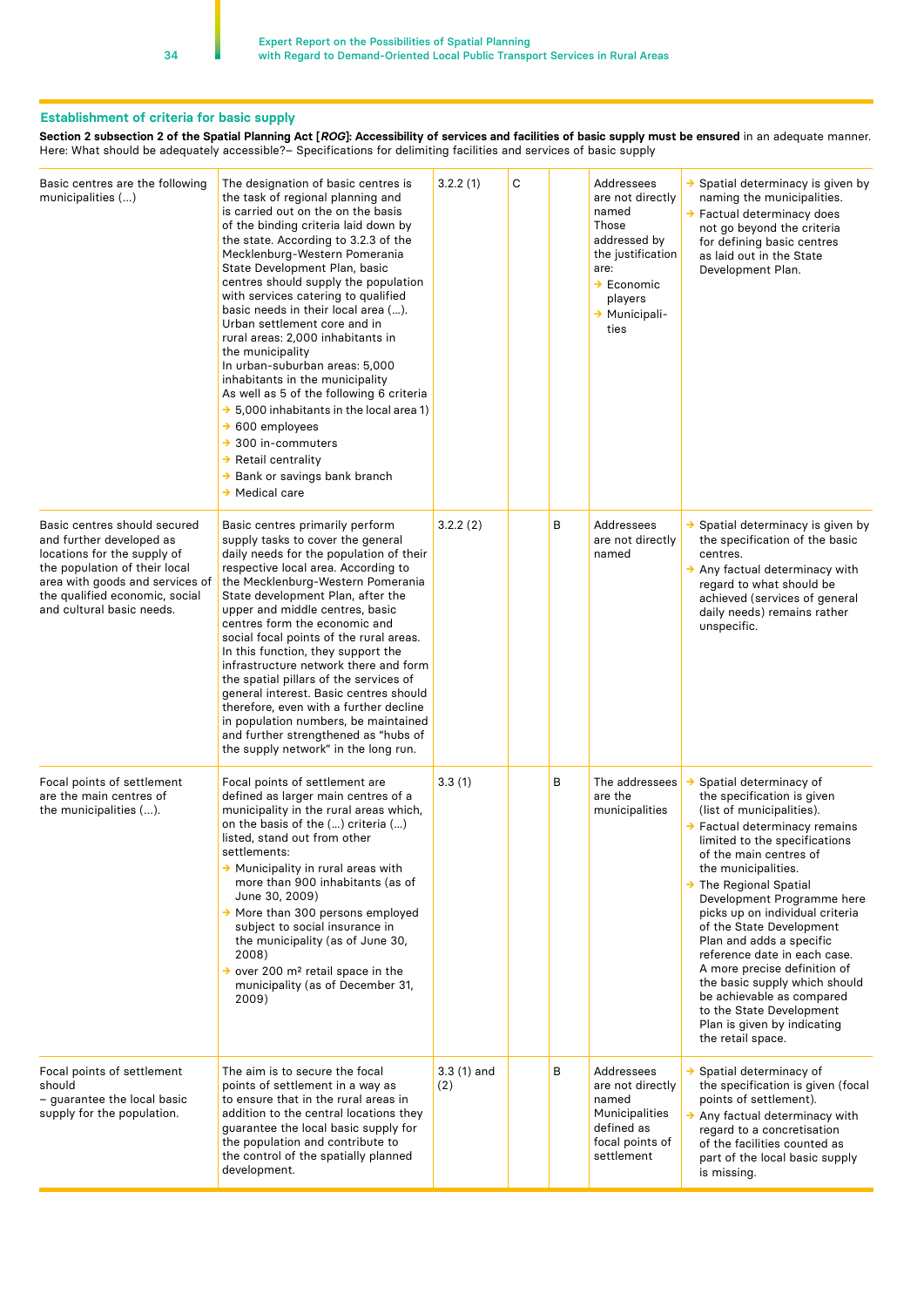## **Specifications as to the concentration of supply facilities in central locations / focal points of settlement**

**Section 2 subsection 2 of the Spatial Planning Act [***ROG***]: The spatial conditions for sustainable mobility must be created.**

Here: Specifications that help to avoid and reduce traffic, promote environmentally friendly forms (local public transport) – Bundling of target traffic, focus on basic centres

| Supra-local facilities for public<br>services are to be especially<br>concentrated in the central<br>locations, and their accessibility<br>is to be ensured by means of<br>mobility services as needed.                                                                                                                                                                                                                                                                           | Due to the existing settlement<br>structure in West Mecklenburg with<br>a large number of small settlements<br>and against the backdrop of<br>demographic change, infrastructural<br>services cannot be provided to all<br>citizens in the immediate vicinity of<br>their places of residence. Therefore,<br>these services must be provided<br>within a reasonable distance and/or<br>in a well accessible way. This purpose<br>is served by the system of central<br>locations, which "as a regionally<br>differentiated state-specifically<br>adapted system of locations of public<br>services forms the backbone of<br>an efficient spatial concentration of<br>facilities and services". | 6.1(2)   |              | B | Addressees<br>are not directly<br>named                                                             | $\rightarrow$ Spatial determinacy of the<br>specification is given -<br>the central locations.<br>$\rightarrow$ The bundling/concentration of<br>supra-local services of general<br>interest in central locations<br>constitute factual determinacy.<br>Both the specification and<br>the justification mention<br>the associated objective of<br>"good accessibility", without<br>explicitly addressing local<br>public transport. |
|-----------------------------------------------------------------------------------------------------------------------------------------------------------------------------------------------------------------------------------------------------------------------------------------------------------------------------------------------------------------------------------------------------------------------------------------------------------------------------------|------------------------------------------------------------------------------------------------------------------------------------------------------------------------------------------------------------------------------------------------------------------------------------------------------------------------------------------------------------------------------------------------------------------------------------------------------------------------------------------------------------------------------------------------------------------------------------------------------------------------------------------------------------------------------------------------|----------|--------------|---|-----------------------------------------------------------------------------------------------------|-------------------------------------------------------------------------------------------------------------------------------------------------------------------------------------------------------------------------------------------------------------------------------------------------------------------------------------------------------------------------------------------------------------------------------------|
| For the sustainable, spatially<br>planned development of West<br>Mecklenburg, central locations<br>as $()$<br>$\rightarrow$ transport hubs that are<br>efficient and well accessible<br>by public transport; and<br>$\rightarrow$ centres of the administrative<br>infrastructure<br>should be secured and<br>expanded as a matter of priority<br>in such a way as to ensure that<br>they can perform their supra-<br>local tasks within their service<br>areas in a durable way. |                                                                                                                                                                                                                                                                                                                                                                                                                                                                                                                                                                                                                                                                                                | 3.2(1)   |              | B | Addressees<br>are not directly<br>named                                                             | → Spatial determinacy is given<br>(the entire region).<br>$\rightarrow$ Factual determinacy with<br>regard to the subject matter<br>of the examination is given;<br>the central locations should be<br>well accessible from the sub-<br>areas by local public transport.                                                                                                                                                            |
| Central-location functions are<br>to be concentrated in the main<br>centres of the municipalities<br>defined as central locations.                                                                                                                                                                                                                                                                                                                                                |                                                                                                                                                                                                                                                                                                                                                                                                                                                                                                                                                                                                                                                                                                | 3.2(2)   | $\mathsf{C}$ |   | Addressees<br>are not directly<br>named<br>→ Municipali-<br>ties defined<br>as central<br>locations | $\rightarrow$ In terms of spatial determinacy,<br>a concretisation takes place<br>here which, as a spatial<br>planning objective, has<br>a binding effect with respect<br>to the bundling of facilities and<br>services of general interest,<br>which may be an essential<br>prerequisite for sustainable<br>mobility.                                                                                                              |
| The () specified local areas<br>are assigned to the basic<br>centres.                                                                                                                                                                                                                                                                                                                                                                                                             | The local areas of the central<br>locations are the spatial expression<br>of the radiance and reach of<br>the central-location facilities to<br>ensure an adequate, area-wide,<br>supra-local basic supply within<br>a reasonable distance. ().                                                                                                                                                                                                                                                                                                                                                                                                                                                | 3.2.2(6) |              | В | Addressees<br>are not directly<br>named                                                             | $\rightarrow$ Spatial determinacy is<br>indirectly given in the<br>justification by naming<br>the specific local areas of each<br>municipality.<br>→ Factual determinacy is given<br>in terms of the areas for which<br>basic supply is to be ensured.                                                                                                                                                                              |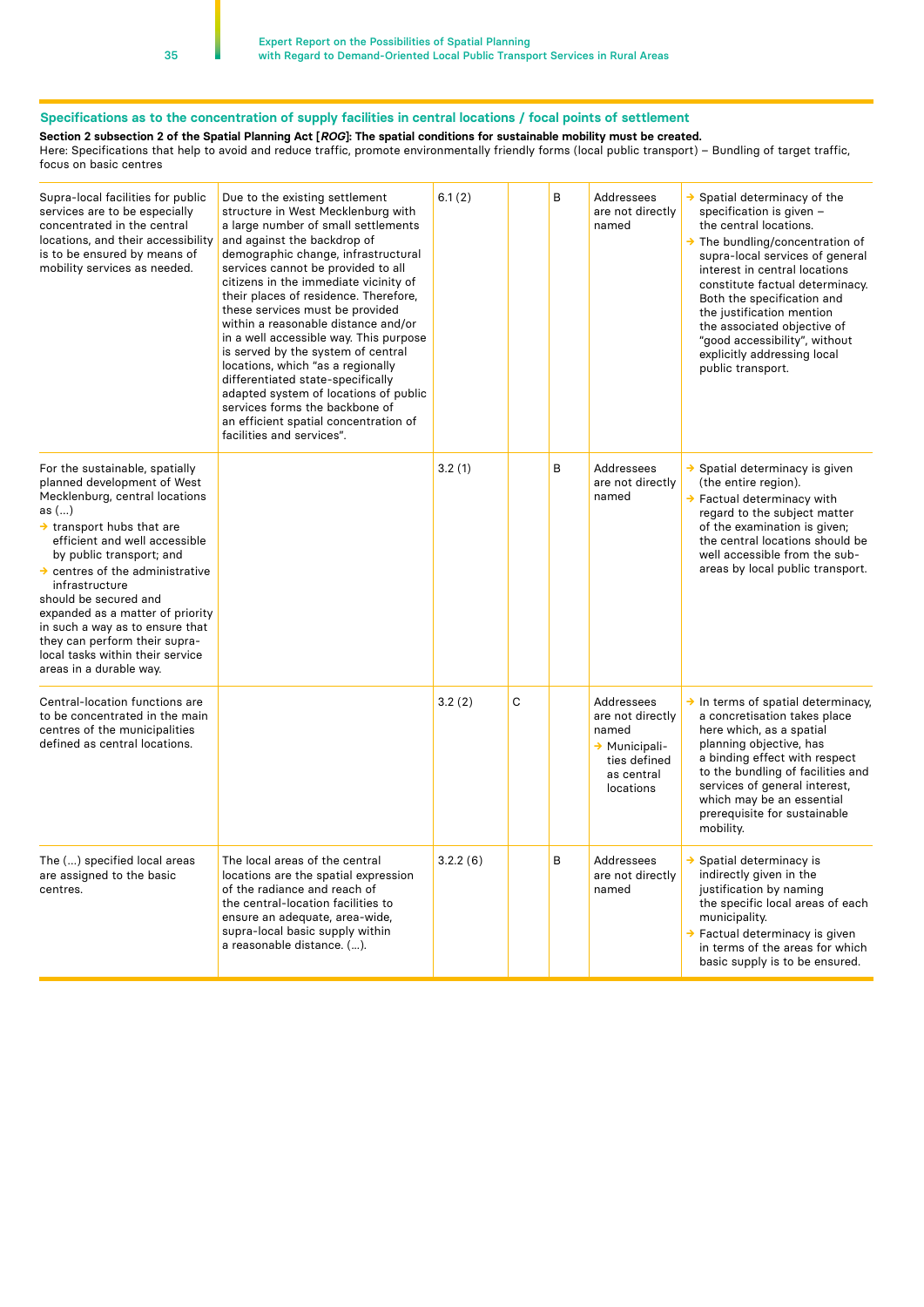#### **Specifications regarding smooth local public transport accessibility of the sub-areas to each other**

Here: Which specifications exist with regard to the linking of the sub-areas and beyond the region, frequency / spatial allocation/interchange points against the background of accessibility from rural areas of the middle centres and upper centres (beyond "basic services")?

| An attractive long-distance<br>passenger rail service<br>with fast and possibly<br>seamless connections as<br>well as passenger-friendly<br>interchanges should be<br>provided for the region in order<br>to improve the accessibility<br>of the conurbations and<br>development areas in Germany. |                                                                                                                                                                                                                                                                                                               | 6.4.2(2)               |   | B | Addressees are<br>not named | $\rightarrow$ Spatial determinacy is given<br>(naming of the axes).<br>$\rightarrow$ Factual determinacy is given by<br>naming the areas which should<br>be reachable in each case<br>(conurbations and development<br>areas, metropolitan areas,<br>upper centre). |
|----------------------------------------------------------------------------------------------------------------------------------------------------------------------------------------------------------------------------------------------------------------------------------------------------|---------------------------------------------------------------------------------------------------------------------------------------------------------------------------------------------------------------------------------------------------------------------------------------------------------------|------------------------|---|---|-----------------------------|---------------------------------------------------------------------------------------------------------------------------------------------------------------------------------------------------------------------------------------------------------------------|
| The large-scale development<br>axes - () should facilitate<br>the supraregional exchange<br>of services, especially with<br>the metropolitan regions<br>of Hamburg, () as well as<br>the economic areas of Lübeck,<br>Rostock and Magdeburg/Halle.                                                 |                                                                                                                                                                                                                                                                                                               | 6.4.1(3)               |   | B |                             |                                                                                                                                                                                                                                                                     |
| For a better connection of the<br>upper centre of Schwerin to<br>the long-distance passenger<br>rail service, the necessary<br>expansion measures on<br>the railway network of the<br>large-scale transport axes -<br>() must be completed in a<br>timely manner.                                  |                                                                                                                                                                                                                                                                                                               | 6.4.2(5)<br>Sentence 1 | C |   |                             |                                                                                                                                                                                                                                                                     |
| In rail passenger transport,<br>the connection of the middle<br>centres of Wismar, Parchim,<br>Ludwigslust, Hagenow and<br>Grevesmühlen to the upper<br>centre of Schwerin and to<br>the large-scale transport axes<br>is to be maintained and further<br>developed.                               |                                                                                                                                                                                                                                                                                                               | 6.4.2(5)<br>Sentence 2 |   | B | Addressees are<br>not named | → Spatial determinacy is given<br>(entire region).<br>→ Factual determinacy is also<br>given (connection of the middle<br>centres to the upper centre).                                                                                                             |
| In order to improve the<br>accessibility of the central<br>locations among each other,<br>the lines / line sections -<br>Wismar - Bad Kleinen, ()<br>should be upgraded as a matter<br>of priority.                                                                                                | The further upgrading of the regional<br>rail network is intended to make<br>public transport more competitive<br>as compared to individual motorised<br>transport and to better link the<br>central locations with each other and<br>with the upper centre of Schwerin as<br>well as with the tourist areas. | 6.4.2(6)               |   | В | Addressees are<br>not named | Spatial determinacy is given by<br>→<br>naming the lines.<br>→ Factual determinacy is given<br>via the accessibility of the<br>central locations among each<br>other.                                                                                               |

#### **Specifications regarding temporally/spatially flexible forms of service (Level 4)**

There are no specifications regarding temporally or spatially flexible forms of service. However, in the justifications to specifications indications are given to the effect that such flexible forms "shall be examined" with regard to their use.

| The public and private<br>infrastructure facilities required<br>to secure the services of<br>general interest in rural areas<br>should be maintained and<br>developed in high quality above<br>all in the central locations. | If the volume of traffic is too low to<br>maintain certain bus routes, concepts<br>for demand-responsive forms<br>of transport as an alternative to<br>individual transport, e.g. shared taxis,<br>community buses, call buses, are<br>to be developed. Alternative service<br>forms of local public transport must<br>be examined by the public providers<br>as to their financial viability and<br>effectiveness. | 3.1.1(2) |  | B | Addressees:<br>$\rightarrow$ Local public<br>transport<br>public<br>providers | $\rightarrow$ The reference to flexible<br>forms of service is made<br>within the framework of<br>the justification.<br>Spatial determinacy results<br>from the specification -rural<br>areas.<br>$\rightarrow$ Factual determinacy is<br>technically given; with regard to<br>an instruction for action for the<br>public providers, a mandate to<br>examine is formulated, whereas<br>an indication of how to define a<br>"low traffic volume" is missing. |
|------------------------------------------------------------------------------------------------------------------------------------------------------------------------------------------------------------------------------|---------------------------------------------------------------------------------------------------------------------------------------------------------------------------------------------------------------------------------------------------------------------------------------------------------------------------------------------------------------------------------------------------------------------|----------|--|---|-------------------------------------------------------------------------------|--------------------------------------------------------------------------------------------------------------------------------------------------------------------------------------------------------------------------------------------------------------------------------------------------------------------------------------------------------------------------------------------------------------------------------------------------------------|
|------------------------------------------------------------------------------------------------------------------------------------------------------------------------------------------------------------------------------|---------------------------------------------------------------------------------------------------------------------------------------------------------------------------------------------------------------------------------------------------------------------------------------------------------------------------------------------------------------------------------------------------------------------|----------|--|---|-------------------------------------------------------------------------------|--------------------------------------------------------------------------------------------------------------------------------------------------------------------------------------------------------------------------------------------------------------------------------------------------------------------------------------------------------------------------------------------------------------------------------------------------------------|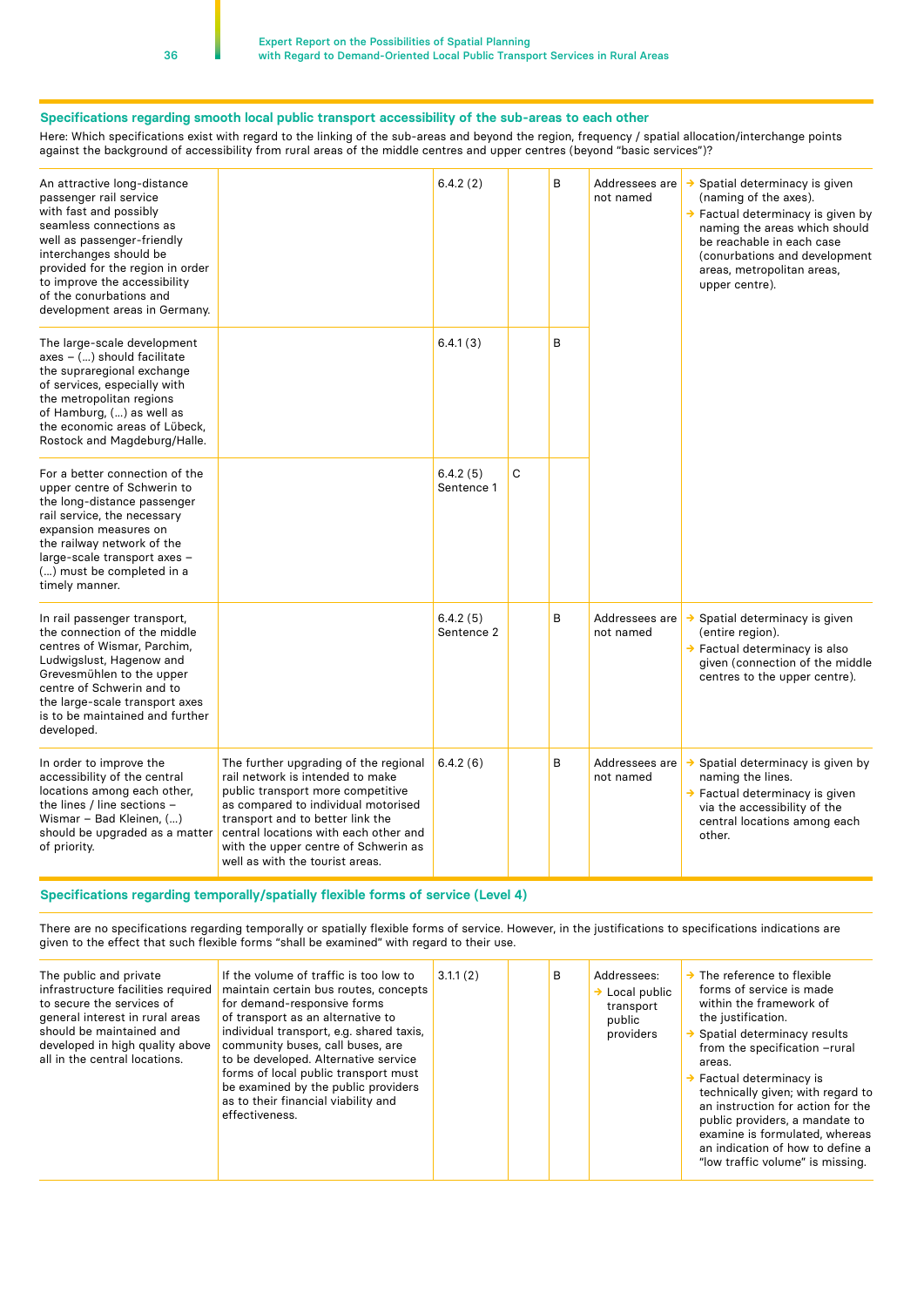| Transport is to be made more<br>efficient and user-friendly<br>through coordination and<br>cooperation between directly<br>and indirectly involved<br>companies, authorities etc.,<br>through the use of smart,<br>demand-oriented forms of<br>traffic organisation and through<br>an optimal development of<br>suitable interfaces.                                                                                                                                                                                                    | In the process, the use of vehicles<br>in local public transport is to be<br>better adapted to the differentiated<br>demand in terms of time by means<br>of demand-dependent flexible<br>forms of service, in order to ensure<br>an adequate transport offer with<br>a limited use of resources at the<br>same time.                                                                                                                                                                                                                                                                                                                                                                 | 6.4.1(2)             | <sub>R</sub> | Addressees:<br>$\rightarrow$ Local public<br>transport<br>public<br>providers | $\rightarrow$ The reference to flexible<br>forms of service is made<br>within the framework of the<br>justification.<br>$\rightarrow$ Spatial determinacy is given.<br>$\rightarrow$ Factual determinacy is<br>formulated in a technically<br>specific way for temporally<br>differentiated flexible forms of<br>service.                                                                                |
|-----------------------------------------------------------------------------------------------------------------------------------------------------------------------------------------------------------------------------------------------------------------------------------------------------------------------------------------------------------------------------------------------------------------------------------------------------------------------------------------------------------------------------------------|--------------------------------------------------------------------------------------------------------------------------------------------------------------------------------------------------------------------------------------------------------------------------------------------------------------------------------------------------------------------------------------------------------------------------------------------------------------------------------------------------------------------------------------------------------------------------------------------------------------------------------------------------------------------------------------|----------------------|--------------|-------------------------------------------------------------------------------|----------------------------------------------------------------------------------------------------------------------------------------------------------------------------------------------------------------------------------------------------------------------------------------------------------------------------------------------------------------------------------------------------------|
| (3) As part of the provision of<br>services of general interest,<br>local public transport (LPT) in<br>the region is to be developed<br>into an overall transport system<br>() in order to provide a flexible<br>offer in line with demand. ().<br>(4) For rural areas, local public<br>transport is to be designed in<br>a way as to ensure that the<br>nearest central location can be<br>reached within a reasonable<br>time. An adequate connection<br>of areas for which there is a<br>public need, should be striven<br>for. $()$ | Justification as to 6.4.2 (3) and<br>$6.4.2$ (4): In order to meet the<br>requirements of the provision of<br>public services of general interest<br>in the field of public transport, there<br>is a need for close cooperation of<br>the transport companies (transport<br>cooperation) on rail and road with<br>the aim of creating a local public<br>transport system that is coordinated,<br>goes across all modes of transport,<br>is offer-oriented, financially viable<br>and promotes sustainable mobility.<br>() Other transport services such as<br>e.g. scheduled taxi, on-call shared<br>taxi, call bus or tourist boat traffic<br>should be taken into account as well. | 6.4.2(3)<br>6.4.2(4) | B            | Addressees:<br>$\rightarrow$ Local public<br>transport<br>public<br>providers | $\rightarrow$ The reference to flexible<br>forms of service is made<br>within the framework of the<br>justification.<br>$\rightarrow$ Spatial determinacy is given<br>through the specification.<br>$\rightarrow$ Factual determinacy is<br>technically given; there is no<br>specific instruction for action,<br>only the reference that "other<br>transport services" should be<br>taken into account. |

**Specifications regarding other community transport (e.g. community buses) (Level 5)**

See the comments on flexible forms of service.

Draft: Own representation, Kaiserslautern 2021

Source: West Mecklenburg Regional Planning Association (2011): 2010 West Mecklenburg Regional Spatial Planning Programme, Schwerin

The evaluation of the four Regional Spatial Development Programmes and the State Spatial Development Programme shows that

specifications for adequate local public transport accessibility in rural areas are formulated exclusively in the form of spatial planning principles. The "adequate" accessibility is usually concretised in the specifications by formulations such as "needs-based" or "needs-oriented" accessibility. In addition, mostly specifications are formulated – in varying degrees of concretisation – which generally aim to strengthen the local public transport system, e.g. with regard to the development of an integral interval timetable or tariff system (West Mecklenburg, Western Pomerania). Hereby general quality requirements for the local public transport system are formulated. Individual plans (e.g. Mecklenburg Lake District) address the accessibility of tourism offers by means of local public transport (securing and demand-oriented further development).

The State Spatial Development Programme does formulate two spatial planning objectives for adequate local public transport accessibility in rural areas, which take up the importance of the topic, which, however, in their formulation and effects, remain very close to the formulation of the Spatial Planning Act [*ROG*]; **→** when specifying criteria for the supply of basic services, the first step is to define the basic centres in all regional spatial development programmes as a spatial planning objective. The local areas assigned to the basic centres are partly defined as objectives and partly as principles of spatial planning (with a sharp delimitation between municipalities). With regard to the equipment criteria for the provision of basic services and/or the criteria for the selection and designation of municipalities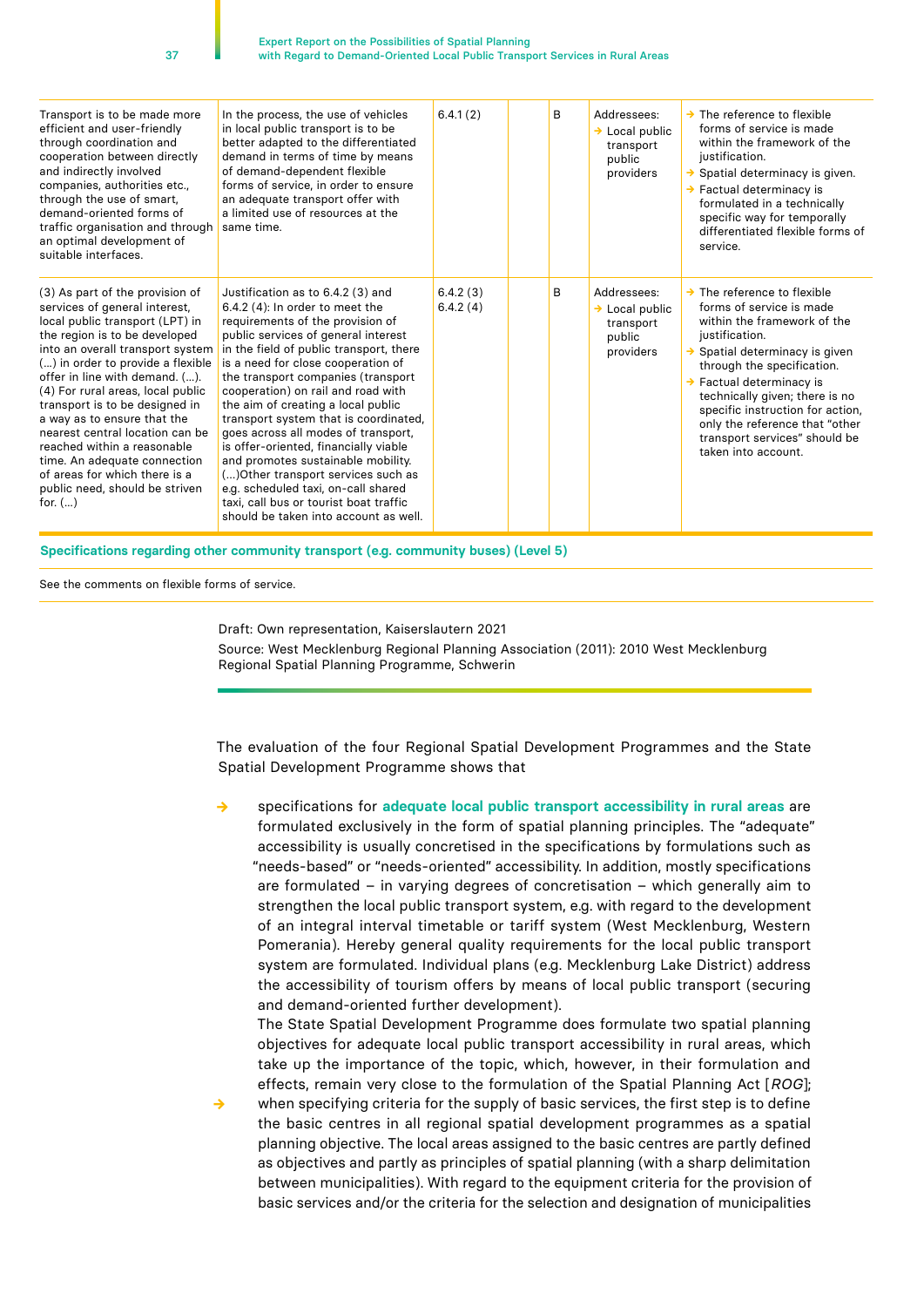as basic centres, none of the Regional Spatial Development Programmes concretises the criteria of the State Development Programme (e.g. with regard to retail centrality or medical care), so that a clearer definition with regard to the basic supply to be achievable is missing;

specifications as to the concentration of supply facilities in central locations / **focal points of settlement** are very consistently provided in all Regional Spatial Development Programmes. Focal points of settlement are defined in three Regional Spatial Development Programmes as a spatial planning objective. The Central Mecklenburg/Rostock Regional Spatial Development Programme refrains from specifying focal points of settlement in rural areas, but bindingly specifies in the form of spatial planning objectives that the provision of basic services is to be concentrated in central locations and that here the municipal main centres of the basic centres are to be designated as locations. The specifications as to the concentration of central-location functions in the municipal main centres of the central locations as spatial planning objectives are an essential prerequisite for sustainable mobility and/or local public transport systems. However, in the specifications as well as in the justifications, no reference is made to the associated advantage of organising sustainable mobility.

The essential basis for this bundling for designating the municipal main centres as locations of central facilities is formulated in the State Spatial Development Programme as a spatial planning objective, and at the same time the mandate is given to the regional planning authorities that these are to be specified for the basic centres in the Regional Spatial Development Programmes;

- **→** all the specifications regarding **smooth local public transport accessibility of the sub-areas to each other** with an exception in the West Mecklenburg Regional Spatial Development Programme as to expansion measures on the railway network of large-scale transport axes are established as principles of spatial planning. The specifications refer predominantly to large-scale axes. A statement on the desired frequency can only be found in the Central Mecklenburg/Rostock Regional Spatial Development Programme with reference to rail transport in the upper region – no comparable requirement is specified for rural areas. Beyond that, the specifications in the other Regional Spatial Development Programmes serve to reinforce and, in part, regionally focus on the preservation and strengthening of supraregional and regional rail transport and/or rail networks;
- **→** specifications in the form of spatial planning principles regarding **temporally and spatially flexible forms of service** (Level 4) are to be found in two of the four Regional Spatial Development Programmes (Mecklenburg Lake District and Western Pomerania). The aim is to implement the (in the case of Western Pomerania long-term) introduction of demand-driven alternative forms of service in those areas (and time periods – Western Pomerania) which show a low passenger volume / a demonstrably particularly weak transport demand. No such specifications are given in the other two Regional Spatial Development Programmes. It is pointed out in some justifications to specifications that the use of demand-responsive forms of service is to be examined. All in all, the possibilities of flexible forms of service are pointed out for certain sub-areas and spots as a rather "cost-effective and last resort" to ensure adequate accessibility of services and facilities of general interest in rural areas;
- specifications regarding other community transport (Level 5) are to be found neither in the State Spatial Development Programmes nor in the Regional Spatial Development Programmes. Only in the Regional Spatial Development Programme for Western Pomerania, in the justification to the established principle of the requirement of ensuring an attractive minimum service in areas or periods of a demonstrably particularly weak transport demand, amongst others by means of alternative forms of service to be introduced in the long term, reference is made to community buses with volunteer drivers as a special case, which are to supplement the basic service. This reference to a special case makes it clear that community buses cannot be regarded as a basic service.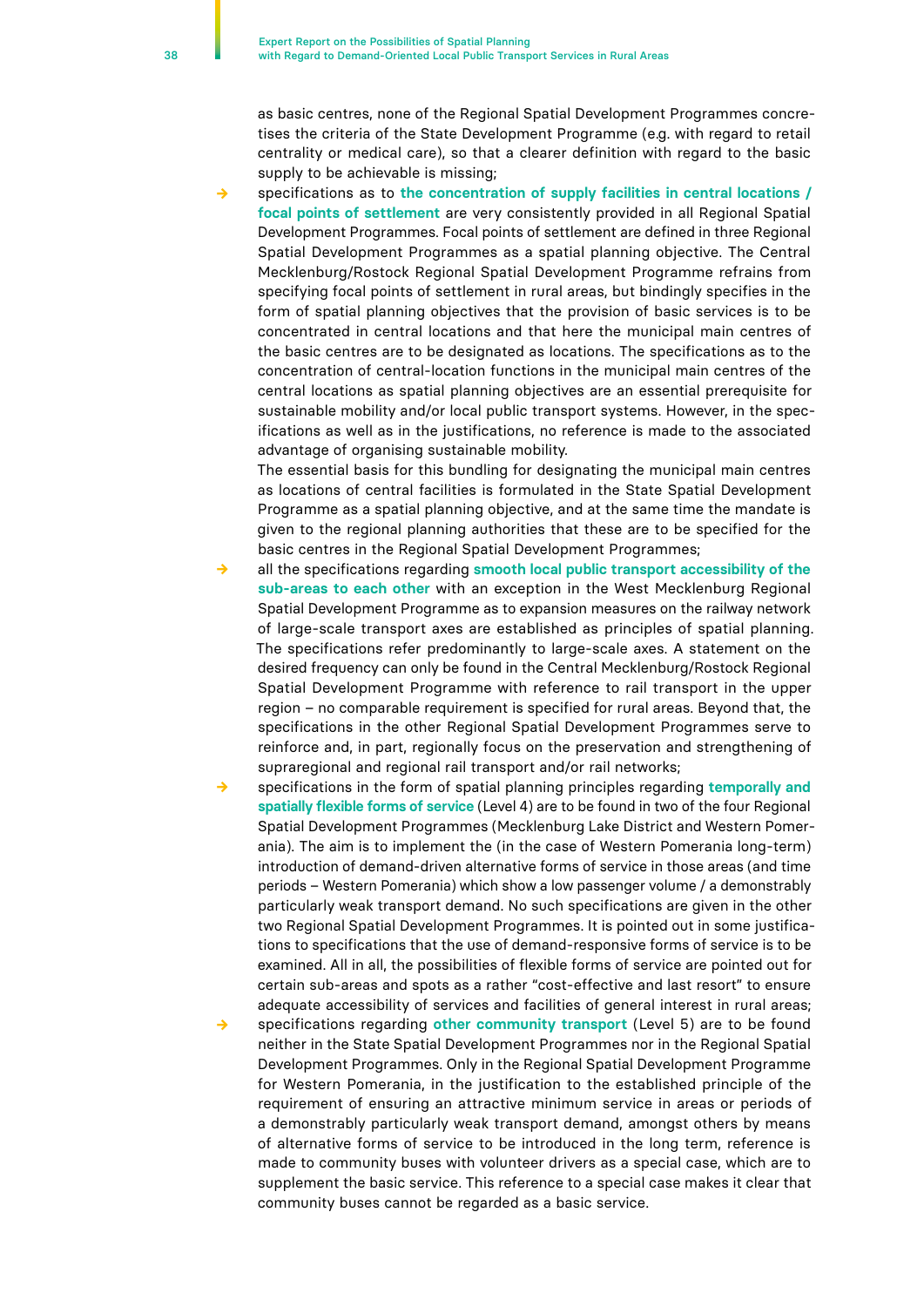<span id="page-38-0"></span>Overall, there is a clear steering effect with regard to the bundling of (public) basic services in the central locations and here in the municipal main centres of the basic centres as "anchor points" in rural areas. In conjunction with the definition of the areas assigned to the basic centres, this is where the creation of the spatial prerequisites for sustainable mobility is most strongly pushed for. For regions with a particularly strong tourist character, touristic focal points of settlement defined (Western Pomerania Regional Spatial Development Programme), which are to assume supply tasks and thus may also form a sensible bundling function as a spatial prerequisite for sustainable mobility.

### **3.3 Local Transport Plans**

The evaluation of the local transport plans on demand-oriented forms of operation in local public transport in the districts in Mecklenburg-Western Pomerania is sufficiently documented in the MARA Mobility Report on the further development of local public transport mobility services in rural areas of the State of Mecklenburg-Western Pomerania**17**. In order to be able to draw conclusions on the steering needs and possibilities of regional planning in the field of action of demand-oriented local public transport services, using a keyword analysis of the texts of the local transport plans, the following supplementary questions shall be addressed at this point:

- **→** What is the relationship between regional planning and local transport planning? **→** Which specifications in the Regional Spatial Development Programmes are referred
	- to in the current local transport plans and in which context?

The responsible bodies for local transport planning in Mecklenburg-Western Pomerania are the districts and independent cities in their own sphere of action (cf. Section 7 as well as Section 3 subsection 3 of the Mecklenburg-Western Pomerania Local Public Transport Act [*ÖPNVG M-V*]). Section 4 subsection 1 of the Mecklenburg-Western Pomerania Local Public Transport Act provides moreover that the respective public transport authority shall decide on the type and scope of a local public transport system to meet demand.

According to Section 3 subsection 1 number 6 of the Spatial Planning Act [*ROG*], local transport planning is a spatially effective sectoral planning, as it has a significant influence on the spatial development or function of an area. In the relationship between spatial planning and spatially effective sectoral planning, specifications of a target nature in spatial development plans must be complied with by spatially significant sectoral plans, whereas such with the character of a principle must be considered. Any such specifications must be within the defined area of responsibility of spatial planning according to Section 1 subsection 1 of the Spatial Planning Act [*ROG*]. It states that spatial development plans should develop, organise and secure the overall area and its sub-areas by means of spatial planning cooperation and by coordinating spatially significant plans and measures, and in the process should amongst others take "precautions for individual utilisations and functions of the space (...)". Specifications as to accessibility by local public transport in rural areas can be understood as such a precautionary measure. It is left to bodies responsible for regional planning to determine the character of the specifications on the accessibility of the sub-areas and the degree of concretisation they achieve.

As stated in **CHAPTER 3.2**, the Regional Spatial Development Programmes in Mecklenburg-Western Pomerania provide specifications regarding accessibility of the

**<sup>17</sup>** Ministry of Energy, Infrastructure and Digitalisation of Mecklenburg-Western Pomerania (ed.) (2020): MARA Mobility Report, expert report prepared as part of the MARA Interreg Project on the further development of local public transport mobility services in rural areas of the State of Mecklenburg-Western Pomerania, Schwerin.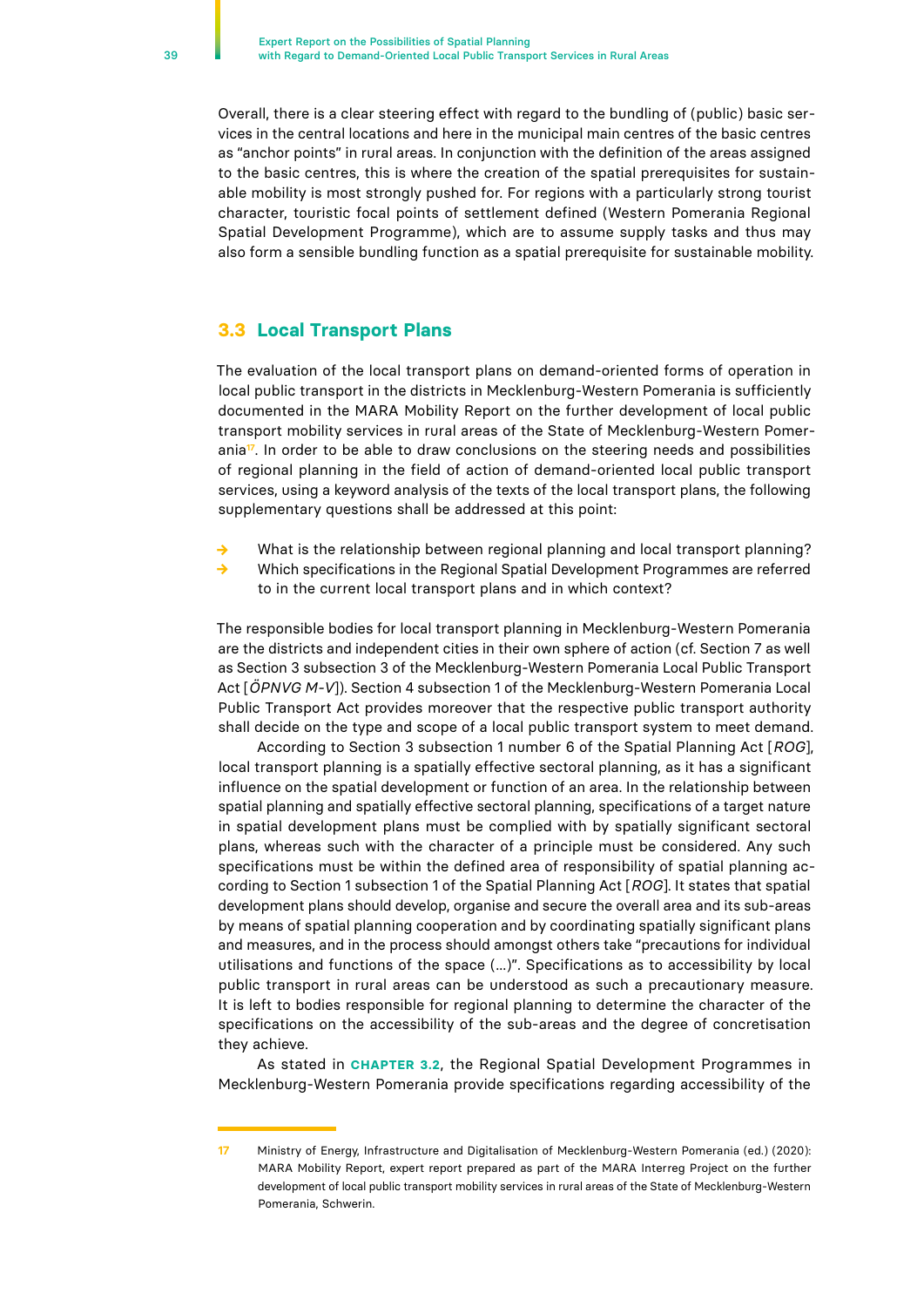<span id="page-39-0"></span>sub-areas by local public transport to varying degrees of concreteness. In addition, they contain specifications on spatial and settlement structure that provide information for local transport planning with regard to target transport (central locations) for sub-areas (e.g. local areas). Section 7 subsection 4 of the Mecklenburg-Western Pomerania Local Public Transport Act provides that when drawing up local public transport plans, neighbouring responsible must coordinate their efforts and consult with the regional planning associations concerned. It can be concluded from this that the legislator at least wants the bodies responsible for local public transport to deal with the specifications of regional planning. On the other hand, the districts and independent cities (not only in their function as bodies responsible for local transport planning) must be involved in the process of drawing up the regional spatial development programmes.

After evaluating the local transport plans, the bodies responsible for local transport planning have, in summary, performed these tasks as follows:

- **→** In four out of five local transport plans, it is pointed out in the chapter "Legal basis" that local transport plans are to allow for the requirements of spatial planning. Partly it is also formulated that the Regional Spatial Development Plans are to be authoritatively observed.
- **→** In two out of five local transport plans, the framework requirements of spatial planning and state planning with regard to local public transport accessibility as well as with regard to the spatial structural specifications are represented.
- In four out of five local transport plans, with regard to the design and formulation of standards for service quality, explicit reference is made to elements of spatial structure such as spatial categories or central locations, to hierarchies of the central locations system, or also to the the importance of the axis concept.

The analysis clearly shows that the central locations were used as structure-forming elements for target traffic of local public transport and serve as a basis for considerations and the definition of service standards. The different "time horizons" of the Regional Spatial Development Programmes and the local transport plans, though, make it difficult to coordinate them consistently over time on the basis of the same challenges in the thematic field.

| <b>REGIONAL SPATIAL DEVELOPMENT</b><br><b>PROGRAMME</b> |      | <b>LOCAL TRANSPORT PLAN</b> |                                                  |  |  |
|---------------------------------------------------------|------|-----------------------------|--------------------------------------------------|--|--|
| 2010<br>Western Pomerania                               |      | 2017                        | Western Pomerania-Greifswald                     |  |  |
|                                                         |      | 2013                        | Western Pomerania-Rügen                          |  |  |
| Mecklenburg Lake District                               | 2011 | 2016                        | Mecklenburg Lake District                        |  |  |
| West Mecklenburg<br>2011                                |      | 2014                        | West Mecklenburg (regional part)                 |  |  |
| Central Mecklenburg / Rostock<br>2011                   |      | 2005                        | Central Mecklenburg / Rostock<br>(regional part) |  |  |

## **REGIONAL SPATIAL DEVELOPMENT**

## **3.4 Summary Findings (Needs for Steering)**

The analysis was carried out on the basis of the legally anchored tasks and principles of spatial planning in the thematic field of (sustainable) mobility and accessibility. The mandate to create equal living conditions is linked to an adequate area-wide supply all sections of the population with basic services and facilities. For this purpose, accessibility must be ensured "in an adequate manner" in accordance with the Spatial

**TABLE 6.** Dates of Preparation of the Regional Spatial Development

Pomerania

Programmes and Local Transport Plans in Mecklenburg-Western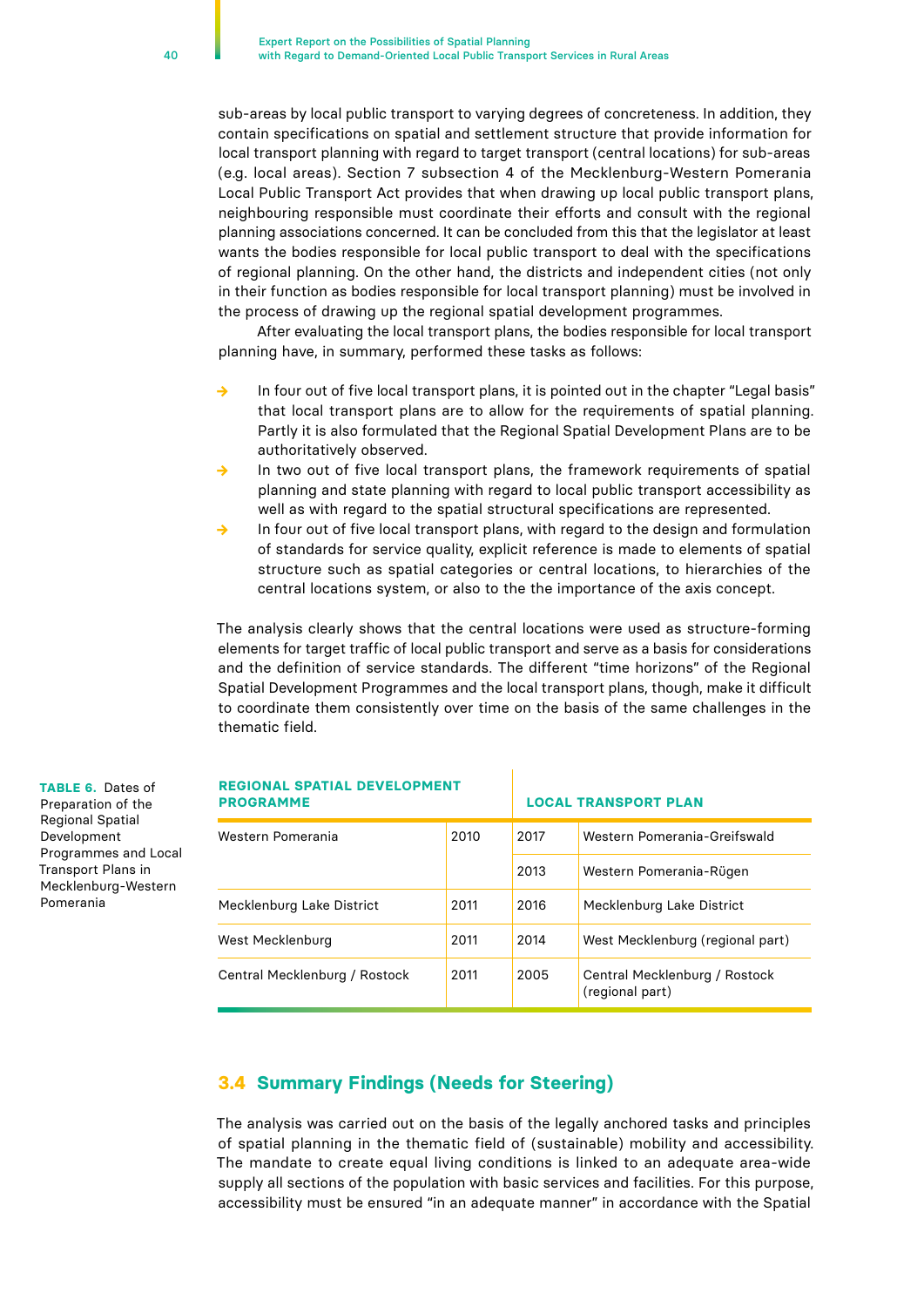<span id="page-40-0"></span>Planning Act. In the process, the accessibility criteria of the central locations concept are to be flexibly aligned with regional requirements, so that a **corresponding technical leeway with regard to the definition of accessibility standards as well as the delimitation of local areas is to be derived** here. This requirement is to be seen in close connection with the fact that the spatial conditions for sustainable mobility are to be created, as it can be assumed that a clear structure as to central locations, due to the bundling of functions, also enables a bundling of target transports, which can be viably organised by means of public transport services.

The requirement of good accessibility between the sub-areas confirms a need for steering with regard to a **link between, as well as the connection of, rural areas**.

The currently **valid legal framework**, as well as the **existing challenges of rural areas**, forms the decisive basis for the identification of spatial planning steering needs, for which steering options may be pointed out. Thus, they are not identified per se with regard to demand-oriented local public transport services in rural areas, but rather generally with regard to an adequate and sufficiently specifically defined local public transport accessibility in rural areas that is adapted to regional requirements. Therefore, this need for steering applies equally to demand-oriented and general public transport services in rural areas.

## **3.5 Digression: Evaluation of Regional Plans after 2015**

The evaluation of regional spatial development plans with a date of preparation after 2015 serves to gain insights into current regional planning specifications on the subject of public transport in rural areas. The evaluation is based on the same questions which were also the basis for the evaluation of the Regional Spatial Development Programmes in Mecklenburg-Western Pomerania.

In response to the questions, the regional spatial development plans of the regions of Düsseldorf, Middle Rhine-Westerwald, Southern Upper Rhine, Hanover (Hannover), Hildesheim, Diepholz and Verden regions, which came into force between 2016 and 2018 were analysed.

In summary, the following findings can be noted:

- **→** With regard to the specifications as to adequate local public transport accessibility in rural areas, the following further-reaching specifications were found in the regional development plans examined.
	- **1.** In the Regional Plan for the Southern Upper Rhine, the following principle is formulated very succinctly and explicitly with reference to rural areas:

"Especially in rural areas, the aim is

- **→** to ensure the best possible service throughout the area,
- **→** to coordinate feeder services to the stops of the rail passenger transport system and the central locations, as well as to further coordinate local rail passenger transport with downstream bus services,
- **→** to supplement local public transport by flexible and innovative forms of service." (Plan Clause 4.1.6 (2))
- **2.** The Diepholz Regional Spatial Development Programme takes up statements on service quality from the local transport plan and specifies service intervals for individual routes of local rail passenger transport as well as for individual relations in road-bound local public passenger transport (Principle 4.1.2 – 04).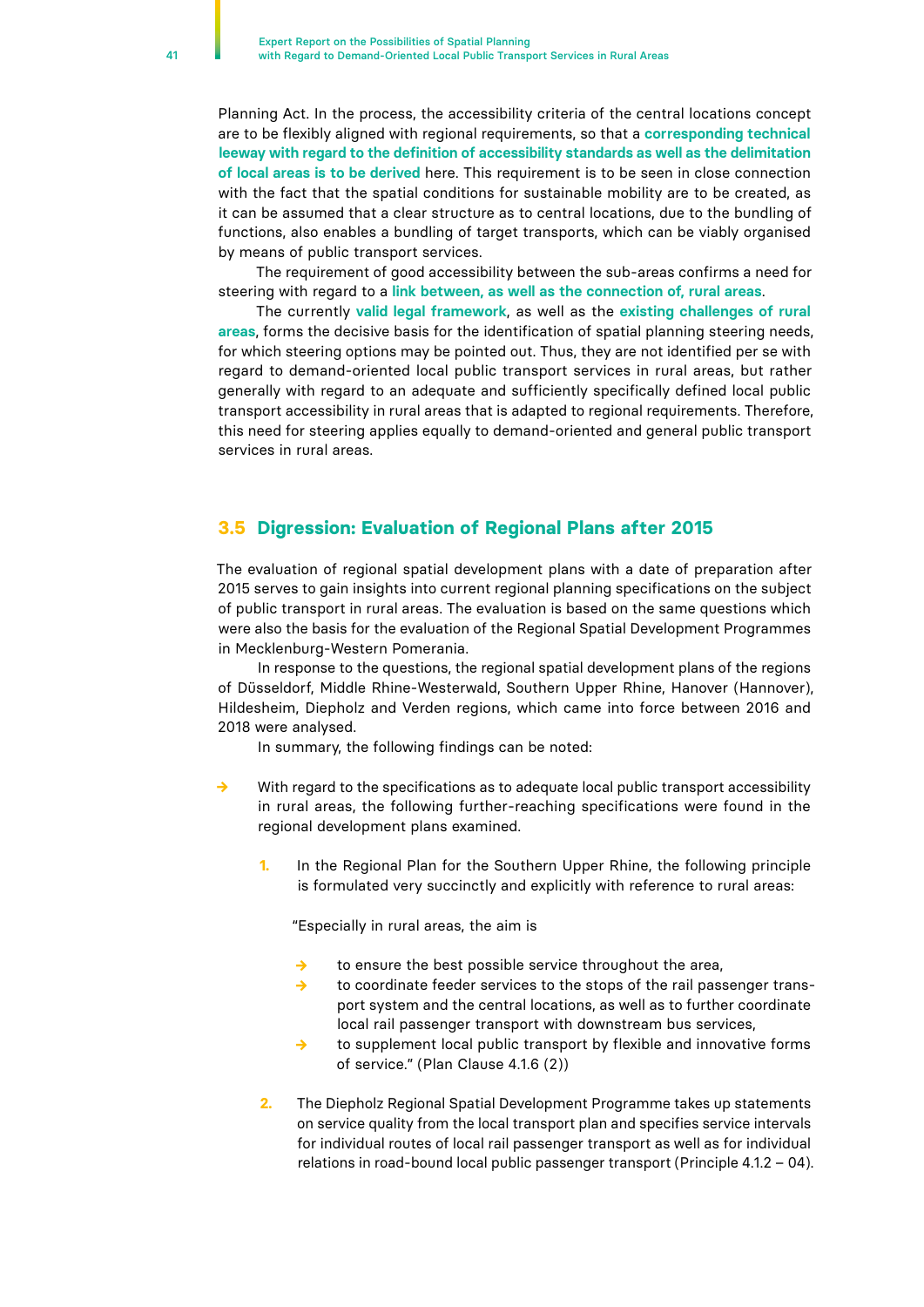- **3.** On the other hand, the Hanover (Hannover) Regional Planning Programme formulates the following in Principle 4.1.3 – 07: Within the transport association, efforts must be made to implement regional planning objectives. This also applies to a uniformly designed transport service, a joint timetable, a uniform tariff system and a standardised passenger information system.
- **→** With regard to the specification of facilities and services of basic supply that are to be accessible in an adequate manner, the regional spatial development plans partly provide more detailed information. For example, the Regional Spatial Development Plan for the Central Rhine-Westerwald region states in the justification as to the equipment of basic centres that basic centres are generally locations for basic services in the health sector (doctors' and dentists' surgeries, pharmacies, care facilities), financial and postal services, retail facilities for daily and periodic needs, sports and recreational facilities, other facilities of the service sector as well as kindergartens and primary schools.
- With regard to the specifications for the concentration of supply facilities to create spatial conditions for sustainable mobility, no further specifications could be found in the regional spatial development plans examined. Just as in the regional spatial development programmes of the regional planning bodies in Mecklenburg-Western Pomerania, a general reference is made here to the bundling and/or concentration of supply facilities in central locations. With one exception, associated rural suburban zones and/or local areas are also assigned to the central locations. The Regional Plan for the Southern Upper Rhine, for example, contains a specification that in this respect clearly links supply facilities with transport connections. Here, Principle 2.3.5 specifies that central-location facilities in the designated central locations should be concentrated as a matter of principle in the settlement and supply cores with favourable local transport connections.
- With regard to smooth public transport accessibility of the sub-areas to each other, especially accessibility from the rural sub-areas, and with regard to the promotion of sustainable mobility, it can be taken as a continuative approach from the more recent regional spatial development plans that potential is seen in the multimodal design of local public transport interchanges as well as of transfer points between local public transport and private motorised transport. The Regional Plan for the Southern Upper Rhine specifies in Principle 4.1.0 (6): The combination of individual means of transport (in particular bicycle and car) with public means of transport (train and bus) should be promoted more strongly. The related justification states, among other things, "The interlinking of modes of transport can be promoted, among other things, by Park and Ride facilities at appropriate public passenger transport stops." Also the Hanover (Hannover) Regional Planning Programme states in Principle 4.1.1 – 04 that car sharing should be promoted as an effective supplement to the environmental network. Principle 4.1.3 – 06 states: In order to link local public transport and private transport and to improve the offer, priority areas for Park and Ride – Bike and Ride with upwards from 80 parking spaces are identified in the drawing. The Hanover (Hannover) Regional Association hopes that this will increase the attractiveness of the means of transport of the environmental network and ensure equal mobility opportunities for all.
- With regard to the definition of temporally/spatially flexible forms of service, the evaluation of the aforementioned regional spatial development plans has not yielded any further specifications.
- **→** No specifications regarding other community transport are contained in the regional spatial development plans examined.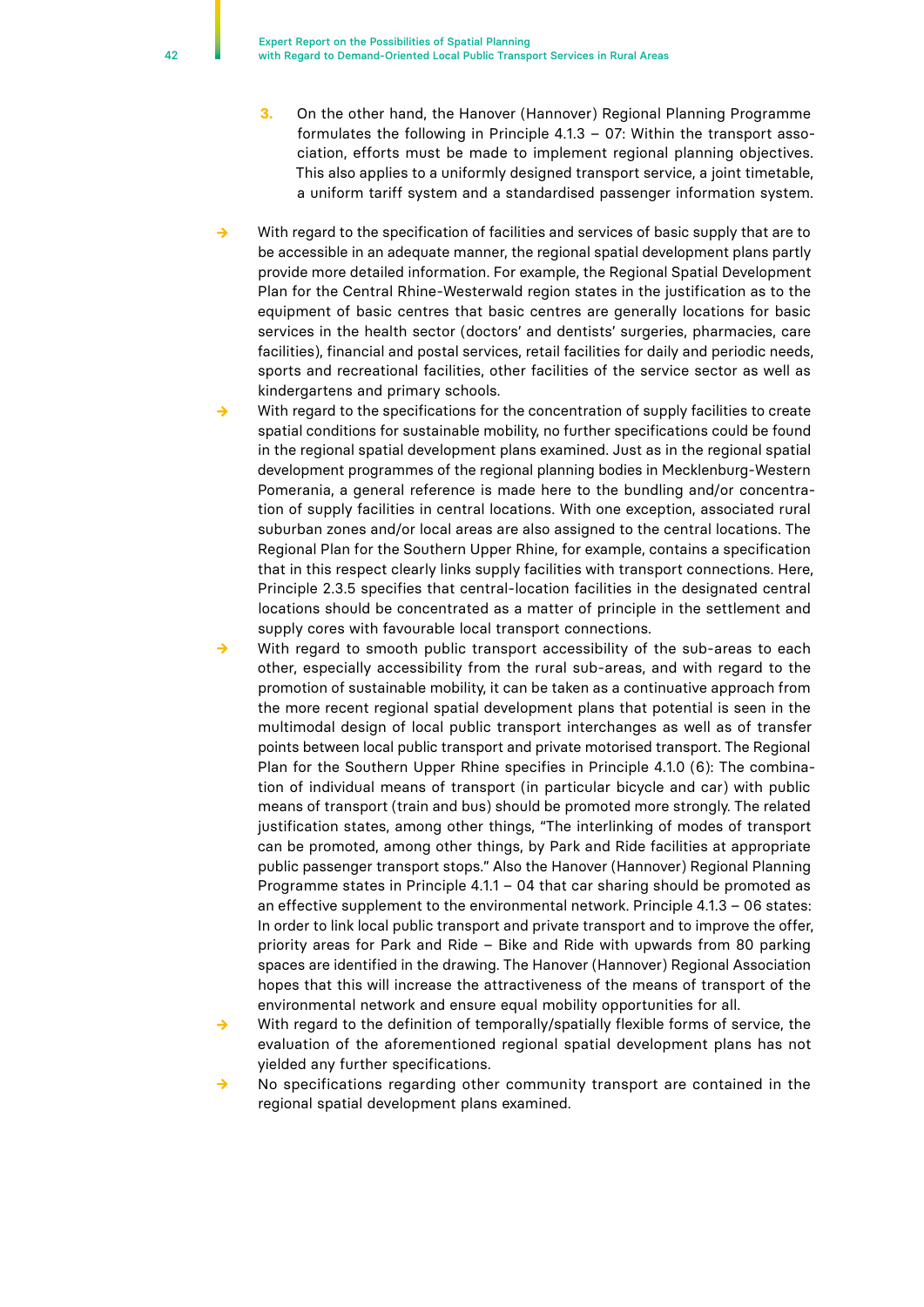# <span id="page-42-0"></span>**4. Steering Options and Recommendations for Specifications in Spatial Development Programmes**

The following considerations as to steering options and recommendations for specifications in spatial development programmes are based on the findings from this study as documented in the previous chapters. They contribute to work package 4 of the MARA Interreg project, which focuses on improving the governance framework for mobility in rural areas. This includes the sharpening of the content of the spatial planning and/ or transport plans of the public authorities in the partner regions through concrete recommendations. Through the integration of the recommendations as part of the MARA INTERREG project results, the sustainability and durability of the project results can be ensured.

## **4.1 Fundamental Considerations on Steering Options**

Within its sphere of action, spatial planning has the possibility to formulate specifications with different binding effects for public bodies / subsequent planning agencies: Spatial planning objectives must be observed by the latter and are thus binding requirements. Principles of spatial planning are to be taken into account in weighing-up and discretionary decisions (cf. Sections 3 and 4 of the Spatial Planning Act [ROG]. In addition, further contents are included in spatial planning plans in practice, e.g. information from sectoral plans. These are taken over without any spatial planning design claim, as a rule for information purposes.

The considerations as to steering options and recommendations for specifications in spatial development programmes with regard to accessibility by local public transport in rural areas also reflect the state of the current expert discussion. The 2018/2019 government commission on "Equal Living Conditions" has formulated**18**: "For central locations and their respective service areas, **state-specific standards** for equipment and **accessibility** are to provide guidance in order to ensure a minimum level of supply for the population in the area under changed demographic conditions and with a view to the digital transformation and thereby make an effective contribution to ensuring equal living conditions. Therefore it is recommended that the states and regions further develop the **central locations system as a spatial basis** for promoting equal living conditions, to concretise it in planning and to ensure that it has a s**trong binding effect in sectoral policies** (e.g. health, education, culture, and **transport**)."**<sup>19</sup>**

The creation of equal living conditions as a guiding principle and task of spatial planning and the necessary area-wide provision of facilities and services of general interest leads in rural areas – especially in a territorial state characterised by rural areas such as Mecklenburg-Western Pomerania – the a special significance ensuring the accessibility of facilities and services for all population groups. Ensuring accessibility, especially in local public transport, is a public (specialised) planning task that is subject

**<sup>18</sup>** Cf. Danielzyk, R., & Priebs, A. (2020). Securing Public Services of General Interest by Small and Medium Sized Towns as a Contribution of the Central Locations System to Equal Living Conditions. Europa Regional, 26.2018(3), 7–21.

**<sup>19</sup>** Quoted in: Danielzyk, R., & Priebs, A. (2020). Securing Public Services of General Interest by Small and Medium Sized Towns as a Contribution of the Central Locations System to Equal Living Conditions. Europa Regional, 26.2018(3), p. 17; emphases by the author.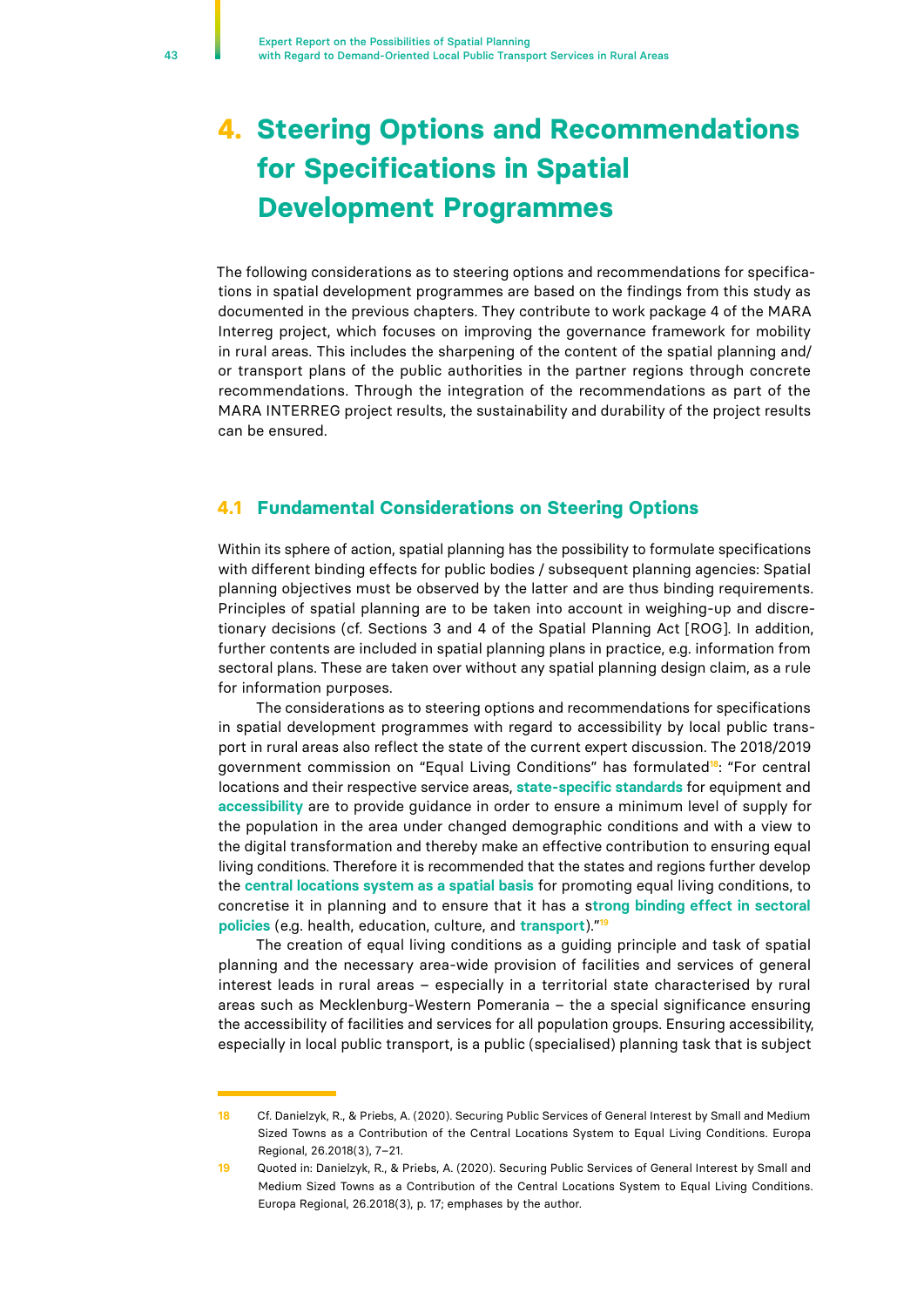to the binding effects of the requirements of spatial planning, and thus corresponding specifications in spatial plans are generally permissible under competence law: "As a rule, only specifications that are addressed to the target addressees of the binding effects pursuant to Section 4 of the Spatial Planning Act [ROG] are permissible under the law on competences."**<sup>20</sup>** In the differentiation from sectoral planning, the sphere of competence and responsibility of sectoral planning must be observed. Even if state and regional planning respects the latter's sphere of competence in the framework of the coordination mandate, this is overlaid by the overall spatial development, organisation and safeguarding mandate. At the same time, state and regional planning cannot and must not replace sectoral planning.**21** This thus provides the legally possible framework for specifications as to local public transport accessibility in the spatial development programmes.

The relationship between spatial planning and the sectoral planning "local transport planning" is reflected in this expert report with regard to the core tasks of regional planning, steering requirements and steering effectiveness (cf. **CHAPTERS 1.1** and **2.2**), also taking into account the statements of the expert report "Transport Specifications in Regional Plans of 2007"**22**. The recommended specifications in the following chapters were formulated taking into account the requirement of proportionality to be considered in the opinion of the authors, i.e. sufficient leeway for subsequent planning bodies, which has already been addressed, as well as supplemented by the following considerations based on the relationship between spatial planning and urban development use planning**23**: Specifications should:

- have spatially significant reasons and an objective justification (principle of objective legitimacy),
- **→** be necessary to achieve the purpose (principle of necessity),
- **→** be adopted by the appropriate planning level of spatial planning in each case in order to achieve the intended planning purpose (principle of appropriateness).

Against this backdrop, the question arises for the topic of local public transport accessibility as to how an optimal coordination and/or dovetailing between local transport planning and regional planning may be successful and how this can lead to an improvement in the quality of services (area-wide), if applicable also in the context of establishing demand-oriented forms of service.

In this expert report, steering possibilities of spatial planning with regard to demand-oriented local public transport services in rural areas are seen in direct connection with the steering options of regional planning with regard to public transport accessibility in rural areas in general, based on the identified steering needs. Demand-oriented local public transport services are currently addressed in the Regional Spatial Development Programmes, if at all, then for sub-areas in which a low passenger volume is to be expected. Yet from the point of view of spatial planning, the authors consider it essential to ensure by way of specifications that all parts of the population / all sub-areas have access by local public transport to facilities and services of basic supply on a certain level of quality (adequately). Which means of transport to use is seen more as a matter to be decided by the bodies responsible for local public transport. The same applies to the accessibility of sub-areas that are particularly important for tourism and/or with regard to seasonal fluctuations in demand due to tourism.

Against the background of the principle of regional planning (Section 2 of the Spatial Planning Act [ROG]) that the accessibility of basic services should be ensured

**<sup>20</sup>** Spannowsky, W., Runkel, P., Goppel, K. (2018): Spatial Planning Act [*ROG*], Comment, p. 58.

**<sup>21</sup>** Cf. Spannowsky, W., Runkel, P., Goppel, K. (2018): Spatial Planning Act [*ROG*], Comment, pp. 55–56.

**<sup>22</sup>** Federal Ministry of Transport, Building and Urban Development (BMVBS), Federal Office for Building and Regional Planning (BBR) (ed.) (2007), Transport Specifications in Regional Plans, Werkstatt: Praxis issue 48.

**<sup>23</sup>** Cf. Spannowsky, W., Runkel, P., Goppel, K. (2018): Spatial Planning Act [*ROG*], Comment, p. 53.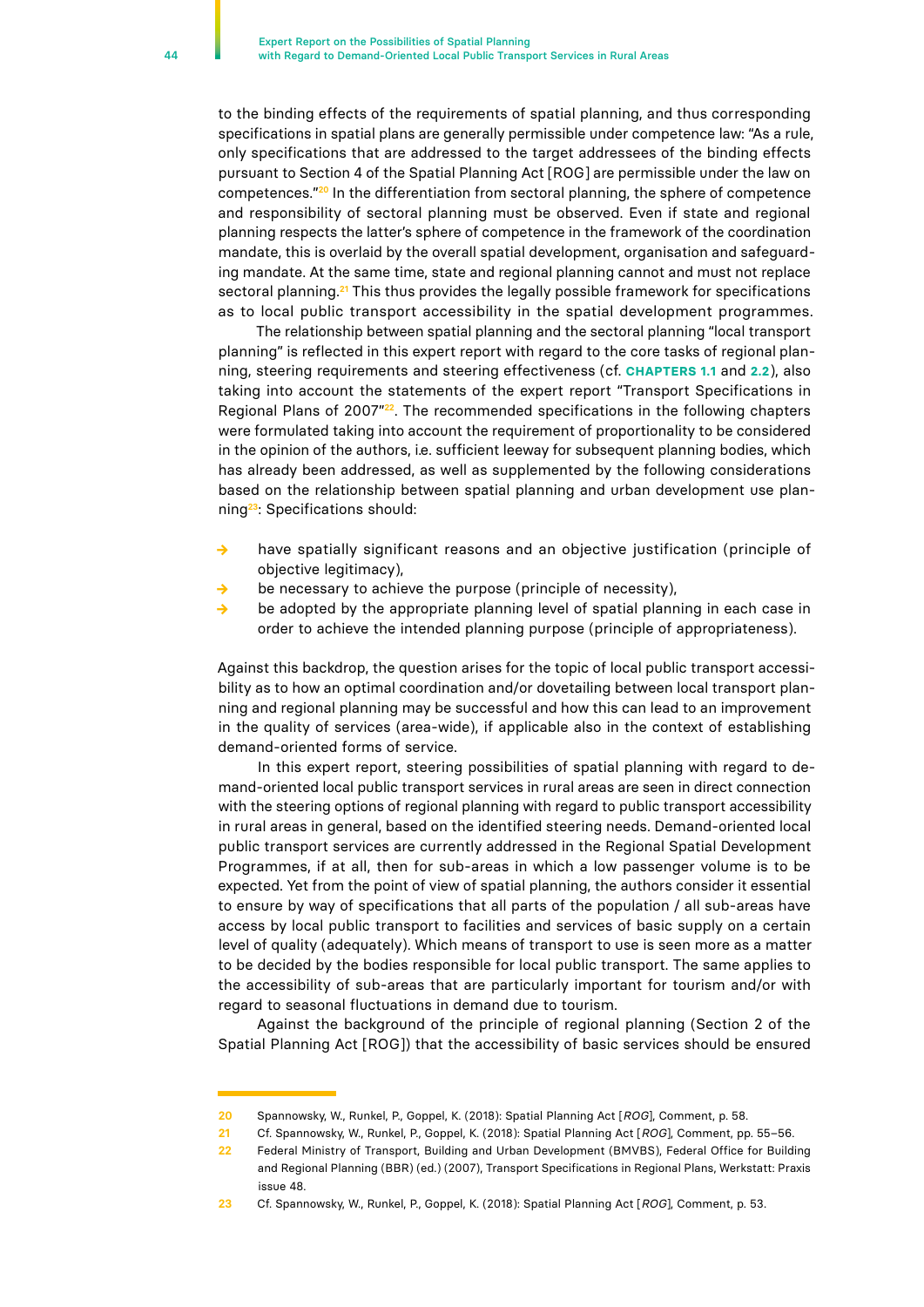<span id="page-44-0"></span>for all population groups even in sparsely populated regions, a differentiation in the specifications of regional planning into the different service levels from the Integrated State Transport Plan is not absolutely necessary, but can formulate important aspects and indications within the framework of the justifications for the subsequent responsible bodies that, for example, an efficient service quality may be achieved using demand-oriented service forms.

In principle, spatial planning steering options with regard to accessibility ba local public transport (in rural areas) are seen in relation to:

- **→** ensuring adequate local public transport accessibility to basic services and facilities / accessibility criteria of the central locations concept,
- the smooth public transport accessibility of the sub-areas to each other.

In addition, the analysis of the regional spatial development programmes provides indications on how specifications as to the central locations concept could be more closely interlinked with local public transport accessibility.

In **CHAPTER 2.3**, the components of the legal mandate of spatial planning to ensure accessibility and promote sustainable mobility were already set out with the derivation of the analytical grid for the evaluation of the Regional Spatial Development Programmes. The spatial planning elements for steering must also be based on these components and at the same time respect the imperatives formulated above. In addition, however, it is also the task of spatial planning to incorporate the orientation towards public welfare into political decisions.**<sup>24</sup>**

## **4.2 Definition of Criteria of Accessibility of Central Locations by Local Public Transport**

A fundamental legitimation of spatial planning to set standards for the accessibility of facilities and services of general interest as derived from the Spatial Planning Act has already been has already been set out above. The Mecklenburg-Western Pomerania State Planning Act [*LPlG M-V*] does not go beyond this statement, but Section 6 subsection 1 of Mecklenburg-Western Pomerania State Planning Act [*LPlG M-V*] on the content of the State Spatial Development Programme states that it should contain spatial planning objectives and principles that are essential for the spatial relationship between the parts of the state. According to Section 6 subsection 2 of the Mecklenburg-Western Pomerania State Planning Act [*LPlG M-V*], the State Spatial Development Programme should also contain the orderly development of the area to be aimed for, among other things especially with regard to transport. With the definition of standards for accessibility, spatial planning addresses public responsible bodies.

Thus, there are the following options:

**→** a specification that from all sub-areas of the state / region facilities and **services at least of general interest must be accessible by means of public transport** – because only they ensure accessibility even for parts of the population without the possibility of using individual means of transport. Such a specification is conceivable at the level of the state spatial development programme as a spatial planning objective and is considered to be sensible in order to ensure equal living conditions and to bind public service providers and/or not to let them out of their

**<sup>24</sup>** Cf. also Priebs, Axel (2014): The Future of Spatial Planning between Deregulation and Public Demand for Design, in: Küpper, Patrick; Levin-Keitel, Meike; Maus, Friederike; Müller, Peter; Reimann, Sara; Sondermann, Martin; Stock, Katja; Wiegand, Timm (ed.): Spatial Development 3.0 – Shaping the Future of Spatial Planning Together, Hanover (Hannover), p. 63.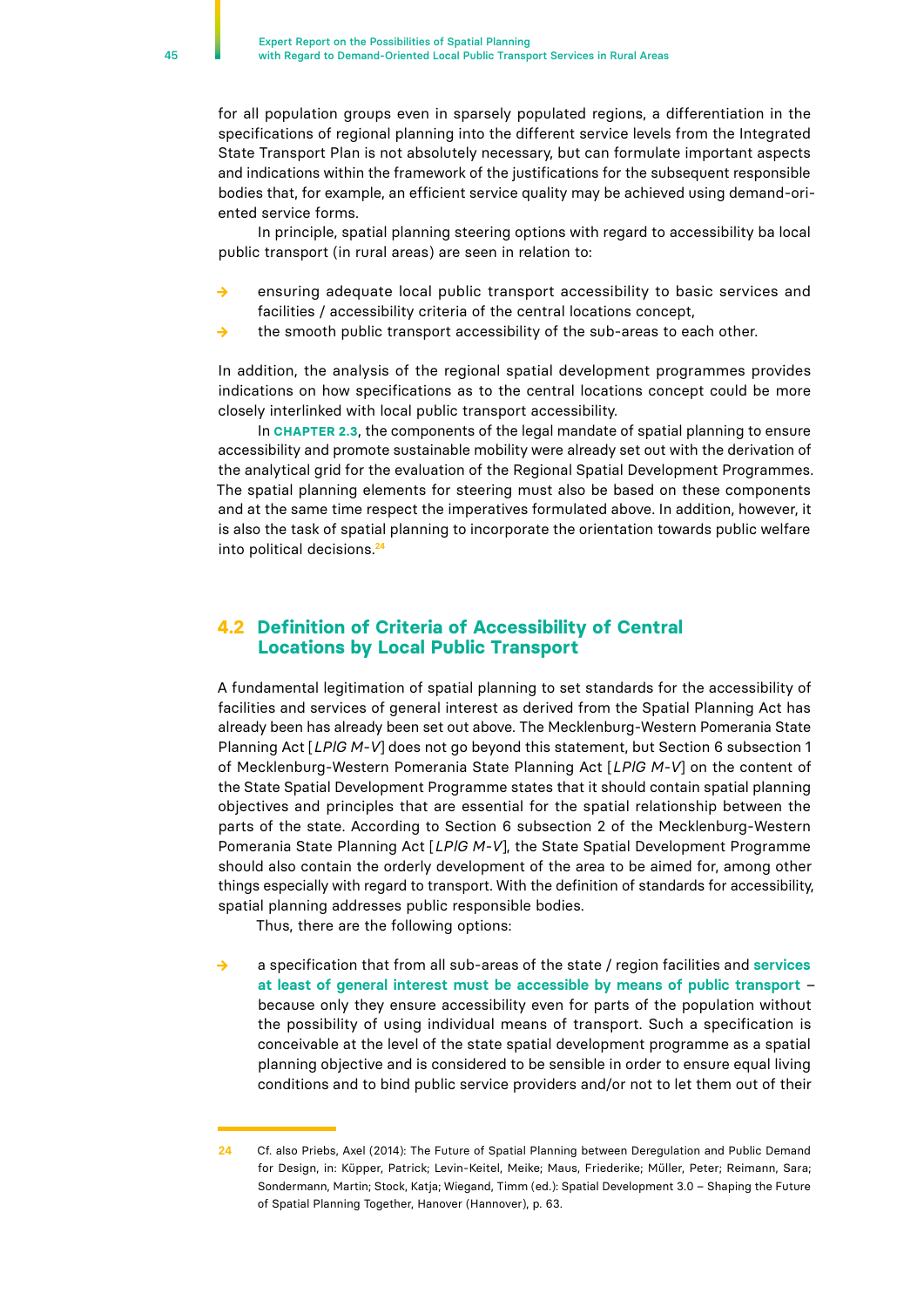obligation. In concrete terms, here a sharpening of the previous objective 5.1.1 (2) to include the requirements so far formulated in the justification would make sense. At the level of regional planning, an additional concretisation of what is considered appropriate in a sub-area could take place, for example in the form of service standards that set the framework.

of specifications that concretise "needs-oriented" and "adequate" accessibility into **framework-setting quality characteristics for service standards**. Such specifications are more appropriate at regional level, as they should be oriented to the specific conditions of the regional sub-areas and may be designed differently (flexibly) for different sub-areas. One possibility here, as formulated e.g. in the justification of the West Mecklenburg Regional Spatial Development Programme, is an indication in minutes with regard to the travel time to the nearest central location, another possibility is to specify the frequency of service of a connection. In the expert discussion with agents of local transport planning in the district of Ludwigslust-Parchim the two different options were discussed. The consensus was that when specifying service standards in local public transport, the frequency of the connection is the more decisive factor, since from very sparsely populated areas with subordinated road connections, it is sometimes difficult to meet a certain journey time. This also makes sense against the backdrop that it is not only important to get to the basic services and facilities as quickly as possible, but also to have reliable access at least on a certain number of working days at different times that enable the various necessary errands/ contacts related to basic services (school, appointments for personal services, doctor's appointments, etc.). If necessary, a differentiation can be made between the different levels of local public transport services, and concrete indications can be formulated based on the available spatial planning data in which sub-areas, in particular, flexible forms of service can be used.

Due to the period of validity of the regional spatial development programmes and the time decoupling of regional spatial development planning and local transport planning as addressed in **CHAPTER 3.3**, the definition of the standards in the form of fixed figures may be difficult and/or perceived as too strict. Information for realistic (quantitative) indications may be taken from the valid local transport plans and

- **→** either be taken up as a quality standard to be ensured,
- **→** or an improvement may be demanded (if necessary, after comparison with neighbouring districts or regions, with reference to the goal of promoting sustainable mobility, etc.);
- or also demand a minimum quality adapted to e.g. demographic developments.

Against the background of the requirement of proportionality, these specifications are recommended in the quality of a principle of spatial planning. This ensures that the bodies responsible for local transport in their consideration deal in an area-wide way with service standards that regional planning considers to be appropriate accessibility standards for the central locations without pre-empting decisions to be made by the sectoral planners (e.g. choice of means of transport, possibly justified deviating standards).

In general, it can be concluded from the analyses in this study that **close cooperation between the public actors involved would make sense**. Concrete recommendations as to the contents of the Integrated State Transport Plan and the local transport plans are not the subject of this study, but due to the close interlocking and the considerations as to which statements on local public transport accessibility in rural areas are seen as appropriate and required as contents of the spatial development programmes and how this has an influence on the relationship between spatial planning and local transport planning, the following two aspects should be briefly addressed: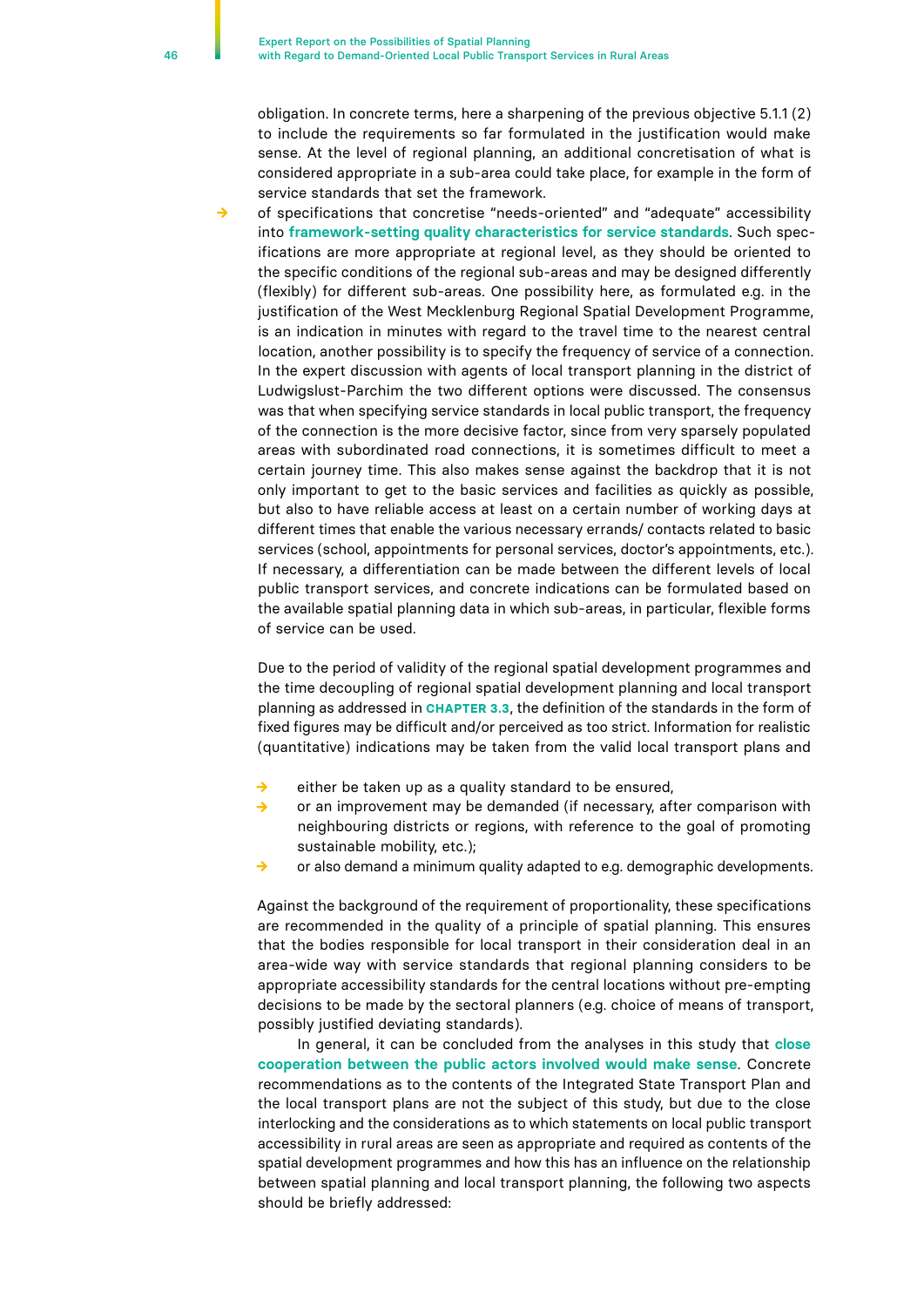<span id="page-46-0"></span>Against the background of the variety of demand-oriented mobility offers currently available in Mecklenburg-Western Pomerania and the differences in the "area coverage" of these offers as shown in the maps, it seems sensible for **the Integrated State Transport Plan** to take **area-wide demand-oriented offers**  into account, e.g. a timetable-bound call bus system, which can then be further specified at the level of local transport planning.

A **closer temporal coupling of regional spatial development planning and local transport planning** would facilitate the discussion and the common understanding of the public actors involved about ensuring equal living conditions and the associated accessibility and service standards and could moreover qualify the definition of the standards. It has been mentioned above that the standards set in spatial planning could be defined in line with the service standards defined in the local transport plans.

**A steering option of spatial planning with regard to the flexible forms of service of Level 5** is **not** considered to be **expedient** in view of the fact that these are regularly organised and operated by private actors and are ultimately tantamount to a "release" from the public sector's obligation to guarantee equal living conditions for certain sub-areas.

In order to anchor the development of the region and its sub-areas aimed at in regional planning in the local transport plans, it is possible to include a specification that calls on the bodies responsible for local public transport to cooperate in their implementation (cf. also in **CHAPTER 3.5** the example of the Regional Spatial Development Programme of the Hanover (Hannover) region, Principle 4.1.3–07).

## **4.3 Smooth Public Transport Accessibility of the Sub-Areas between Each Other**

The principle formulated in Section 2 subsection 3 of the Spatial Planning Act [*ROG*] of working towards good accessibility of the sub-areas to one another through fast and smooth passenger transport, can be taken up in a more differentiated manner, in that the specifications are geared on the one hand to work towards the accessibility of all sub-areas to each other and, on the other hand, to provide indications, as to what is understood by "fast and smooth" from a spatial planning point of view, and thirdly, addresses accessibility by fast and smooth local public transport in order to promote sustainable mobility.

The Mecklenburg-Western Pomerania State Spatial Development Programme here already contains the specification: "The accessibility of the central locations both among each other and out of their respective rural suburban zones by all modes of transport in a reasonable time (...) (...) is to be ensured in an economically reasonable and ecologically compatible manner (Spatial Planning Objective)". This specification should be further concretised by the regional level in terms of what is considered "appropriate" and/or, if applicable, what is understood by "smooth"

In this context, the draft of the Regional Spatial Development Plan for the Trier region, for example, provides for a specification of "essential connection points for the lines of the regional basic network (Spatial Planning Objective)" and formulates the following in the justification: "In the regional basic network, the connection of the middle centres to the upper centre (if necessary also in neighbouring regions), the connection of the basic centres to the assigned middle centre and the connection of the basic centres to the upper centre via the middle centres or directly (...) should be ensured**25**". The justification formulates in addition a target value for the ratio of travel

**<sup>25</sup>** Cf. Trier Planning Association: Draft of the Regional Spatial Development Programme, January 2014, page 93, accessed at: https://www.plg-region-trier.de/images/phocadownload/ROPneu-E/Textband\_ kpl070214.pdf on May 13, 2021.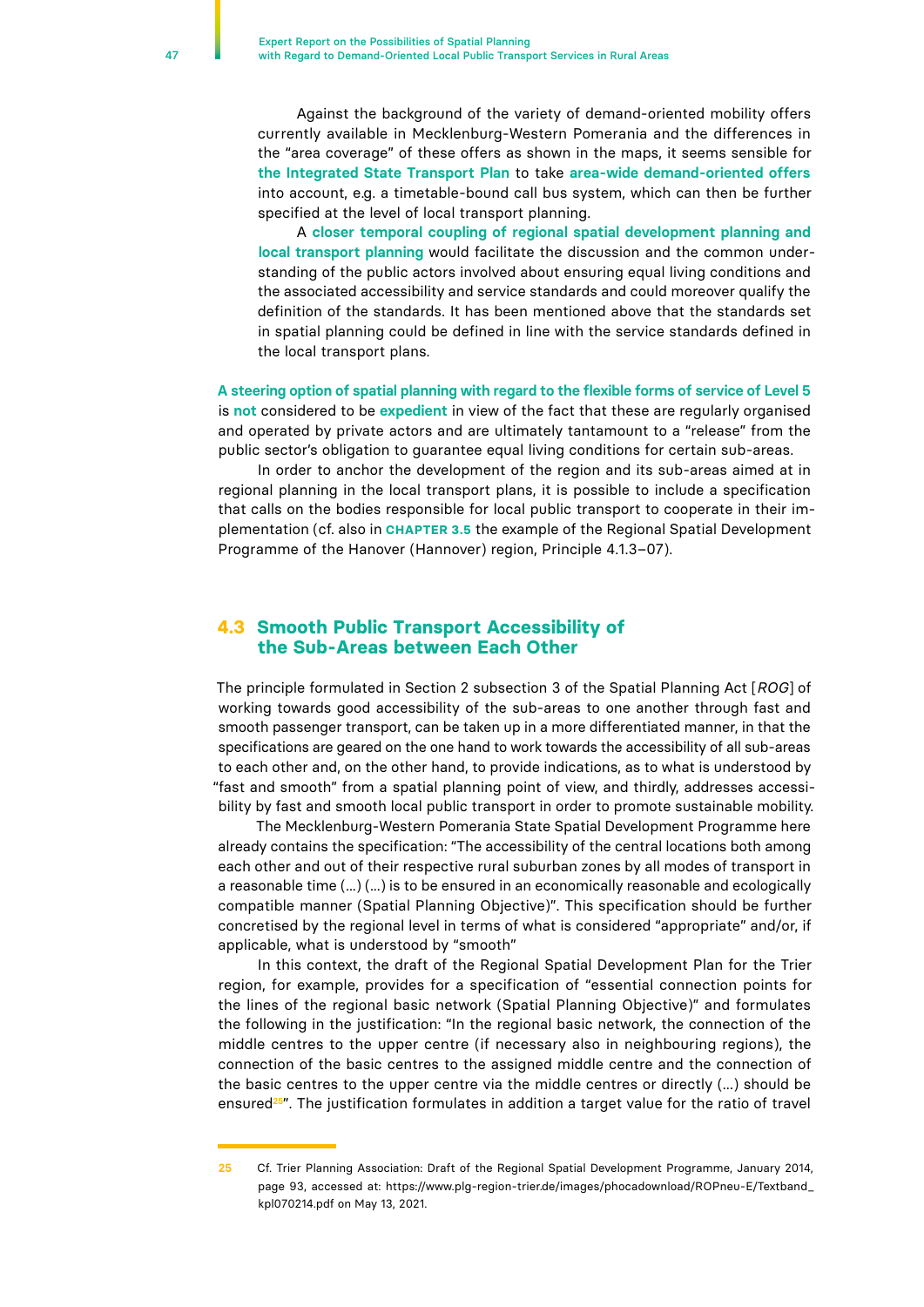<span id="page-47-0"></span>time between local public transport and motorised private transport of a maximum of 1.5, as well as maximum values for waiting times at transfer points. On the one hand, this specification corroborates the bundling function of the central locations also for the transport services and, on the other hand, it gives an indication of how "quickly and smoothly" accessibility by local public transport compared to motorised private transport could be achieved, expressed in numbers.

While taking into account the accessibility of the upper centre(s) from the rural service zones of the basic centres is certainly a sensible addition, specifying the quality of accessibility in terms of travel times is a tight corset that is difficult to apply for spatial planning reasons (objectively justified, proportionate). However, also here a definition via the frequency of the connection would be conceivable. A corresponding specification in the regional spatial development programmes in the quality of a spatial planning principle of how the individual sub-areas should be connected to each other, what is considered appropriate and smooth in terms of spatial planning, is considered sensible both against the background of guaranteeing equivalent living conditions and of promoting sustainable mobility.

The integration of service level 4, in addition to service levels 1–3 from the Integrated State Transport Plan, into the conceptual considerations of regional planning as to smooth accessibility of the sub-areas to each other is moreover seen as a further step in the right direction in view of the fact that it may increase the quality of accessibility (fast and smooth) even in sub-areas with "low passenger numbers". This is shown by the example of the area-wide call bus system in the district of Ludwigslust-Parchim, which is certainly to be seen as exemplary when it comes to smooth accessibility.

## **4.4 Dovetailing of Specifications for the Central-Location Concept and the Accessibility of Basic Services and Facilities**

The evaluation of the contents of the regional spatial development programmes with regard to the design of the central locations concept has been carried out against the background of the fact that, on the one hand, this provides indications for subsequent planners and bodies responsible as to which facilities and services are considered to be part of basic supply, and even more importantly on the other hand, this is the central element for bundling facilities and services of general interest and thus has a high added value with regard to traffic reduction and increased viability limits.

The discussion about the design of the central locations concept has been a perennial issue for years in the spatial planning specialist discourse and beyond. The Technical Work Group 3 "Spatial Planning and Statistics" of the Commission "Equal Living Conditions" on this issue has recently formulated the following: "Therefore it is recommended that the states and regions further develop the central locations system as a spatial basis for promoting equal living conditions, to concretise it in planning and to ensure that it has a strong binding effect in sectoral policies (…)."**<sup>26</sup>**

It is not the task of this study to further develop the central locations system and/ or to concretise it in planning; at this point, it should only be pointed out that equipment catalogues for the central locations – however defined or broken down into "minimum and wish lists" – at the state level for the upper centres and middle centres as well as at the regional level for the basic centres **may provide important indications for subsequent planners and public bodies**. With regard to (demand-oriented) local public transport in

**<sup>26</sup>** Federal Ministry of the Interior [*BMI*], Federal Ministry of Food and Agriculture [*BMEL*], Federal Ministry of Family Affairs, Senior Citizens, Women and Youth [*BMFSFJ*] (2019): Report of the Technical Work Group 3 "Spatial Planning and Statistics", in: BMI, BMEL and BMFSFJ (ed.): Our Plan for Germany – Equal Living Conditions All Over. Appendix: Technical Work Group Reports of the Commission "Equal Living Conditions", Berlin, page 74.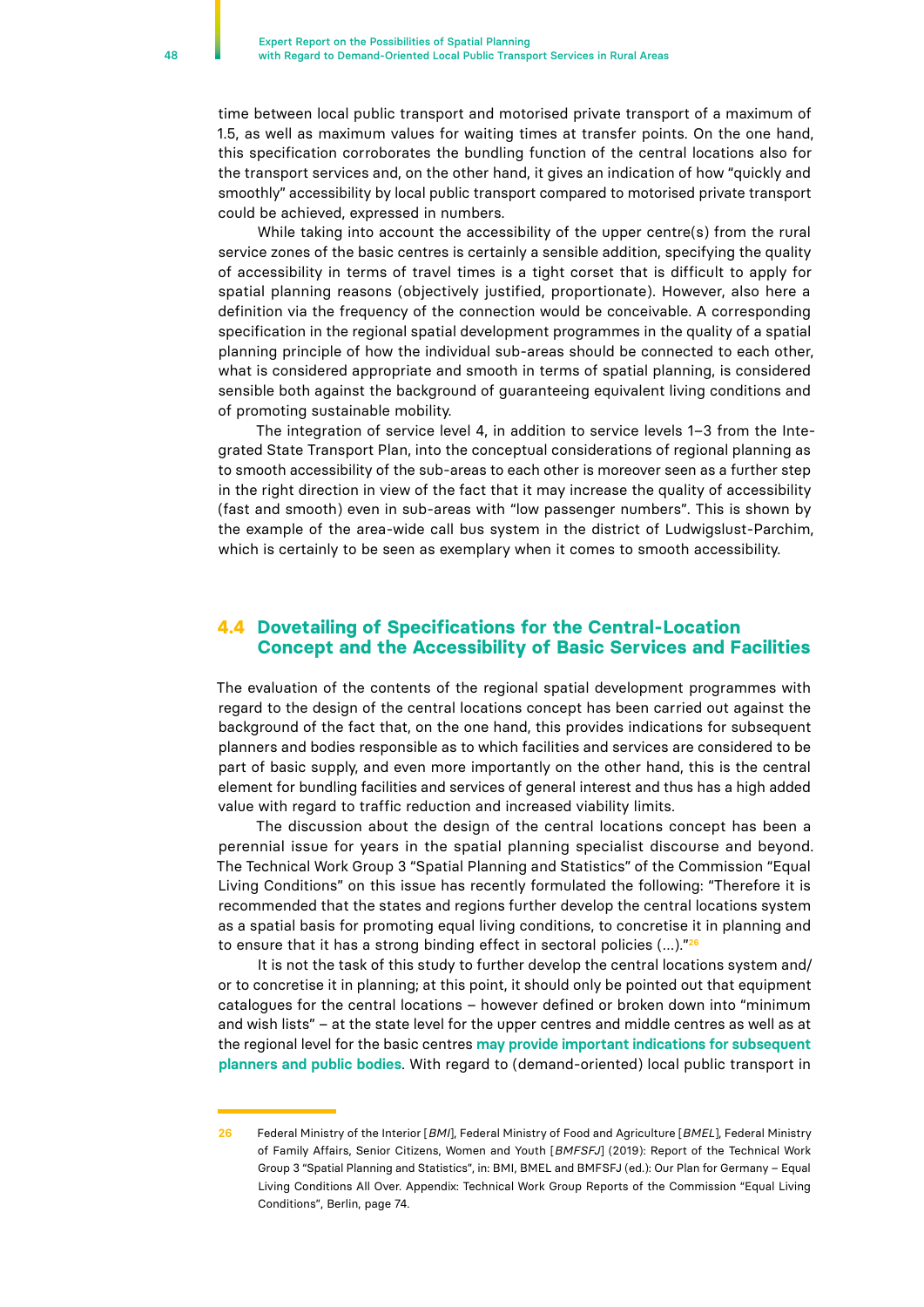<span id="page-48-0"></span>rural regions, e.g. with regard to firstly the public facilities that should be accessible there in a bundled way, and secondly indirectly about when and in which time periods accessibility should be guaranteed.

## **4.5 General Notes**

In order to further increase the quality of the plans in the thematic area under review, further recommendations may be formulated as general pointers:

#### **JUSTIFICATIONS SERVE EXCLUSIVELY FOR THE INTERPRETATION OF THE PLANS**

In some regional spatial development programmes, the justifications contain formulations that have the character of specifications. The justifications for specifications in the spatial development programmes should contain "the fundamental reasons for the decisions taken in the process of consideration" and should serve "to facilitate the understanding and verification of the specifications"; they do not have any binding effect.**<sup>27</sup>** A number of examples show that the justification may imply a planning intention that goes beyond the specification, which would also contribute to a qualification of the spatial development plan in the thematic field of specifications as to local public transport accessibility in rural areas. If this is the case, it should also be formulated as a specification. Two examples from regional spatial development programmes illustrate this, without this being to be understood as a complete list from the evaluation of the spatial development programmes:

- **→** "An efficient transport infrastructure should guarantee mobility for all parts of the region's population and ensure good accessibility by passenger and freight transport. It should create the conditions for economic development and contribute to the harmonisation of living conditions." (Justification in the West Mecklenburg Regional Spatial development Programme), or
- **→** "The location of the central functions is generally the municipal main centre. The municipal main centres are named in Table 5." (Justification in the Western Pomerania Regional Spatial development Programme).

#### **CLEAR ASSIGNMENT OF THE JUSTIFICATIONS TO THE SPECIFICATIONS**

In the regional spatial development programmes, the justifications are sometimes specifically assigned to individual specifications and in other plans the justification is provided jointly for a chapter / section of several specifications. In order to improve the comprehensibility of the specifications by the addressees, and thus indirectly increase their impact, a clear assignment of the justifications to the specifications is to be recommended both in the state-wide spatial development programme and in the regional spatial development programmes. In addition, the addressees should be named as clearly as possible in the justifications in order to increase comprehensibility for them and to make it easier to "spot" relevant specifications.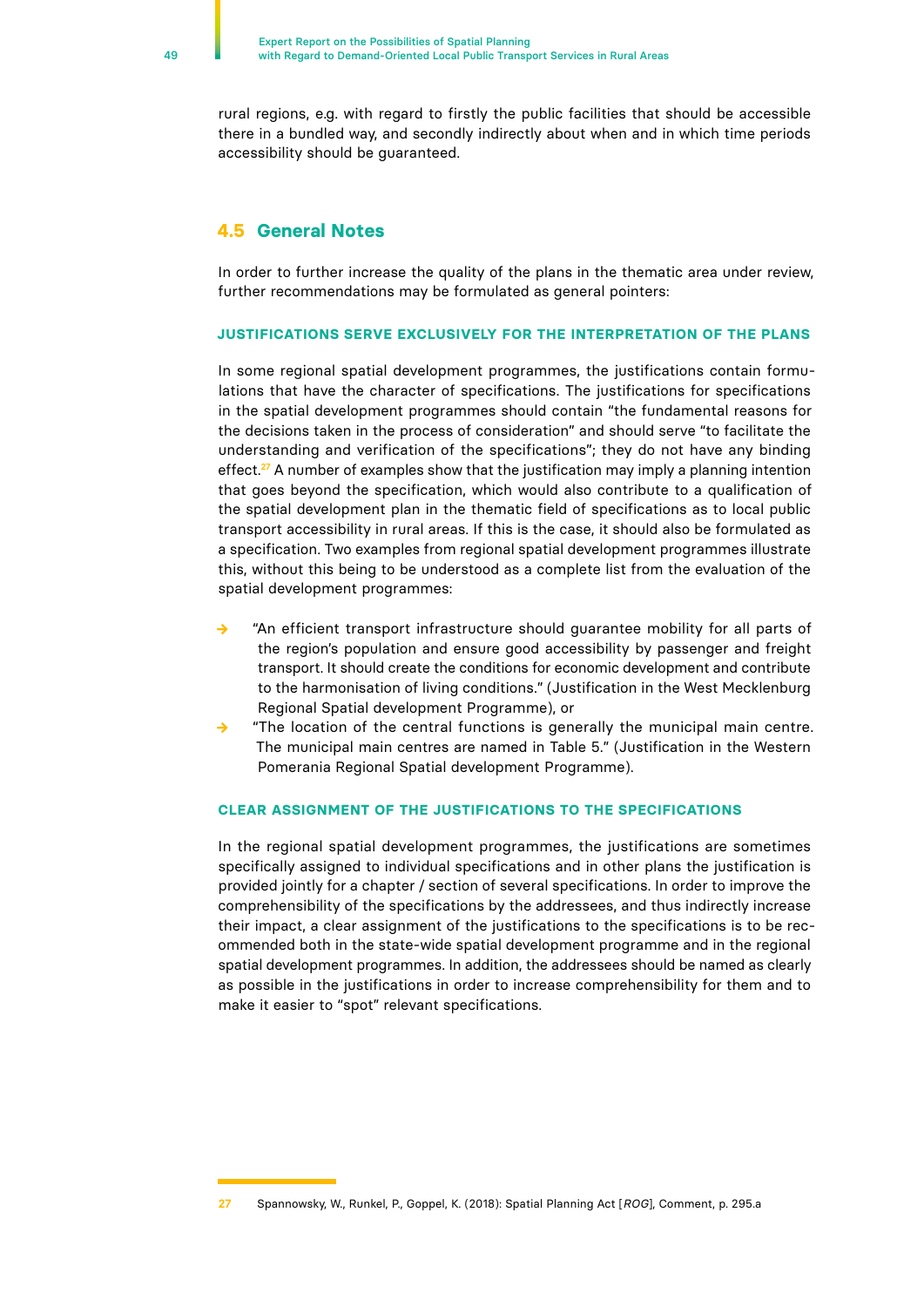## <span id="page-49-0"></span>**List of Sources**

#### (Translator's note:

All of the sources listed below are publications in German language. For better orientation as to content, the titles of the publications as well as the names of the (government) bodies and laws have been translated to English, followed by [*the original German titles and names in square brackets in italics*])

Düsseldorf Regional Government [*Bezirksregierung Düsseldorf*] (2020): Düsseldorf Regional Plan [*Regionalplan Düsseldorf*], Düsseldorf

- Federal Ministry of the Interior [*BMI*], Federal Ministry of Food and Agriculture [*BMEL*], Federal Ministry of Family Affairs, Senior Citizens, Women and Youth [*BMFSFJ*] (2019): Report of the Technical Work Group 3 "Spatial Planning and Statistics" [*Bericht der Facharbeitsgruppe 3 "Raumordnung und Statistik"*], in: BMI, BMEL and BMFSFJ (ed.): Our Plan for Germany – Equal Living Conditions All Over [*Unser Plan für Deutschland – Gleichwertige Lebensverhältnisse überall*]. Appendix: Technical Work Group Reports of the Commission "Equal Living Conditions" [*Facharbeitsgruppen-Berichte der Kommission "Gleichwertige Lebensverhältnisse"*], Berlin
- Federal Ministry of Transport, Building and Urban Development [*Bundesministerium für Verkehr, Bau und Stadtentwicklung (BMVBS)*], Federal Office for Building and Regional Planning [*Bundesamt für Bauwesen und Raumordnung (BBR)*] (ed.) (2007), Transport Specifications in Regional Plans [Festlegungen zum Verkehr in Regionalplänen], Werkstatt: Praxis issue 48
- Danielzyk, R., & Priebs, A. (2020). Securing Public Services of General Interest by Small and Medium Sized Towns as a Contribution of the Central Locations System to Equal Living Conditions [*Die Sicherung der Daseinsvorsorge durch Klein – und Mittelstädte als Beitrag des zentralörtlichen Systems zu gleichwertigen Lebensverhältnissen*]. Europa Regional, 26.2018(3), 7–21. https://nbnresolving.org/ urn:nbn:de:0168-ssoar-72060–8
- Road and Transportation Research Association [*Forschungsgesellschaft für Straßen und Verkehrswesen*] (ed.) (2008): Guidelines for Integrated Network Design [*Richtlinien für integrierte Netzgestaltung*], Cologne (Köln)
- District of Diepholz [*Landkreis Diepholz*] (2019): Regional Spatial Development Programme for the District of Diepholz [*Regionales Raumordnungsprogramm Landkreis Diepholz*] 2016, Diepholz
- District of Hildesheim [*Landkreis Hildesheim*] (2016): Regional Spatial Development Programme for the District of Hildesheim [*Regionales Raumordnungsprogramm Landkreis Hildesheim*] 2016, Hildesheim
- Mecklenburg Lake District [*Landkreis Mecklenburgische Seenplatte*] 2016: Local Transport Plan for Other Local Public Transport of the Mecklenburg Lake District [*Nahverkehrsplan für den sonstigen ÖPNV des Landkreises Mecklenburgische Seenplatte*] 2016–2020, Neubrandenburg
- District of Verden [*Landkreis Verden*] (2016): Regional Spatial Development Programme for the District of Verden [*Regionales Raumordnungsprogramm Landkreis Verden*] 2016, Verden
- District of Western Pomerania-Greifswald; University and Hanseatic City of Greifswald [*Landkreis Vorpommern-Greifswald; Universitäts – und Hansestadt Greifswald*] (2017): Local Transport Plan 2017 to 2027 for the District of Western Pomerania-Greifswald and the University and Hanseatic City of Greifswald [*Nahverkehrsplan 2017 bis 2027 für den Landkreis Vorpommern-Greifswald und die Universitäts – und Hansestadt Greifswald*], Greifswald
- District of Western Pomerania-Rügen [*Landkreis Vorpommern-Rügen*] (2013): Local Transport Plan for the District of Western Pomerania-Rügen [*Nahverkehrsplan für den Landkreis Vorpommern-Rügen*] 2014–2019, Stralsund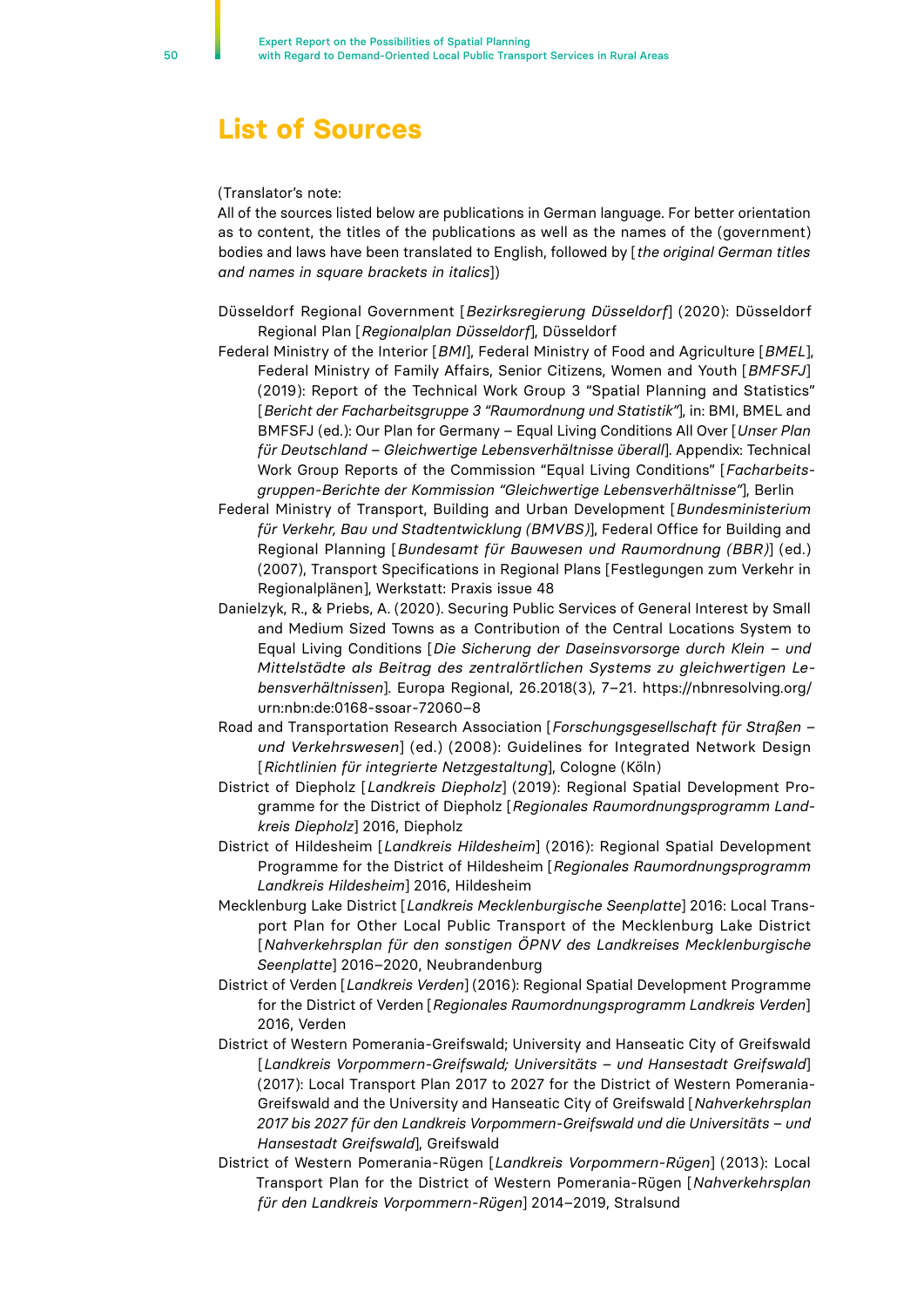- Mecklenburg-Western Pomerania Ministry of Labour, Building and Regional Development [*Ministerium für Arbeit, Bau und Landesentwicklung Mecklenburg-Vorpommern*] (2005): Mecklenburg-Western Pomerania State Spatial Development Programme [*Landesraumentwicklungsprogramm Meckelnburg-Vorpommern*], Schwerin
- Ministry of Energy, Infrastructure and Digitalisation of Mecklenburg-Western Pomerania [*Ministerium für Energie, Infrastruktur und Digitalisierung Mecklenburg-Vorpommern*] (ed.) (2020): MARA Mobility Report, expert report prepared as part of the MARA Interreg Project on the further development of local public transport mobility services in rural areas of the State of Mecklenburg-Western Pomerania [*MARA-Mobilitätsgutachten, Gutachten im Rahmen des Interreg–Projektes MARA zur Weiterentwicklung von Mobilitätsangeboten des ÖPNV in ländlichen Räumen des Landes Mecklenburg-Vorpommern*], Schwerin
- Ministry of Energy, Infrastructure and Digitalisation of Mecklenburg-Western Pomerania [*Ministerium für Energie, Infrastruktur und Digitalisierung Mecklenburg-Vorpommern*] (2018): Integrated State Transport Plan for Mecklenburg-Western Pomerania [*Integrierter Landesverkehrsplan Mecklenburg-Vorpommern*], Schwerin
- Ministry of Energy, Infrastructure and Digitalisation of Mecklenburg-Western Pomerania [*Ministerium für Energie, Infrastruktur und Digitalisierung Mecklenburg-Vorpommern*] (2016): State Spatial Development Programme for Mecklenburg-Western Pomerania [*Landesraumentwicklungsprogramm Mecklenburg-Vorpommern*], Schwerin
- Mittelrhein-Westerwald Planning Association [*Planungsgemeinschaft Mittelrhein-Westerwald*] (2017): Regional Spatial Development Plan for Mittelrhein-Westerwald [*Regionaler Raumordnungsplan Mittelrhein-Westerwald*], Koblenz
- Trier Planning Association [*Planungsgemeinschaft Trier*]: Draft of the Regional Spatial Development Programme [*Entwurf des Regionalen Raumordnungsprogramms*], January 2014, accessed at: https://www.plg-region-trier.de/images/phocadownload/ ROPneu-E/Textband\_kpl070214.pdf on May 13, 2021.
- Priebs, Axel (2014): The Future of Spatial Planning between Deregulation and Public Demand for Design [*Die Zukunft der Raumordnung zwischen Deregulierung und öffentlichem Gestaltungsanspruch*], in: Küpper, Patrick; Levin-Keitel, Meike; Maus, Friederike; Müller, Peter; Reimann, Sara; Sondermann, Martin; Stock, Katja; Wiegand, Timm (ed.): Spatial Development 3.0 – Shaping the Future of Spatial Planning Together [*Raumentwicklung 3.0 – Gemeinsam die Zukunft der räumlichen Planung gestalten*], Hanover (Hannover)
- Region of Hanover (Hannover) [*Region Hannover*] (2016): Regional Spatial Planning Programme for the Region of Hanover (Hannover) [*Regionales Raumordnungsprogramm Region Hannover*] 2016, Hanover (Hannover)
- Mecklenburg Lake District Regional Planning Association [*Regionaler Planungsverband Mecklenburgische Seenplatte*] (2011): Regional Spatial Development Programme for the Mecklenburg Lake District [*Regionales Raumentwicklungsprogramm Mecklenburgische Seenplatte*], Neubrandenburg
- Central Mecklenburg / Rostock Regional Planning Association [*Regionaler Planungsverband Mittleres Mecklenburg / Rostock*] (2005): Regional Local Transport Plan for Central Mecklenburg / Rostock [*Regionaler Nahverkehrsplan Mittleres Mecklenburg / Rostock*] 2005–2010 – Part A
- Central Mecklenburg / Rostock Regional Planning Association [*Regionaler Planungsverband Mittleres Mecklenburg / Rostock*] (2005): Hanseatic City of Rostock [*Hansestadt Rostock*] 2005: Part B Local Transport Plan for the Hanseatic City of Rostock [*Teil B Nahverkehrsplan für die Hansestadt Rostock*]
- Central Mecklenburg / Rostock Regional Planning Association [*Regionaler Planungsverband Mittleres Mecklenburg / Rostock*] (2005): District of Bad Doberan [*Landkreis Bad Doberan*] 2005: Part C Local Transport Plan for the District of Bad Doberan [*Teil C Nahverkehrsplan für den Landkreis Bad Doberan*]
- Central Mecklenburg / Rostock Regional Planning Association [*Regionaler Planungsverband Mittleres Mecklenburg / Rostock*] (2005): District of Güstrow [*Landkreis*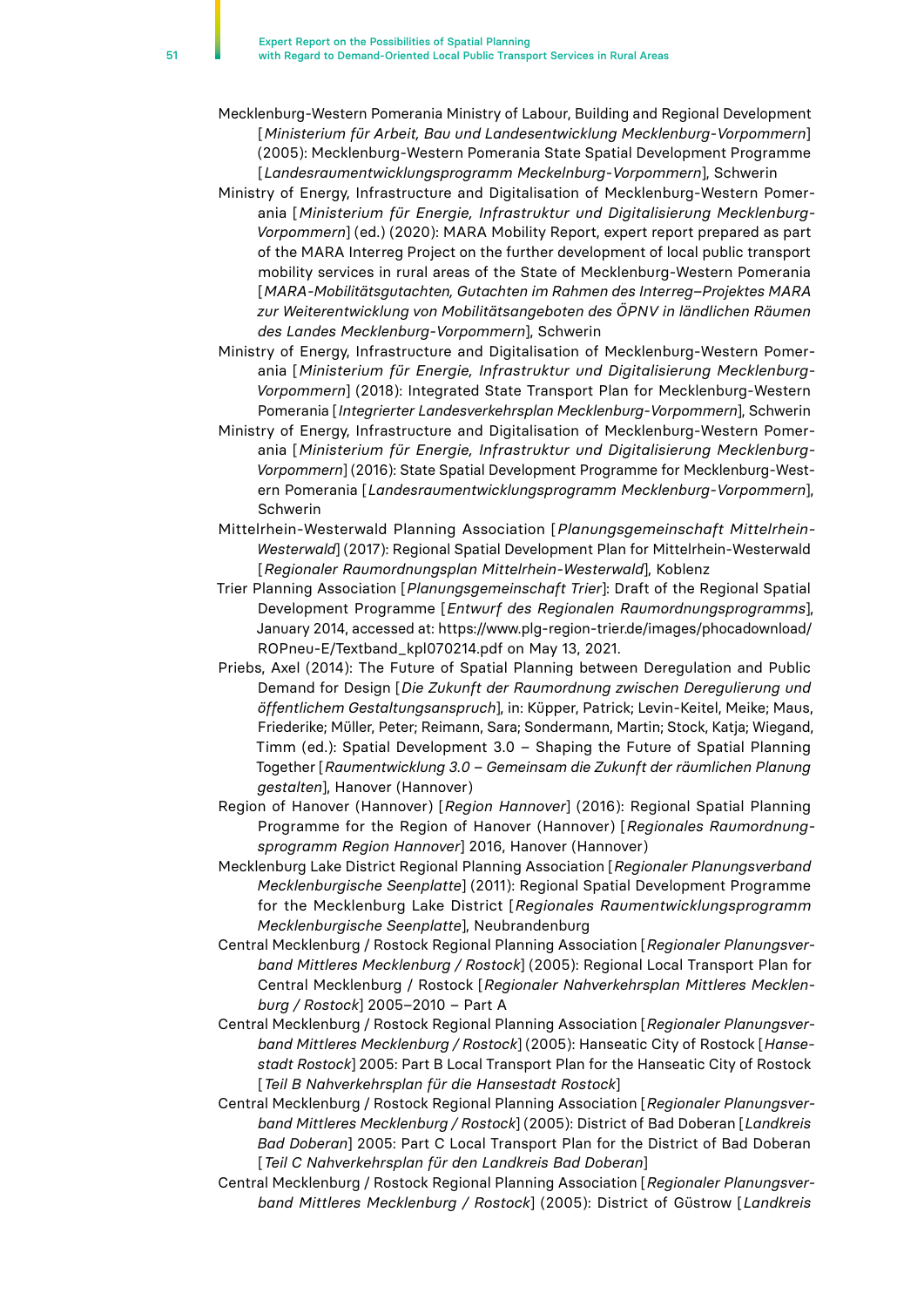*Güstrow*] 2005: Part D Local Transport Plan for the District of Güstrow [*Teil C Nahverkehrsplan für den Landkreis Güstrow*]

- Central Mecklenburg / Rostock Regional Planning Association [*Regionaler Planungsverband Mittleres Mecklenburg / Rostock*] (2011): Regional Spatial Development Programme for Central Mecklenburg / Rostock [*Regionales Raumentwicklungsprogramm Mittleres Mecklenburg / Rostock*], Rostock
- Western Pomerania Regional Planning Association [*Regionaler Planungsverband Vorpommern*] (2010): Regional Spatial Development Programme for Western Pomerania [*Regionales Raumentwicklungsprogramm Vorpommern*], Greifswald
- West Mecklenburg Regional Planning Association [*Regionaler Planungsverband Westmecklenburg*] (2011): Regional Spatial Development Programme for West Mecklenburg [*Regionales Raumentwicklungsprogramm Westmecklenburg*], Schwerin
- Southern Upper-Rhine Regional Association [*Regionalverband Südlicher Oberrhein*] (2019): Regional Plan for the Southern Upper-Rhine [*Regionalplan Südlicher Oberrhein*], Freiburg
- West Mecklenburg Regional Association [*Regionalverband Westmecklenburg*] (2014): Regional Local Transport Plan for West Mecklenburg – Part A [*Regionaler Nahverkehrsplan Westmecklenburg – Teil A*]
- West Mecklenburg Regional Association; State Capital Schwerin [*Regionalverband Westmecklenburg; Landeshauptstadt Schwerin*] (2017): Regional Local Transport Plan for West Mecklenburg Part D: State Capital Schwerin as from 2017 [*Regionaler Nahverkehrsplan Westmecklenburg Teil D: Landeshauptstadt Schwerin ab 2017]*
- West Mecklenburg Regional Association; District of Ludwigslust-Parchim [*Regionalverband Westmecklenburg; Landkreis Ludwigslust-Parchim*] (2014): Regional Local Transport Plan for West Mecklenburg Part B – District of Ludwigslust-Parchim [*Regionaler Nahverkehrsplan Westmecklenburg Teil B – Landkreis Ludwigslust-Parchim*]
- West Mecklenburg Regional Association; District of Northwest Mecklenburg [*Regionalverband Westmecklenburg; Landkreis Nordwestmecklenburg*] (2015): Regional Local Transport Plan for West Mecklenburg Part C – District of Northwest Mecklenburg [*Regionaler Nahverkehrsplan Westmecklenburg Teil C – Landkreis Nordwestmecklenburg*]
- Spannowsky, Willy, Runkel, Peter, Goppel, Konrad (2018): Spatial Planning Act [*Raumordnungsgesetz*], Comment [*Kommentar*], 2nd edition, Munich (München)